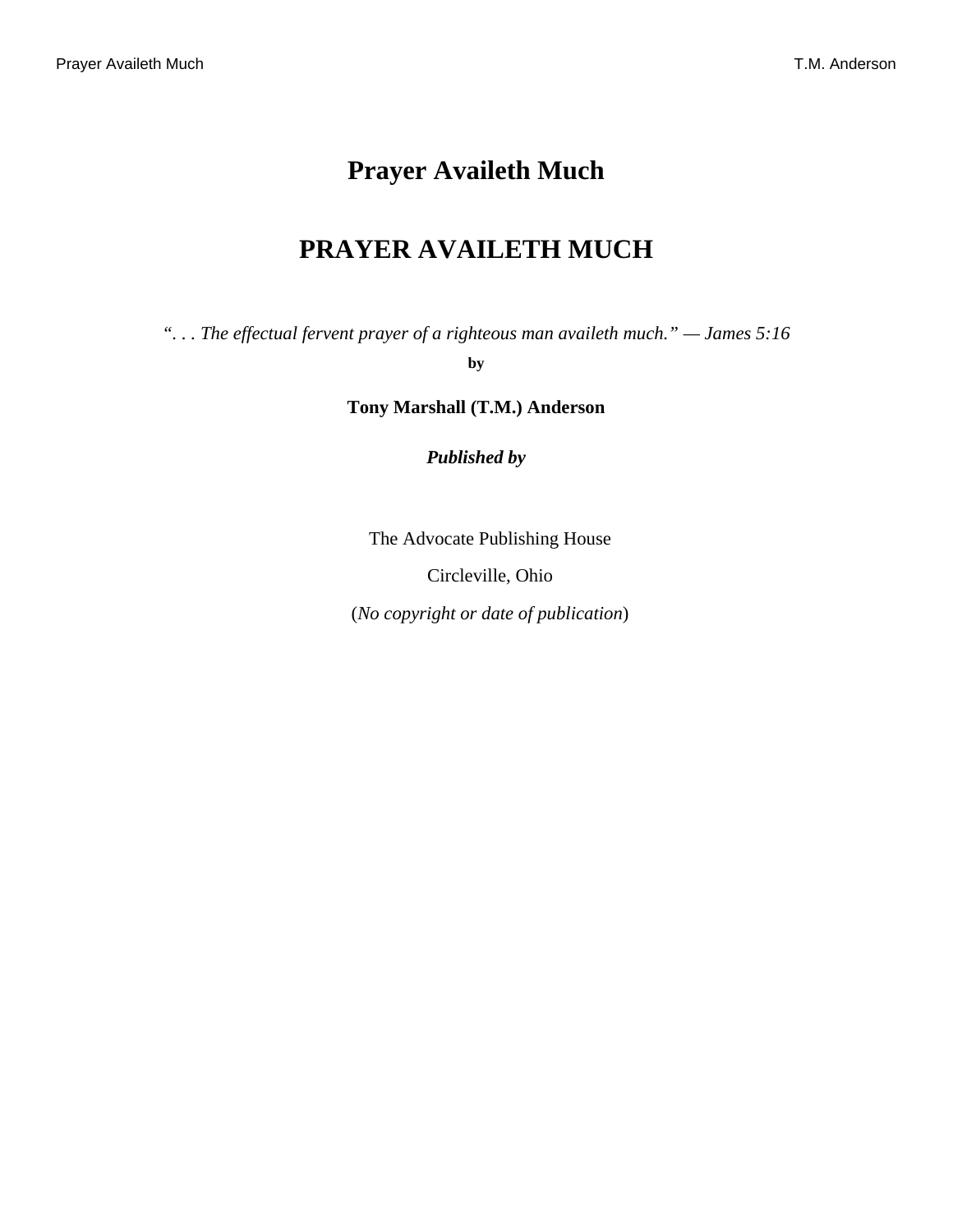# **TABLE OF CONTENTS**

# <span id="page-1-9"></span>*Chapter 1*

The Fellowship of Prayer [\(Philippians 4:6.](http://www.ccel.org/b/bible/asv/xml/asv.Phil.4.xml#Phil.4.6))

# <span id="page-1-10"></span>*Chapter 2*

Our Requests Made Known unto God ([Philippians 4:6.](http://www.ccel.org/b/bible/asv/xml/asv.Phil.4.xml#Phil.4.6))

# <span id="page-1-11"></span>*Chapter 3*

God's Peace Obtained in Answer to Prayer ([Philippians 4:6, 7.](http://www.ccel.org/b/bible/asv/xml/asv.Phil.4.xml#Phil.4.6 Bible:Phil.4.7))

# <span id="page-1-7"></span>*Chapter 4*

<span id="page-1-0"></span>The Praying that Glorifies God [\(John 14:13](http://www.ccel.org/b/bible/asv/xml/asv.John.14.xml#John.14.13).)

# *Chapter 5*

<span id="page-1-1"></span>Praying without Doubting [\(Mark 11:23.](http://www.ccel.org/b/bible/asv/xml/asv.Mark.11.xml#Mark.11.23))

# *Chapter 6*

<span id="page-1-8"></span>Praying with Desire ([Mark 11:24](http://www.ccel.org/b/bible/asv/xml/asv.Mark.11.xml#Mark.11.24).)

# *Chapter 7*

<span id="page-1-2"></span>A Manifestation of God in Answer to Prayer [\(Acts 4:31.](http://www.ccel.org/b/bible/asv/xml/asv.Acts.4.xml#Acts.4.31))

# *Chapter 8*

<span id="page-1-3"></span>The Intercessory Prayers of Christians ([Luke 11:5, 6.](http://www.ccel.org/b/bible/asv/xml/asv.Luke.11.xml#Luke.11.5 Bible:Luke.11.6))

# <span id="page-1-4"></span>*Chapter 9*

The Three Essentials of Prayer ([Luke 11:10.](http://www.ccel.org/b/bible/asv/xml/asv.Luke.11.xml#Luke.11.10))

# <span id="page-1-5"></span>*Chapter 10*

Asking and Receiving ([Luke 11:10.](http://www.ccel.org/b/bible/asv/xml/asv.Luke.11.xml#Luke.11.10))

# <span id="page-1-6"></span>*Chapter 11*

Seeking and Finding [\(Luke 11:10](http://www.ccel.org/b/bible/asv/xml/asv.Luke.11.xml#Luke.11.10).)

# *Chapter 12*

The Knocking that Obtains an Opening ([Luke 11:10.](http://www.ccel.org/b/bible/asv/xml/asv.Luke.11.xml#Luke.11.10))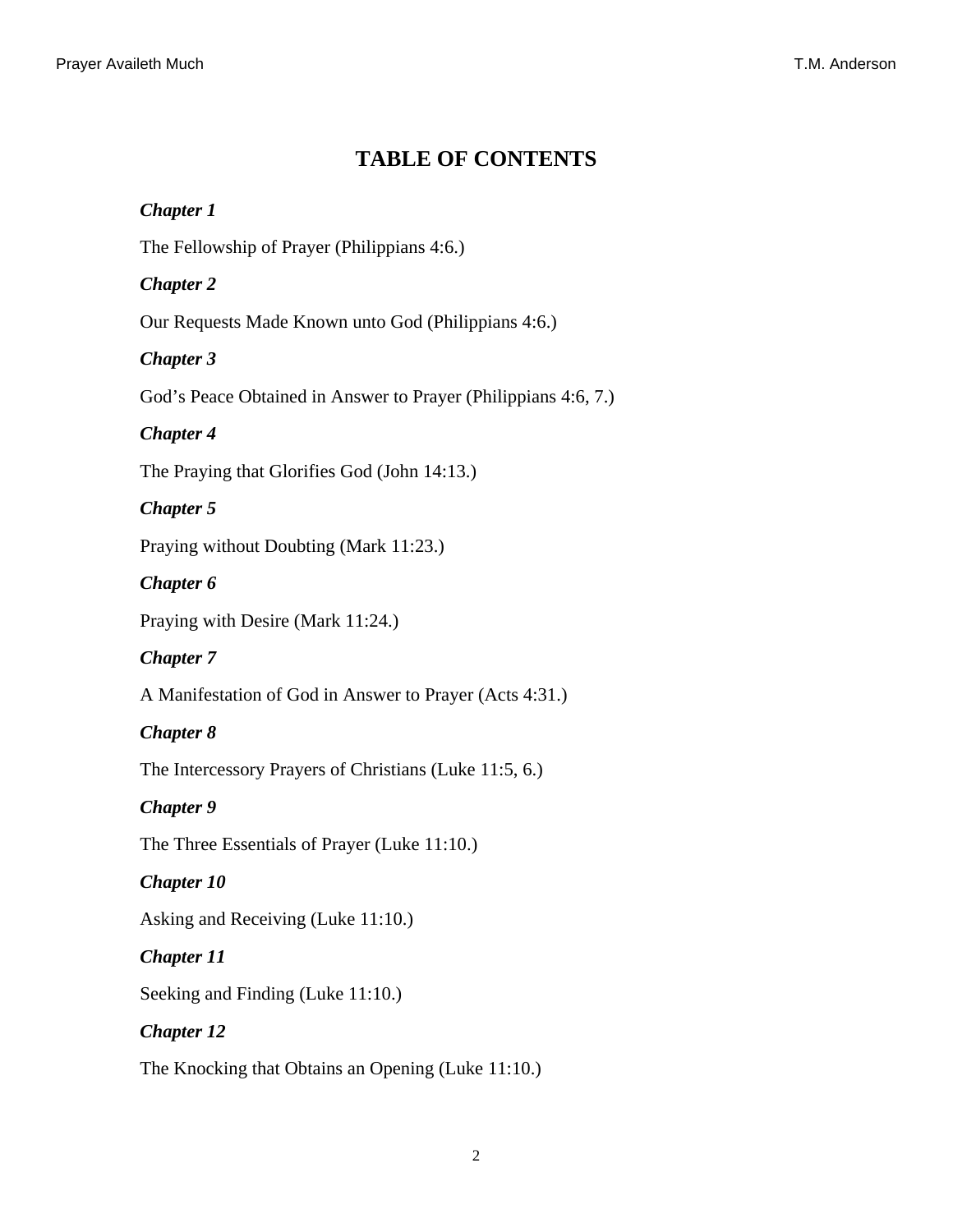# <span id="page-2-1"></span>*Chapter 13*

The Immortal Prayers of Saints ([Revelation 5:8.](http://www.ccel.org/b/bible/asv/xml/asv.Rev.5.xml#Rev.5.8))

# <span id="page-2-0"></span>*Chapter 14*

Christ Pleads His Will ([John 17:24.](http://www.ccel.org/b/bible/asv/xml/asv.John.17.xml#John.17.24))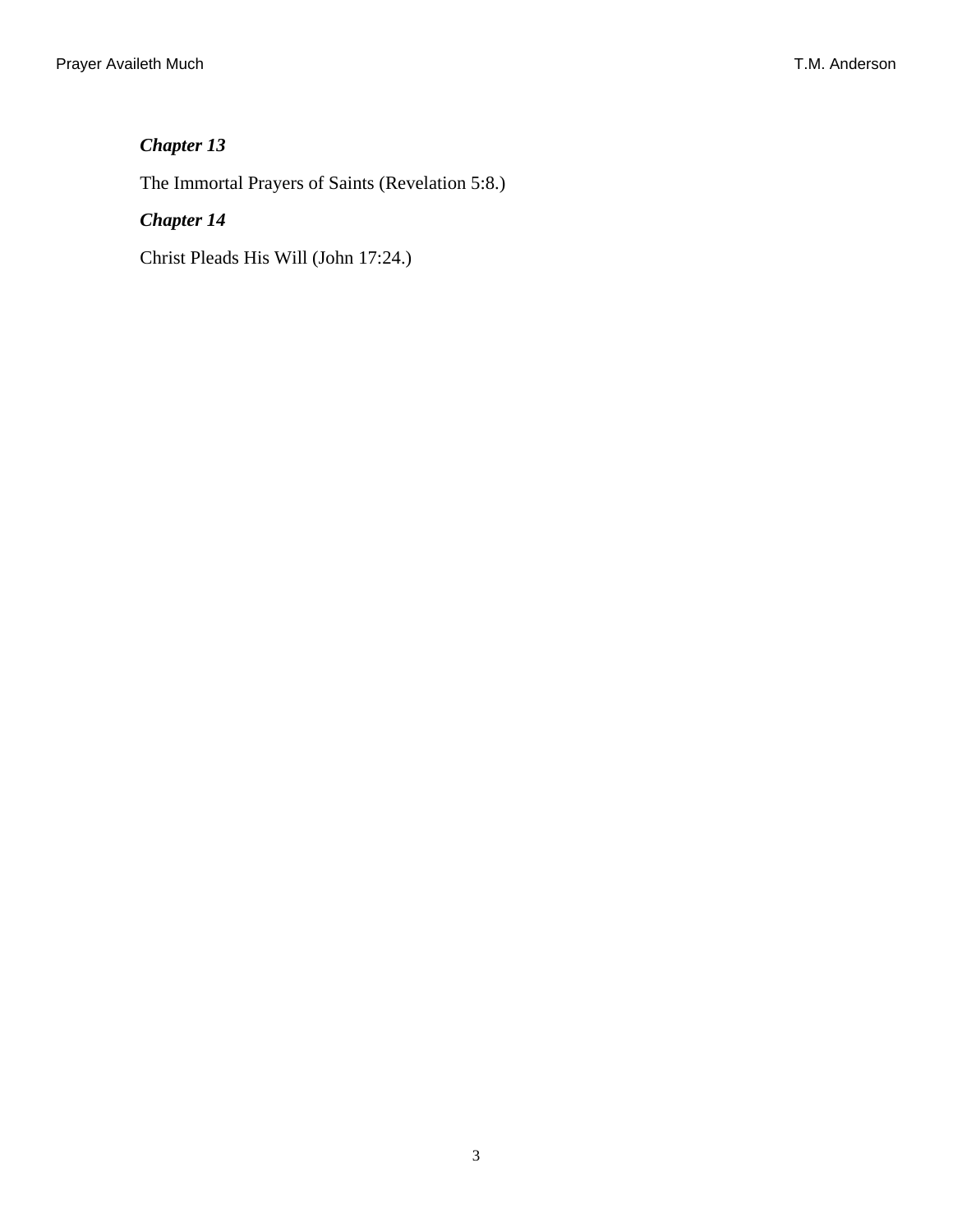# **THE FOREWORD**

The brief messages on prayer contained in this little book have been written for the purpose of stimulating a greater interest in the importance of praying without ceasing.

I am convinced that the people of God have not explored the boundless possibilities of prayer.

We evidently believe that the effectual fervent prayer of a righteous man availeth much, but we are often aware of the fact that very little has been accomplished by our own prayers.

It has not been possible to present a complete study of the subject of prayer revealed in the Holy Scriptures. For one to undertake such a task would be like an attempt to measure eternity by a span.

It is my sincere desire to encourage God's people to pray without ceasing. When once they understand the fundamental principles of prayer, they will not find it difficult to accomplish some amazing results through effectual fervent intercession.

Your Servant in Christ Jesus, *T. M. ANDERSON*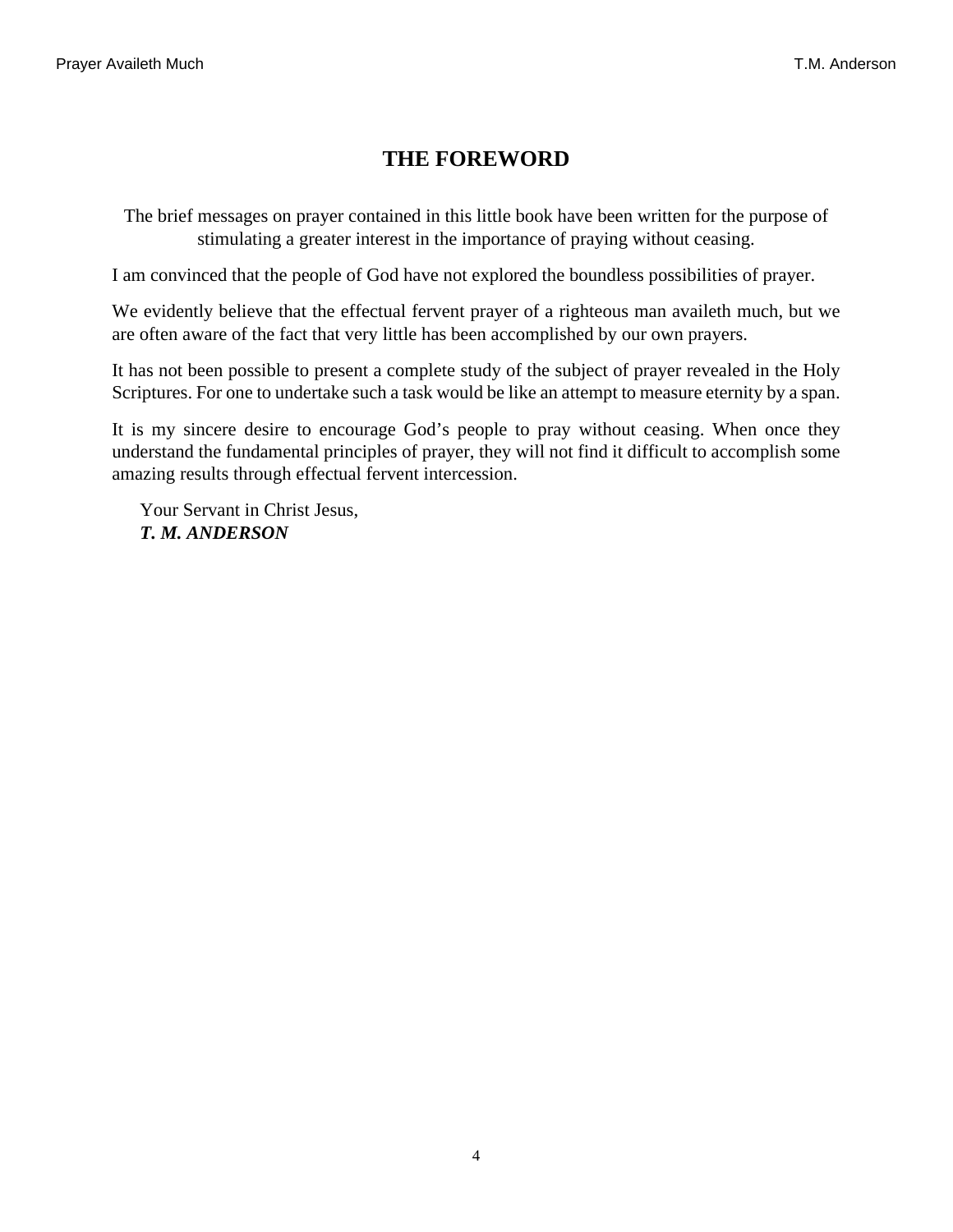### **THE FELLOWSHIP OF PRAYER**

#### <span id="page-4-0"></span>"*Be careful for nothing; but in every thing by prayer and supplication with thanksgiving let your requests be made known unto God.*" — [Phil. 4:6](http://www.ccel.org/b/bible/asv/xml/asv.Phil.4.xml#Phil.4.6)

This timely exhortation stresses the fact that God's people should consult with Him in every matter pertaining to life. Unless they see the imperative necessity of prayer, and give it an important place in daily life, they cannot expect to be maintained by the ample resources of a generous Saviour. It is apparent that we cannot obtain the things essential to life unless we make everything pertaining to life a matter of earnest prayer. It is impossible to live a consistent Christian life in the sight of God by praying occasionally. Praying intermittently is certainly not praying incessantly and importunately. Such careless praying is not consistent with the exhortation to pray without ceasing.

Persons praying spasmodically are like men that gorge themselves with food and drink on special occasions and starve themselves between the feasts. We do not live from feast to famine when we enter into a partnership with Christ in prayer. We are not disturbed by doubts and defeats when we make everything a matter of earnest prayer. We enjoy an unbroken fellowship with Christ when we make our requests known unto Him in daily prayer. He imparts to us the necessary strength to cope with the temptations and trials incident to life in this benighted world when everything relating to life is made known unto Him in prayer. When the inspired Apostle said,". . . Let your requests be made known unto God," he was obviously emphasizing the importance of revealing to the Lord everything required to sustain us in life. We find it necessary to reveal both our spiritual and our temporal needs unto Him in prayer.

Nothing pertaining to our life in this world is unimportant in the sight of God. He is interested in everything that concerns us in life.

The Lord would have us understand that we obtain rest of soul when we enter into the fellowship of prayer with Him. When Paul said, "Be careful for nothing . . . ," he revealed the true rest of soul to be found in the covenant of prayer. He is urging us to lay aside our troublesome cares and anxieties lest they hinder us in making our requests known unto the Lord. Paul was saying in substance, "Be not anxiously solicitous; do not give place to trouble, no matter what occurs; for anxiety cannot change the condition of things from bad to good, but will certainly injure your soul if you give place to it." It is certainly true that we must cast our burdens and earthly concerns upon the Lord before we can make our requests known unto Him by prayer and supplication with thanksgiving.

Perhaps my personal testimony will enable others to perceive the value of entering into the fellowship of prayer with Christ, for I found true rest of soul and quietness of heart when I entered into the partnership of prayer with Him. "Ask, and ye shall receive, that your joy may be full."

I was teaching in the department of religious education in Asbury College when I entered into the covenant of prayer with Christ. It had been my purpose for several months to prepare some written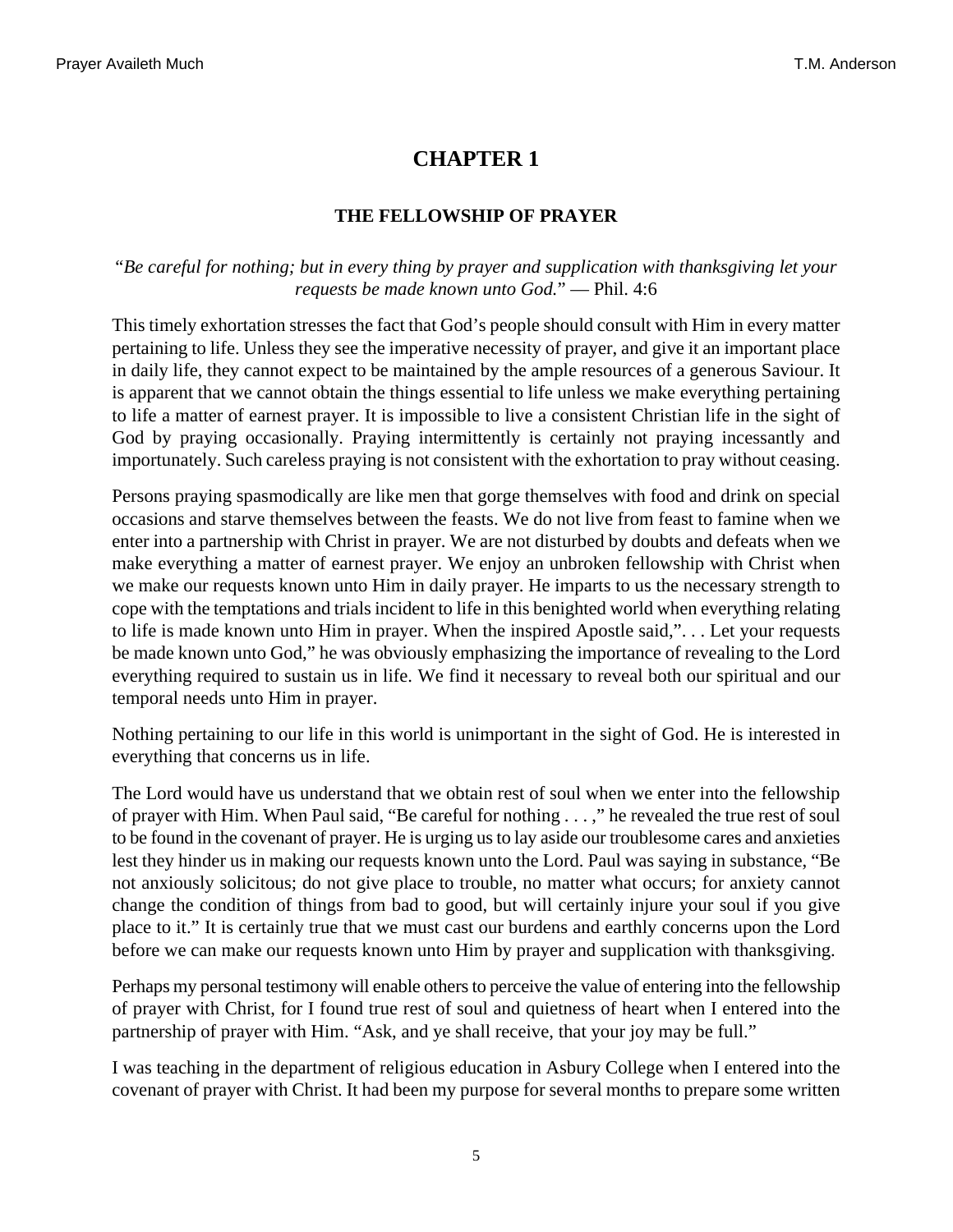messages on the Epistle to the Hebrews. In order to have time to devote to this work it was necessary for me to arise early in the morning and do the writing before the hour I was scheduled to meet my classes. I began this work during the first week of 1950.

I was suddenly awakened about midnight on January sixth. Knowing that I had a full day of work before me, I felt it necessary to sleep a few hours lest I be too weary in mind and body to do the writing and teaching. At that moment the Saviour spoke to me. He asked me if I were willing to sacrifice some sleep in order to give Him an opportunity to speak with me in the quiet hours of the morning. He told me that it was necessary to deny myself of sleep in order to prevail in prayer. I realized for the first time that denying myself of sleep was a form of fasting. For five hours I waited before the Lord in sacred worship and holy communion. My soul was greatly revived, and I felt refreshed in mind and rested in body.

After this remarkable manifestation of the Saviour I was constrained to examine my prayer life. I was impressed to consider the time spent in prayer during the average day. I was humbled before the Lord when I discovered how little time had been given to Him in prayer and meditation. It had been my daily practice from the day I was saved to spend some time in prayer morning and evening. I had established the family altar in my home. I had spent time in secret prayer during the years of my ministry. I had never knowingly overlooked the importance of prayer. I am now aware that I had never discovered the possibilities in prayer like they were revealed to me when I waited five delightful hours before the Saviour that memorable morning.

When I entered into the fellowship of prayer with Christ, I solemnly promised Him that I would not allow my plans and pursuits of daily life to infringe on my time to pray. I vowed to take sufficient time to commune with Him in prayer no matter what duties of the day demanded my attention. When I made this covenant with Christ I emptied myself of earthly possessions and concerns. I placed my ministry, my teaching, my writings, my vocation, my travels, and my home in a heap before the Lord. I separated myself from these interests as completely as I ever expect to be separated from them in death. I deliberately put these earthly concerns in a place of secondary importance in my life. I counted all things loss for the excellency of the knowledge of the fellowship with Christ in prayer. I fully realized that Christ was speaking to me when He said, "If any man will come after me, let him deny himself, and take up his cross, and follow me. For whosoever will save his life shall lose it: and whosoever will lose his life for my sake shall find it." I was reminded of how much I had lost through the years because I had not known the value of fellowship with Christ in prayer.

When I entered the fellowship of prayer with the Lord my soul was immediately relieved of the burdens and cares of life. I found the place of His rest in the covenant of prayer. My duties are many, and my body is often weary from my labors in the ministry, but my spirit knows no weariness for my soul dwells at ease in the haven of perfect peace. There were times in the past when the responsibilities of the ministry were almost more than my mind and body could endure. The many concerns of preaching made me restless in the night and disturbed during the day. It is clear to me now that I had not discovered the secret of resting in the Lord. I was pushing and pulling in my own strength. I was not trusting the Spirit to bring things to pass.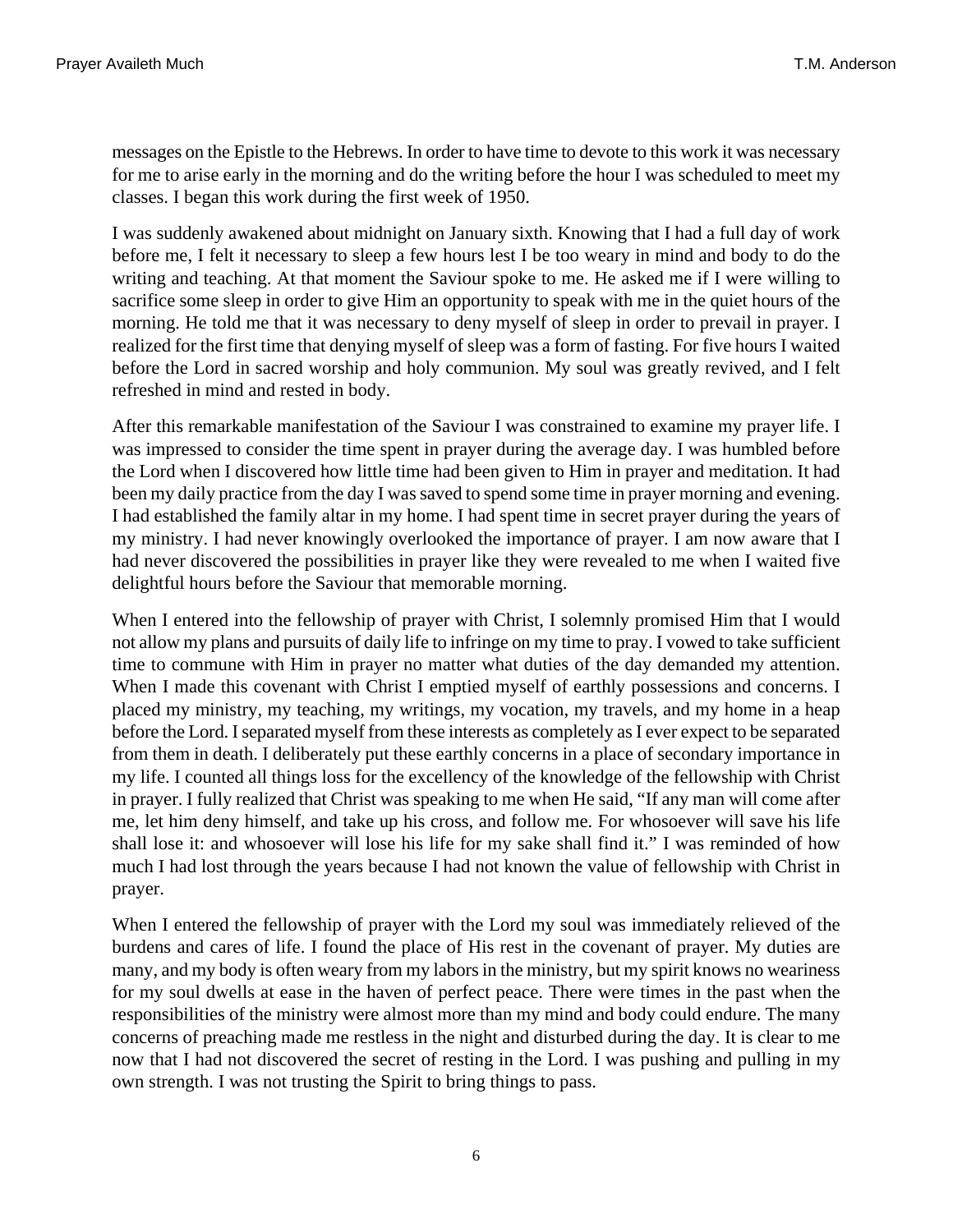I have the same burdens and cares of the ministry today, but I have discovered how to cast my cares upon the Lord in the fellowship of prayer. The yoke of the Meek and Lowly Christ is easy, and His burden is light. He has given me rest of soul and quietness of spirit in the covenant of daily prayer. It is now my daily practice to keep the morning watch with the Saviour.

<span id="page-6-0"></span>"*My voice shalt thou hear in the morning, O Lord; in the morning will I direct my prayer unto thee, and look up.*" — [Psa. 5:3.](http://www.ccel.org/b/bible/asv/xml/asv.Ps.5.xml#Ps.5.3)

The hours between midnight and six o'clock in the morning are the most peaceful. The duties and distractions of the preceding day have ended, and the activities of the new day have not begun.

It is apparent that Jesus made it a practice of His life to pray in the quiet hours of the morning. It is written,

<span id="page-6-1"></span>"*In the morning, rising up a great while before day, he went out, and departed into a solitary place, and there prayed.*" — [Mark 1:35.](http://www.ccel.org/b/bible/asv/xml/asv.Mark.1.xml#Mark.1.35)

The duties of the coming day demanded much from the Saviour. The virtue that went out of Him to heal the hearts and hurts of the people was replenished in the place of prayer. His physical strength was constantly renewed through His ceaseless prayers. Before the dawn of the busy day our Lord went out, and departed into a solitary place, and there prayed. We are not told where He found this peaceful place to pray. He may have found a place of sacred seclusion to pray beneath the overshadowing boughs of a towering tree where nature remained speechless with reverence and the morning star looked down in solemn contemplation. The Lord may have longed to pour out His sinless soul with strong crying and tears in some voiceless valley filled with holy hush. It could be that He sought a solitary place among the friendly hills where the silent shadows of the departing night lingered until hastened into hiding by the light of the approaching dawn. Perhaps He found rest for His burdened heart in a sequestered place in a lonely desert carpeted with shifting sands where the sighing winds ceased to whisper while He prayed.

The example of our Lord enables us to perceive the value of unburdening our hearts in the quiet hours of the morning. It is difficult to pray when the mind is filled with the confusion and rush of the day. We can pray in the quietness of the home while the day is young if we are willing to sacrifice some sleep. The Saviour admonished us to enter into the closet and shut the door. We must shut the door of our mind and exclude the cares and burdens of the day in order to prevail with God in the secret place of prayer.

One will be astonished at the results obtained in the quiet place of prayer. I have seen the Lord work wonders in answer to prayer offered before Him in the early hours of the morning. I have known Him to heal people in homes and hospitals hundreds of miles from the place where I was praying.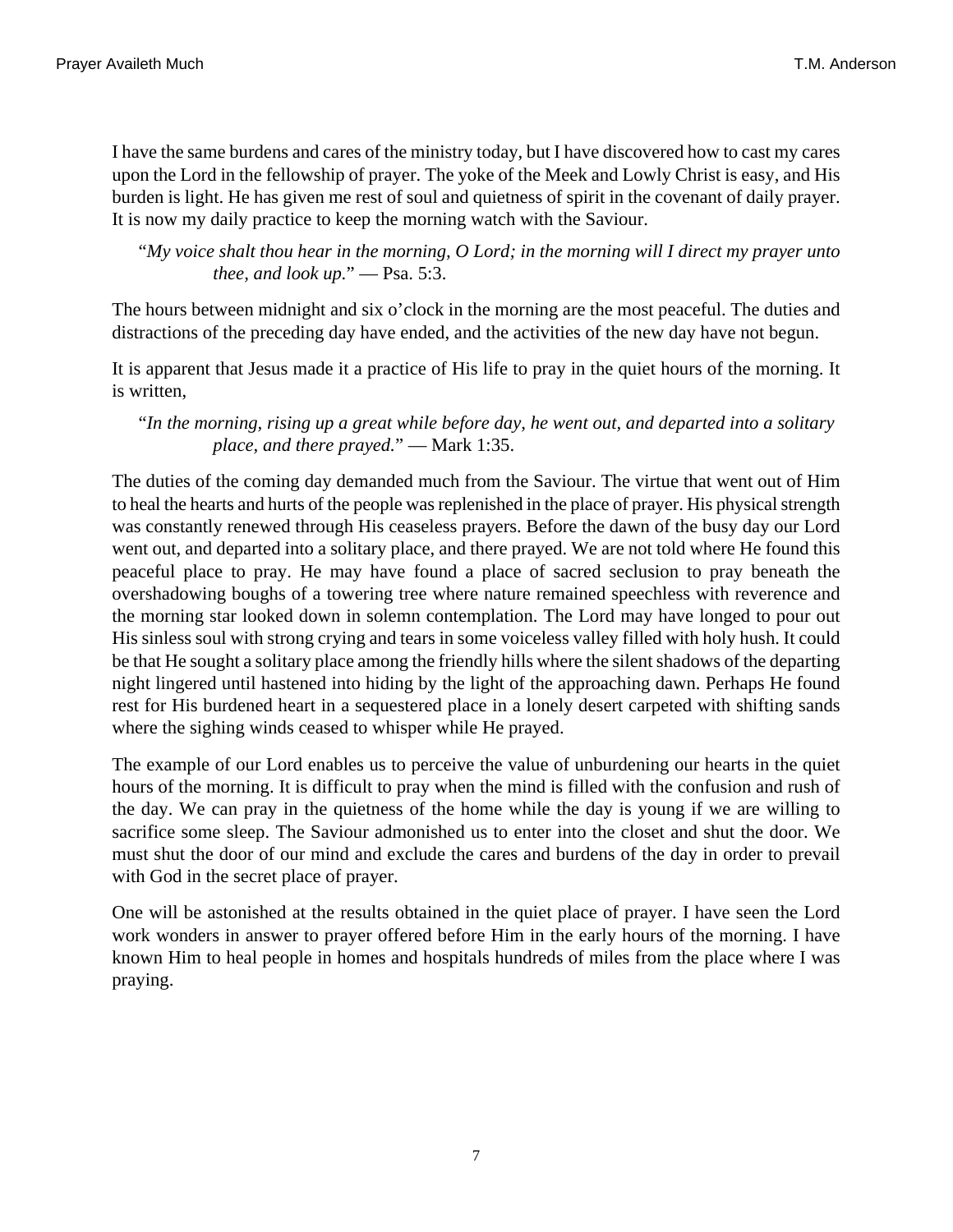### **OUR REQUESTS MADE KNOWN UNTO GOD**

". . . *Let your requests be made known unto God.*" — [Phil. 4:6](http://www.ccel.org/b/bible/asv/xml/asv.Phil.4.xml#Phil.4.6).

<span id="page-7-2"></span>Paul, the pattern saint, would have us see the value of revealing our needs to God in prayer. We must not presume that the things required to sustain life will be granted without making our requests known unto God. Our requirements on earth and God's resources in heaven are meant for each other. If we ask, we shall receive. When we fail to ask, we fail to receive. The Word declares, "Ye have not, because ye ask not." There would be no point in exhorting Christians to make their requests known unto God unless He had made a sufficient provision to supply all their need. The apostle revealed the abundant riches of God when he said . . .

<span id="page-7-3"></span>"*My God shall supply all your need according to his riches in glory by Christ Jesus.*" — [Phil.](http://www.ccel.org/b/bible/asv/xml/asv.Phil.4.xml#Phil.4.19) [4:19](http://www.ccel.org/b/bible/asv/xml/asv.Phil.4.xml#Phil.4.19)

This assuring promise discloses the resources God made available to His people in answer to prayer. In the clear light of this certified promise they have no justifiable excuse for spiritual poverty.

We can think of God's promise to be a certified check made payable to us the moment we present it for payment. No matter what gracious spiritual and temporal blessings the promise contains, we cannot receive them until we make our requests known unto God in prayer. It is possible to have an all sufficiency in all things by claiming the riches of God made available to us by prayer and supplication with thanksgiving. When Paul said, "My God shall supply all your need," he is saying, "Christ is all you need." We are enriched in all things pertaining to life in time and in eternity when we possess Him. Christ is all we ever need to cope with the difficulties and dangers confronting us in the path leading to the Father's house of many mansions.

<span id="page-7-0"></span>The temporal blessings received from the Lord are not sufficient to supply all our need in this world. Jesus stated this fact when He said,

". . . *A man's life consisteth not in the abundance of the things which he possesseth.*" — [Luke](http://www.ccel.org/b/bible/asv/xml/asv.Luke.12.xml#Luke.12.14) [12:14](http://www.ccel.org/b/bible/asv/xml/asv.Luke.12.xml#Luke.12.14)

<span id="page-7-1"></span>The fertile fields cannot produce true riches. A man is truly rich toward God when he possesses the resources of Christ contained in His certified promise to supply all our need. When Paul said, "My God..." he disclosed the amazing fact that a man can possess God. It is written in the covenant of grace,

"*. . . I will be their God, and they shall be my people.*" — [2 Cor. 6:16](http://www.ccel.org/b/bible/asv/xml/asv.iiCor.6.xml#iiCor.6.16).

The paramount purpose of Christ is achieved the moment He gives Himself to us in the covenant of God. The Scriptures reveal that the Saviour has given everything to redeem us, and provided everything to supply us, and wills to give all that He is in His divine nature to satisfy us. If a man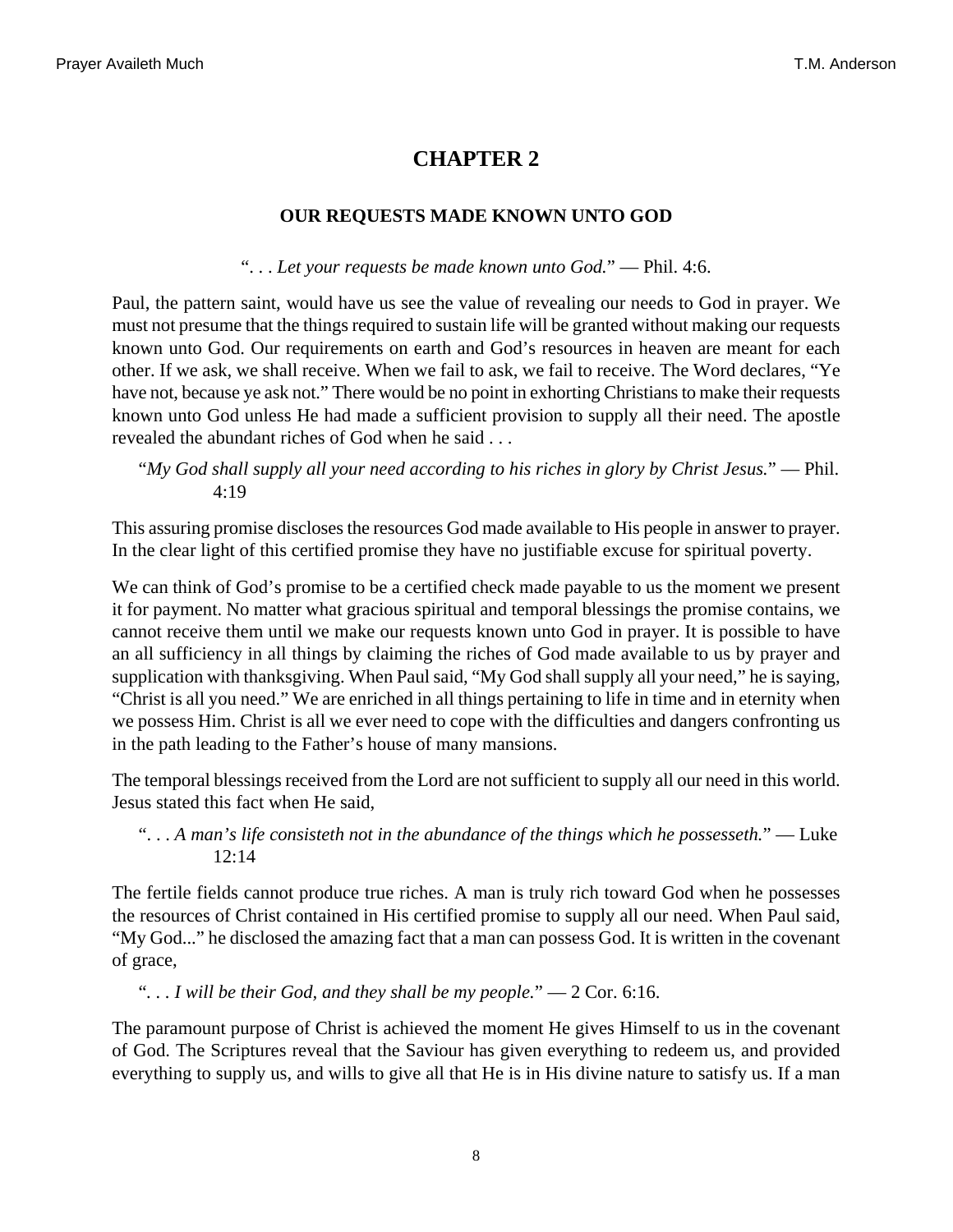has not received the indwelling Christ in answer to prayer, he has failed to obtain the grand objective of all praying.

We do not find it difficult to make our requests known unto God when we are fully aware of His presence. Paul stated this fact when he said,

<span id="page-8-1"></span>". . . *The Lord is at hand.*" — [v. 5](http://www.ccel.org/b/bible/asv/xml/asv.Phil.4.xml#Phil.4.5)

This amazing revelation is evidently an essential part of the admonition to make our requests known unto God. The inspired apostle focused attention on a great truth when he said, ". . . The Lord is at hand." He is saying in substance, "The Lord is handy. The Lord stands ready to give aid and comfort to His praying people." No matter how we interpret the statement, ". . . The Lord is at hand," we are fully aware of His nearness when we make our requests known unto Him. Jesus confirmed this truth when He said, "Lo, I am with you always, even unto the end of the world." He evidently knew that we had the mental and moral capacity to sense His presence at all times and in all places on earth. If we cannot know that He is at hand when we pray, then His promise has no place of value in our profession of faith.

To offer a prayer without realizing the nearness of the Lord would be like speaking meaningless words into empty space. How could we know that our requests had been made known unto God unless He responded by assuring us that our petitions had been heard? I am persuaded that it is not possible to pray with confidence toward the Lord without being aware of His presence. The inspired apostle said,

### <span id="page-8-2"></span>". . . *This is the confidence that we have in him, that, if we ask any thing according to his will, he heareth us: and if we know that he hear us, whatsoever we ask, we know that we have the petitions that we desired of Him.*" — [1 John 5:14, 15](http://www.ccel.org/b/bible/asv/xml/asv.iJohn.5.xml#iJohn.5.14 Bible:1John.5.15)

John is saying in substance, "If you know that God hears you, then you know you have the answer." It is apparent that we must first know that He hears us before we know that we have the answer. Knowing that God hears us when we pray is something vastly more than a beautiful theory about prayer. Spiritual perception in prayer is the norm of spiritual life. We rejoice in prayer when we perceive that the Lord is at hand. Paul said, "Rejoice in the Lord always: and again I say, rejoice." The realization that the Lord is near is the cause of constant praise.

<span id="page-8-0"></span>If His abiding presence with us in this troubled world is not the only source of lasting joys, then let us hope that someone will come to guide our footsteps toward the place of endless happiness. God's Word reveals that the Lord will direct our weary feet into the path of praise.

"*Thou wilt show me the path of life: in thy presence is fullness of joy; at thy right hand are pleasures for evermore.*" — [Psa. 16:11.](http://www.ccel.org/b/bible/asv/xml/asv.Ps.16.xml#Ps.16.11)

It is apparently true that the measure of our joy is always in proportion to the measure of our praying. One must pray without ceasing in order to have joy unspeakable and full of glory. God's praying people discover that the joy of the Lord is their strength, and His abiding presence is their shield. Perhaps Paul was in prison when he uttered the immortal words of praise. The dark and dingy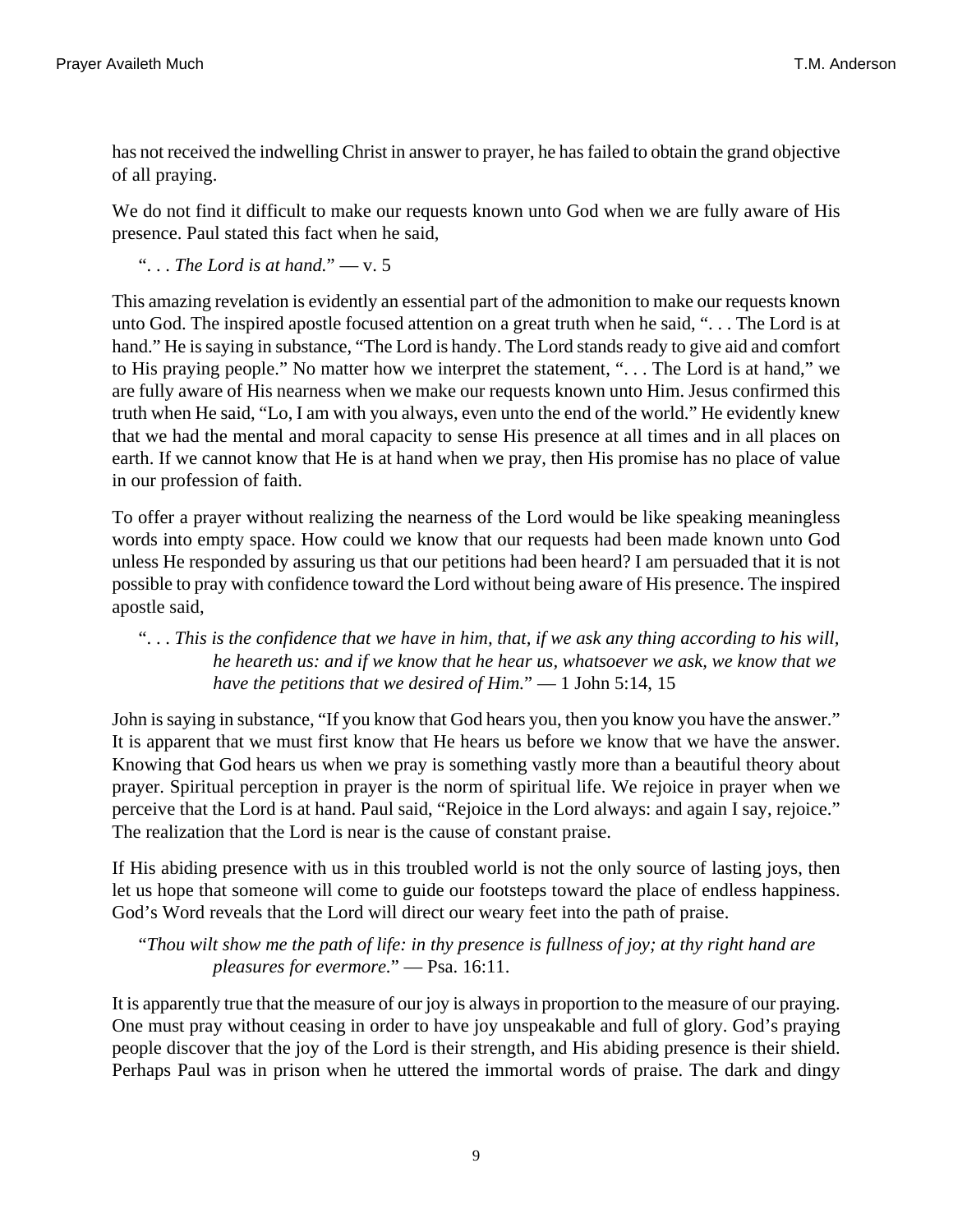prison was not so carefully guarded, and its rigid bars so firmly fixed that the Lord was prevented from entering its dismal confines to give comfort and courage to His suffering servant.

If Paul had been asked what he had found in the dank cell to cause him to sound such a note of praise, he would have said, "...The Lord is at hand." His consoling nearness caused the prisoner to praise, and His assuring presence inspired the suffering saint to sing. The dreary confines of a prison cannot stifle the songs of the soul girded with the gladness of God. The righteous may be incarcerated in dungeons, and the redeemed fastened in the stocks, but their achieving faith is not fettered, and their supplications are not shackled. From the inner cell of the common jail the singing servants of God shook the foundations of the earth, and caused hardened sinners to seek salvation.

The infirmities of the body may imprison a saint like the formidable walls of a federal prison; but the afflictions of the flesh and the trials of life cannot prevent the saints from singing in the shadows like those that sing in the shining. It is written,

<span id="page-9-0"></span><sup>&</sup>quot;. . . *He that trusteth in the Lord, mercy shall compass him about. Be glad in the Lord, and rejoice, ye righteous: and shout for joy, all ye that are upright in heart.*" — [Psa.](http://www.ccel.org/b/bible/asv/xml/asv.Ps.32.xml#Ps.32.11) [32:11](http://www.ccel.org/b/bible/asv/xml/asv.Ps.32.xml#Ps.32.11).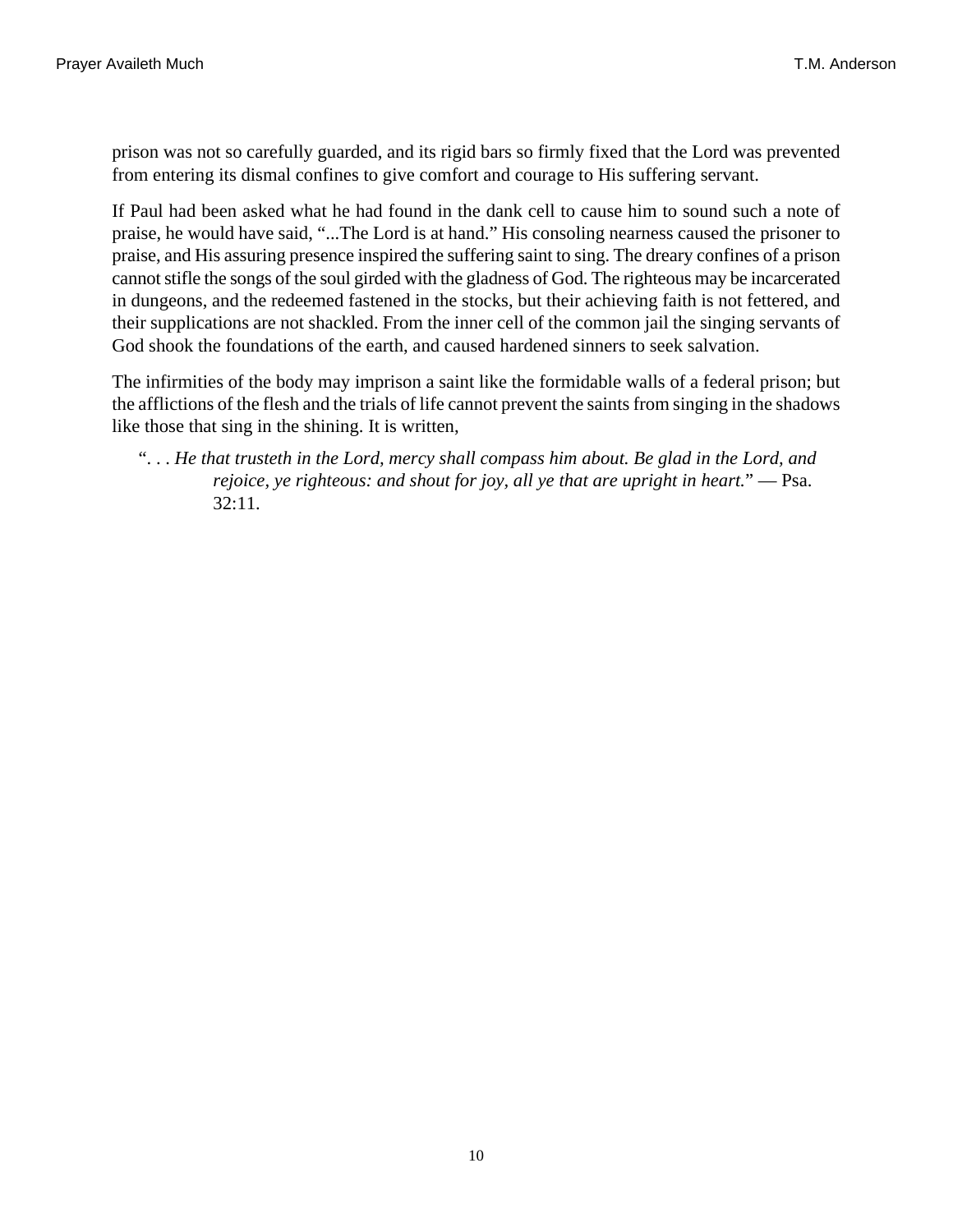#### **GOD'S PEACE OBTAINED IN ANSWER TO PRAYER**

<span id="page-10-1"></span>". . . *Let your requests be made known unto God. And the peace of God which passeth all understanding, shall keep your hearts and minds through Christ Jesus.*" — [Phil. 4:6, 7.](http://www.ccel.org/b/bible/asv/xml/asv.Phil.4.xml#Phil.4.6 Bible:Phil.4.7)

When we make our requests known unto God by prayer and supplication with thanksgiving we are assured of receiving His peace through Christ Jesus. When we enter into the sacred Presence of the Prince of Peace, we enter into the place of perfect peace. The house of prayer is the sanctuary of peace.

Paul would have us understand that Christ imparts a measure of His own peace to our worshipping hearts when we make everything pertaining to life a matter of prayer. We can readily comprehend the possibilities of prayer when we perceive that mortal man can obtain a measure of the peace which the God of Peace possesses in His divine nature. It is not necessary for the children of God to enter heaven in order to enjoy the priceless possession of peace. Christ wills to give the heavenly heritage of His Peace to all the sons of God. He revealed this truth when He said,

<span id="page-10-0"></span>*"Peace I leave with you, my peace I give unto you: not as the world giveth, give I unto you. Let not your heart be troubled, neither let it be afraid.*" — [John 14: 27](http://www.ccel.org/b/bible/asv/xml/asv.John.14.xml#John.14.27).

It is obviously true that Jesus has purposed that His own peace shall give His praying and believing people untroubled hearts in this world of trouble. He would have us understand that His own perfect peace shall confirm us in hope, and comfort us in heart. It is apparent that this heavenly heritage of the heart can be obtained in answer to prayer. God's peace is an essential quality of His divine nature. We saw His peace manifested in Jesus Christ, The Prince of Peace. Jesus was never excited and perturbed by the trickery and hypocrisy of the religious leaders of His day. He never lost His spiritual poise when persecuted and slandered by His enemies.

Jesus was always calm and composed in the time of trial. He was never intimidated by the threats of violence. He had an indomitable courage that confounded His critics. He never compromised truth to gain favor with men. His sublime silence in the hour of His trial caused the multitude to marvel. A faithful witness of the Saviour's sufferings said:

<span id="page-10-2"></span>". . . *Christ also suffered for us, leaving us an example, that we should follow in his steps: who did no sin, neither was guile found in his mouth: who, when he was reviled, reviled not again; when he suffered, he threatened not; but committed himself to him that judgeth righteously.*" — [1 Peter 2:21-23](http://www.ccel.org/b/bible/asv/xml/asv.iPet.2.xml#iPet.2.21)

Peter's testimony enables us to see how the peace of God behaves in this world of turmoil and strife. The quality of God's peace was exemplified in the sinless character and conduct of the Saviour. His life revealed the inherent nature of God's peace which passeth all understanding. God has designed that His peace shall keep our hearts and minds. He would have us understand that His peace shall be our guard when we make our requests known unto Him in prayer. When once we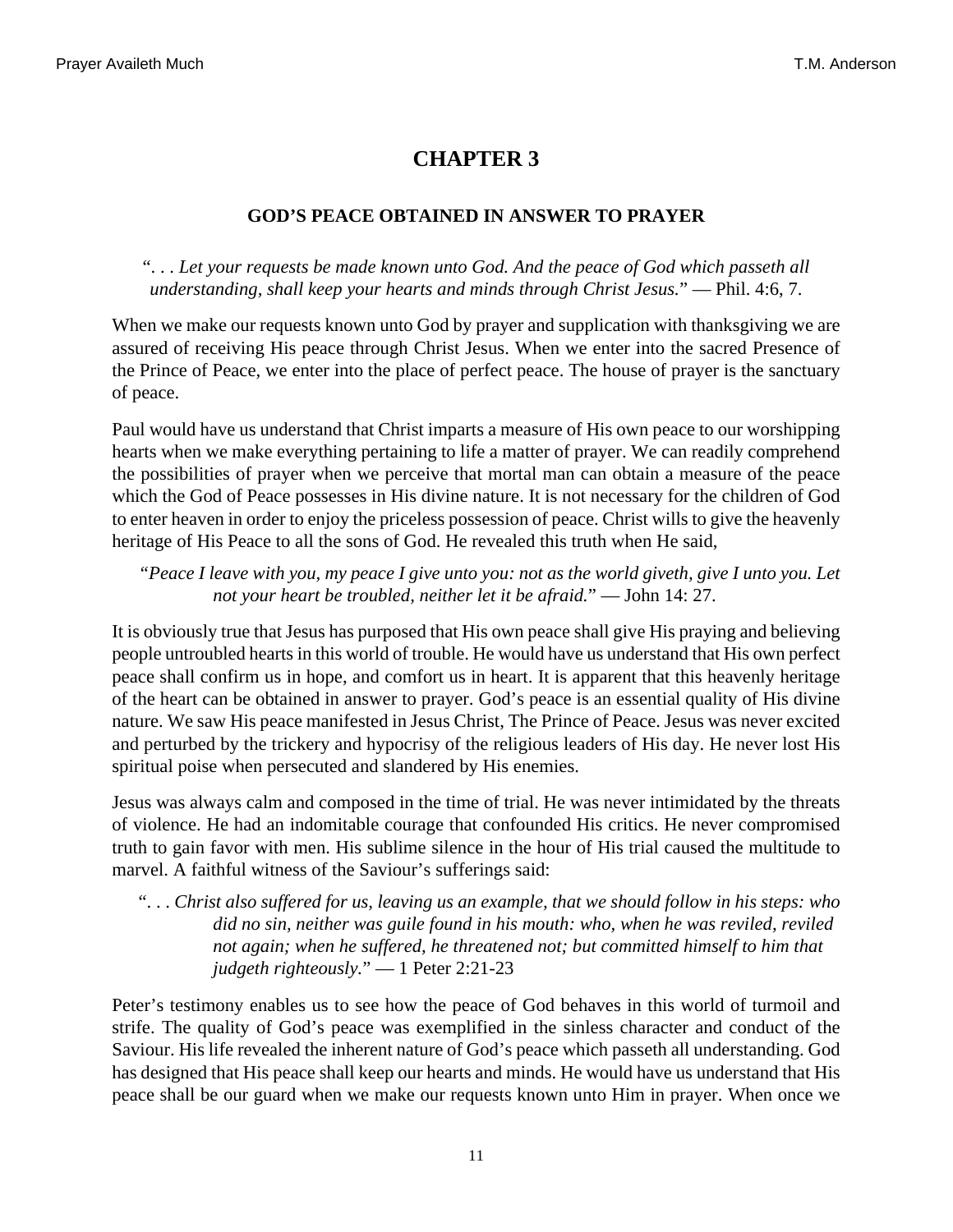grasp the truth about this, and give it an important place in daily life, we will know what it means to possess the peace of God which passeth all understanding.

The heart is the center of man's spiritual being. It is the citadel of his immortal soul. The ambitions, the aspirations, and the affections reside in the heart. The will, the conscience, and the desires dwell in the heart of man. The Word says,

<span id="page-11-0"></span>"*Keep thy heart with all diligence; for out of it are the issues of life.*" — [Prov. 4:23](http://www.ccel.org/b/bible/asv/xml/asv.Prov.4.xml#Prov.4.23)

It is God's purpose to expel the indwelling sin of the soul by the power of the indwelling Spirit, and impart peace to man's heart.

### <span id="page-11-1"></span>". . . *The work of righteousness shall be peace; and the effect of righteousness quietness and assurance for ever*." — [Isa. 32:17](http://www.ccel.org/b/bible/asv/xml/asv.Isa.32.xml#Isa.32.17)

When Jesus said. "... Let not your heart be troubled, neither let it be afraid," He implied that it was possible to be delivered from the perplexing troubles and agitating fears incident to life in this world. The peace of God can banish all our burdensome bewilderment's and fill our yearning hearts with comfort and contentment. God is willing to make the citadel of our souls the stronghold of His garrison of peace. He wills to make our hearts an impregnable fortress of spiritual power. His peace will mount guard over our hearts and minds like a sentinel appointed to keep watch over a city. Paul added to our comfort when he said,

#### <span id="page-11-3"></span>". . . *The God of peace shall be with you.*" — [v. 9](http://www.ccel.org/b/bible/asv/xml/asv.Phil.4.xml#Phil.4.9).

He is saying that we can have the peace of God within, and God of peace without.

When Paul speaks of the mind he is evidently speaking of the intellect, the feelings, and the understanding. We have the capacity to think and to reason about the things of God. We are capable of having the truth of God revealed to us by the Holy Spirit. It is not possible to comprehend the peace of God without the help of the Spirit. We cannot analyze the peace of God in the laboratory of the human mind to ascertain its true nature; neither can we discover the component parts of God's peace by the methods of modern science and philosophy. His peace passeth all human understanding. There are times when our minds are sorely perplexed by the problems confronting us in this uncertain world. There are times when we cannot depend on our reasoning to find the answer to life's trials and tribulations. Jesus said,

#### <span id="page-11-2"></span>". . . *In the world ye shall have tribulation: but be of good cheer; I have overcome the world.*" — [John 16:33](http://www.ccel.org/b/bible/asv/xml/asv.John.16.xml#John.16.33)

Life has no fears and death holds no terrors for the soul fortified by the eternal peace of Christ. He is our peace and our protection. The peace received in answer to prayer does not prevent the problems of life from perplexing us; but His peace does prevent these trials from triumphing over us.

There will be times when our feelings will contradict our faith. Sickness can depress our emotions to such an extent that we are disposed to doubt our relationship to Christ. When we are sick, when our nerves are tense, when we are constantly on the verge of tears, our faith will be submerged by our feelings. In such times of trial it seems that the joy of the Lord has departed, and we are tempted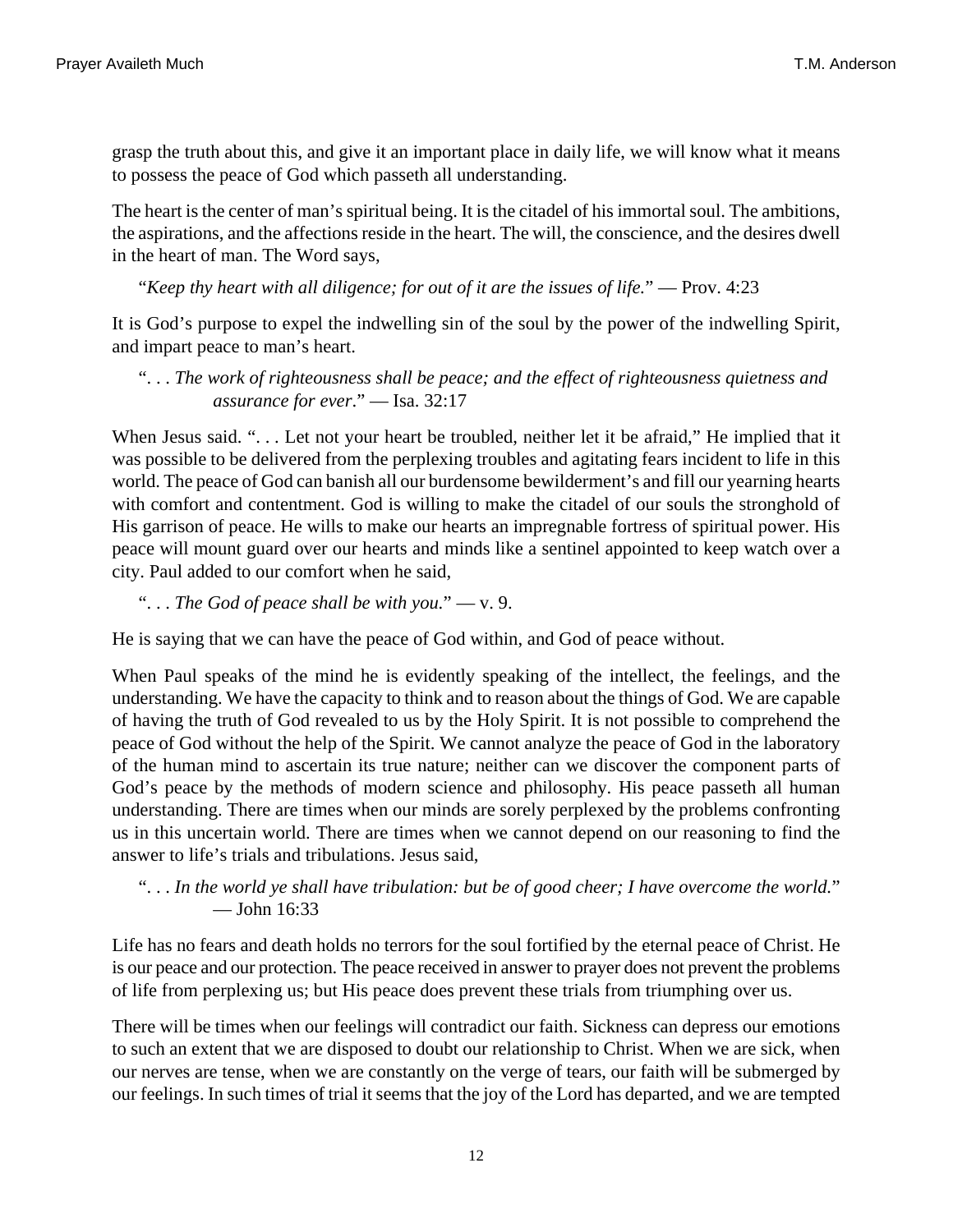to think that for some unknown reason we are suffering the displeasure of the Lord. Our confused state of mind is caused by our illness. The loving Lord has not been grieved by our infirmities of body and mind.

There will be times in life when we seem to stand on the brink of an impassable gulf which the human understanding cannot cross. When we come to the place where reasoning ends and despair begins, we will discover that Christ's protective peace is like a bridge that spans the gulf which our own limited understanding cannot cross. The infirmities of the body can cause the imagination to run wild. Sickness can cause many fantastic ideas and strange impressions to disturb and confuse our minds. Some unhappy people imagine they are being tormented by evil spirits. Some think their nervous disorders are caused by some strange power of Satan. These distressing nervous disorders and groundless fears are caused by their physical condition. A just and holy God will not allow His praying and trusting people to become the unwilling victims of satanic power. He has provided a peace to garrison their hearts and minds through Christ Jesus.

A few devout individuals have been tormented by the fear that they have committed the unpardonable sin. Some have been so completely engulfed by this terrifying thought that they have abandoned all hope. These misguided persons have allowed themselves to become victims of their own confused state of mind. The terrifying thought that they have forfeited all hope of salvation exists only in their overwrought imaginations. If these troubled souls will exercise faith in a merciful and faithful Christ, and humbly ask Him for help and hope, their groundless fears will immediately pass away, and the peace of God will comfort their troubled hearts.

The Saviour has paid a great price to redeem us from all iniquity. He will not withhold His saving mercy and grace from any seeking soul longing with all the heart to please Him in all things. The peace of God will prevent us from becoming the hapless prey of our distraught minds if we will pray without ceasing, and continue to believe on the name of the Son of God. When Jesus said, "...Let not your heart be troubled, neither let it be afraid," He intended to impress us with the fact that we can prevent the fears and troubles from entering our hearts and minds. He expects us to keep our minds stayed on Him. The inspired prophet saw this fact when he said,

```
"Thou wilt keep him in perfect peace, whose mind is stayed on thee; because he trusteth in
thee." — Isa. 26:3
```
The Psalmist said,

"*Cast thy burden upon the Lord, and he shall sustain thee: he shall never suffer the righteous to be moved.*" — [Psa. 55:22](http://www.ccel.org/b/bible/asv/xml/asv.Ps.55.xml#Ps.55.22). . .

If we continue to make our requests known unto God by prayer and supplication with thanksgiving, He will not suffer us to be moved by the forces of evil in this disquieted earth.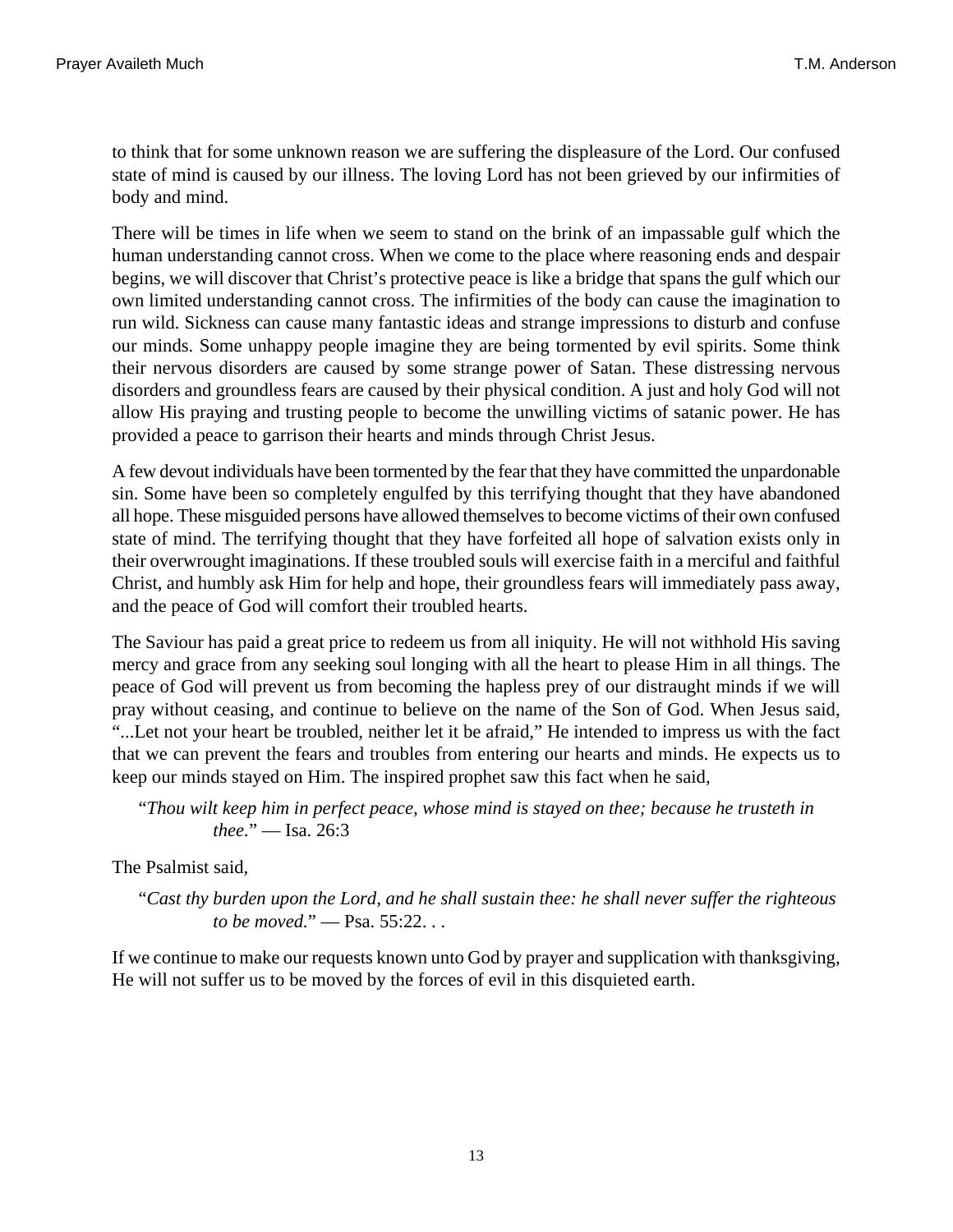### **THE PRAYING THAT GLORIFIES GOD**

#### <span id="page-13-0"></span>". . . *Whatsoever ye shall ask in my name, that will I do, that the Father may be glorified in the Son.*" — [John 14:13](http://www.ccel.org/b/bible/asv/xml/asv.John.14.xml#John.14.13).

Jesus revealed His purpose in answering prayer when He said, ". . . That the Father may be glorified in the Son." In order to achieve His exalted purpose to glorify the Father, the Son has bestowed on His redeemed people the inalienable right to ask anything in His Name. In the clear light of this remarkable truth it is not difficult to perceive that the possibilities in prayer are as great as the purpose of the Son of God. It is likewise apparent that every prayer offered in the Name of the Son must be offered for the specific purpose of obtaining the things which glorify the heavenly Father.

The Saviour was near the close of His public ministry with His disciples when He delivered His parting address preserved for us by John. In His closing address He speaks to the men whose training time has about ended. He instructed His messengers in the "Sermon on the Mount" to pray, believing and trusting the Father to give them all good gifts; but in His closing discourse He points to something higher to be accomplished through prayer and faith. These faithful men were to go and perform His works, even greater works than He had achieved during His ministry in the world. The Master disclosed to them that praying in His Name was to be the channel through which the enabling power was obtained to perform the works which glorify the Father in the Son.

When Jesus said, "... I go to my Father," He was obviously speaking of His ascension to the right hand of God. His exaltation to the right hand of the Majesty on high began a new epoch in the praying and working of the disciples. The Saviour had imparted power to His chosen disciples while with them in the world, and He now purposes to enable them to do greater things for Him. He has promised to impart the power from heaven to accomplish greater works for Him in the world. He ordained His chosen apostles to go and bring forth fruit, saying,

<span id="page-13-1"></span>"*Herein is my Father glorified, that ye bear much fruit; so shall ye be my disciples*." — [John](http://www.ccel.org/b/bible/asv/xml/asv.John.15.xml#John.15.8) [15:8](http://www.ccel.org/b/bible/asv/xml/asv.John.15.xml#John.15.8).

The indomitable courage they had to witness for Him, the miracles performed in His Name, and the sufferings endured for His sake, were living testimonies of the power received through the fervent prayers offered in His Name.

What is true regarding the Saviour's works achieved by His faithful disciples is likewise true regarding His works to be accomplished by His faithful people in this present age. The same Christ who worked in them and through them in that day, is the same changeless Christ who wills to work in and through His people in these last days. If the people of God expect to perform the works of Christ which shall glorify the Father, they must believe on Him for the very work's sake, and pray in His Name.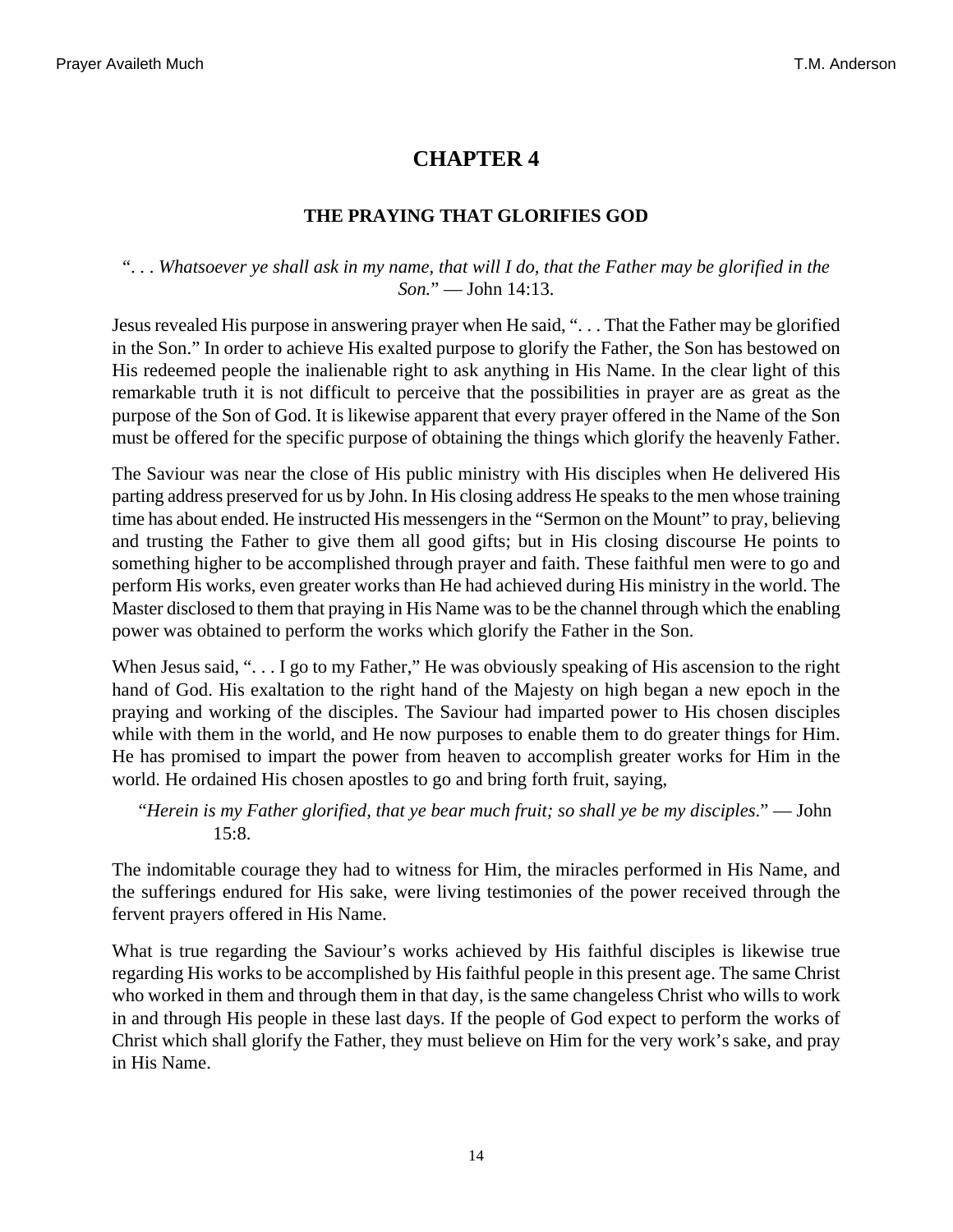We can perceive our responsibilities to Christ when we consider His words regarding the greater works to be accomplished for Him in the world. Apparently the greater works to be performed are not works more excellent in quality, but works greater in quantity. Perhaps the ministry of Jesus did not extend beyond the borders of the land where He lived and died. But it is obvious that He fully intended that the whole world should feel the spiritual impact of His invincible power through the preaching and praying of His ransomed people. Therefore He filled His faithful witnesses with the Holy Ghost and power and sent them unto the uttermost part of the earth to perform the works which glorify the Father in the Son. Let us ever be mindful of the fact that power to achieve the greater works for Christ is obtained through prayer and faith. A man cannot achieve the works of Christ through his eloquence And education; he must fervently pray in the Name of Jesus, and receive power from Him in order to accomplish the works of God in this pleasure loving age.

As long as Jesus was in the world, He performed the works of the Father; devils fled at His word of command, the sick were healed, and the poor had the Gospel preached unto them. When He returned to the Father, His works from the throne of grace must be performed through His praying and trusting people. The oneness between the Lord on His mediatorial throne in heaven and His people on earth is so divinely perfect, that He meant it as the literal truth when He said, ". . . Greater works than these shall he do; because I go unto my Father."

It is for the express purpose of accomplishing the works of Jesus in this present world that such great promises regarding prayer have been given to His people. But His people are not at liberty to claim the Saviour's promise, "If ye shall ask any thing in my name, I will do it," in order to obtain something very special for themselves. His certified promise does not authorize us to make him a servant of our own comforts in life. The Master has assured us that the Father is mindful of our personal needs, and wills to give good things to His children, but our creature comforts are not the things which matter most in this life. Our chief concern should always be to obtain power through prayer to achieve the greater works for Christ.

A careful study of the Saviour's words reveal that it is His purpose to glorify the Father through the life and love and labors of His redeemed people. When once we fully comprehend this amazing truth it will not be difficult to understand the meaning of the praying that glorifies the Father in the Son. When Jesus said, ". . . He that believeth on me, the works that I do shall he do also. . . ," He revealed the obvious fact that a man has both the mental and moral capacity to perform the works of God in this world. It is apparently true that all men do not have the same natural abilities to serve God in this world. The Master disclosed this truth in His parable relating to the Kingdom of heaven.

<span id="page-14-0"></span>"*Unto one he gave five talents, to another two, and to another one; to every man according to his several ability* . . ." — [Matt. 25:15](http://www.ccel.org/b/bible/asv/xml/asv.Matt.25.xml#Matt.25.15)

Jesus would have us understand that each man shall be rewarded according to his faithfulness in performing his assigned task. The Master will not require more than any man is capable of doing for Him. It is impossible for any man to accomplish the works of Christ unless he first possesses the works of Christ in his own heart. We must not overlook the fact that moral character and moral conduct are so intimately related that one does not exist apart from the other. A man's character is always exemplified in his conduct. The Saviour said,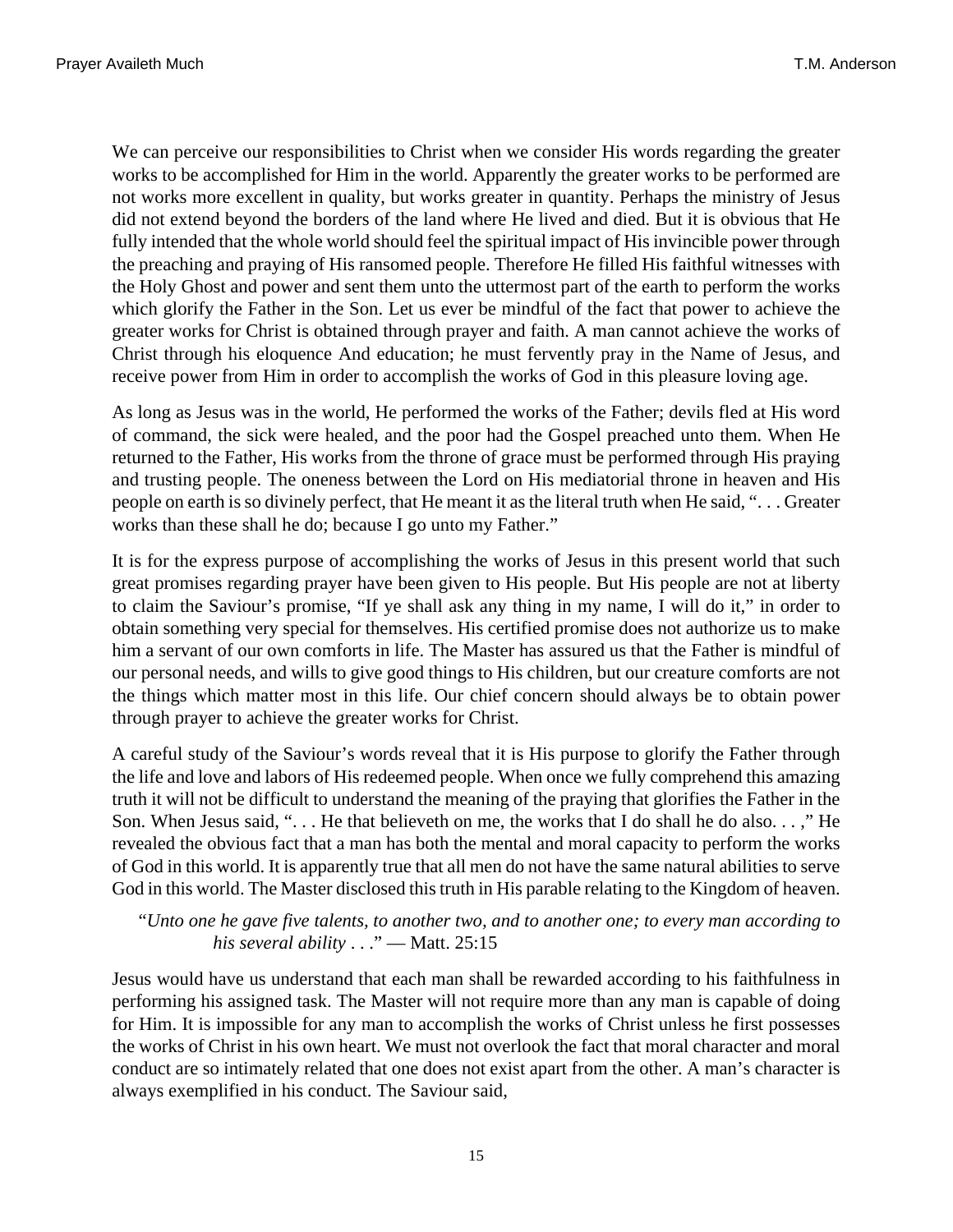<span id="page-15-0"></span>"*A good man out of the good treasure of his heart bringeth forth that which is good* . . ." — [Luke 6:45](http://www.ccel.org/b/bible/asv/xml/asv.Luke.6.xml#Luke.6.45)

Jesus revealed the effective cause for achieving His works when He said,

<span id="page-15-1"></span>". . . *The Father that dwelleth in me, he doeth the works.*" — [John 14:10](http://www.ccel.org/b/bible/asv/xml/asv.John.14.xml#John.14.10)

Paul stated this sublime truth when he said,

<span id="page-15-2"></span>"*For it is God which worketh in you both to will and to do of his good pleasure.*" — [Phil. 2:13](http://www.ccel.org/b/bible/asv/xml/asv.Phil.2.xml#Phil.2.13)

It certainly is possible for Almighty God to impart the inherent qualities of His divine nature to a redeemed soul, seeing that He did impart His image and likeness to the first man in the original creation. When Jesus said, "...I go to my Father," He was speaking of His death on the cross and His ascension to the throne in heaven. If we sincerely believe in the provisional sacrifice of Christ on the cross, we must believe that the inherent graces of mercy, truth, and holiness together with the fruit of the Spirit can be produced in the heart of mortal man.

When we request Christ to perform His works in our hearts we are devoutly praying that the Father may be glorified in the Son. We must open the doors of our hearts and extend to the Father, the Son and the Holy Spirit the right to rule us for ever, when we truly pray that the Father may be glorified in His Son. Jesus assured us that the heavenly Father would make His abode with us in answer to prayer. Surely a people so signally blessed would be able to exemplify the greater works of Christ in their diligent labors. It is apparent that our Lord has not limited the power made available to His people through prayer in His Name. When He said, ". . . I will do it," He placed His unlimited power at our disposal. He reveals himself to be an Almighty Servant standing ready and willing to do anything and everything pertaining to His works in answer to prayer. While meditating on these amazing promises it is necessary to keep in mind that the primary purpose of Christ in answering prayer is, "That the Father may be glorified in the Son."

The measure of our faith and the fervency of our prayers determine the effectiveness of our labors for Christ. If our faith is weak and our praying passionless we cannot expect to achieve much for Him. A man can ease his accusing conscience by explaining that he failed to accomplish the works of Christ because of adverse conditions where he lives and labors. When a man is willing to face the facts, he may discover that he failed because he had not believed in Christ for the very work's sake, and prayed fervently in His Name. We cannot justify our failures by pleading our lack of natural ability. I am persuaded that God does not impart a greater measure of natural ability to us when we are saved by grace, but I do firmly believe that He releases the powers of our souls when we give ourselves to Him. Only the Creator knows the latent forces and inherent potentialities in an immortal soul. When these spiritual powers are released by the indwelling Spirit of God the whole world can feel the dynamic force of a living Christ.

When Jesus said, "... Believe me for the very works' sake," He was pleading for a faith that would not fail to give the message of redeeming love to the whole world. He was thinking of the generations yet unborn when He gave us the right to ask anything in His Name. While Jesus was in the world, mankind could see His miracles, hear His messages, and be blessed by His ministry. The astonishing fact is that the people of yesterday saw Him crucified, dead and buried, but cared very little about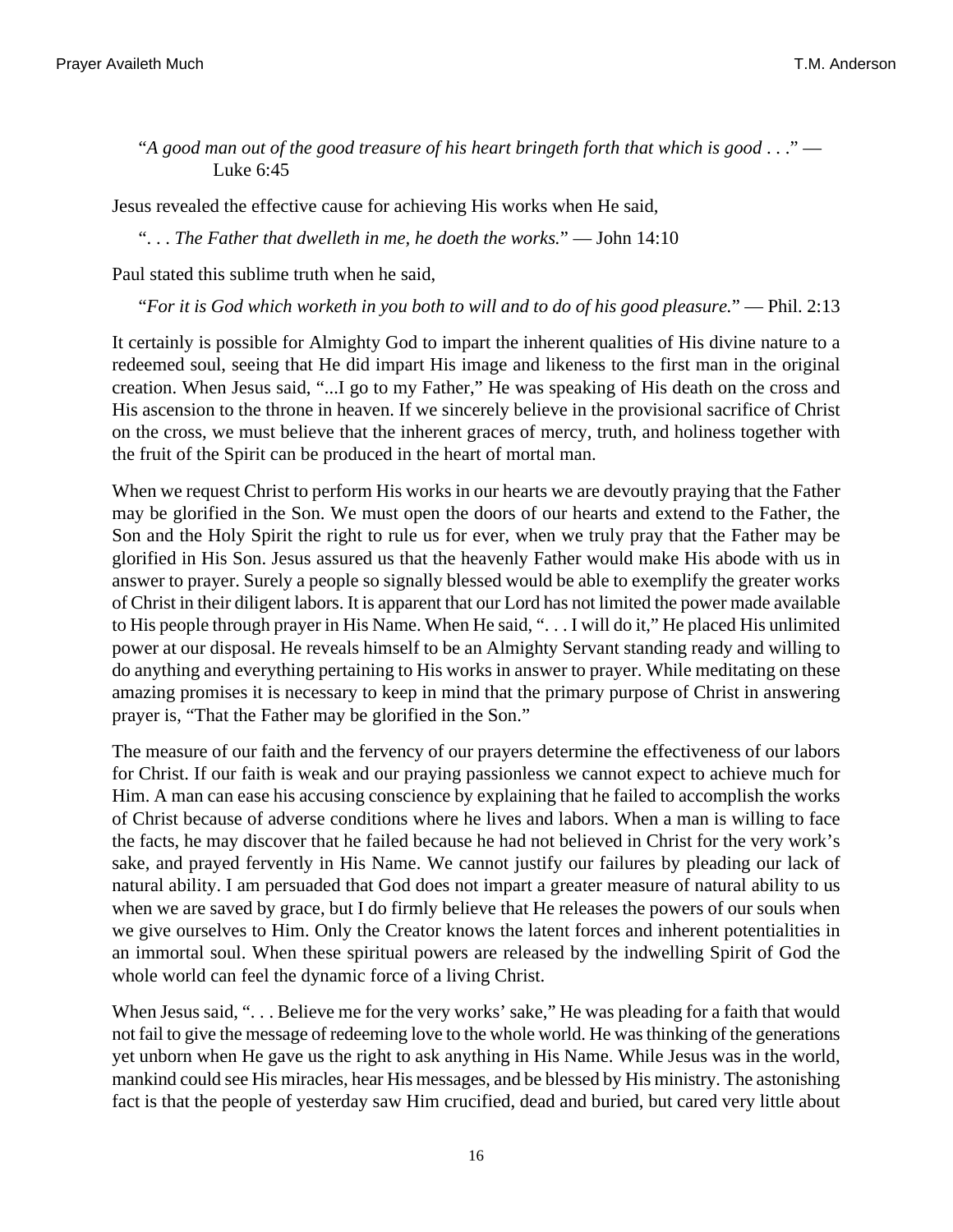Jesus of Nazareth, the penniless preacher of Palestine. They were too engrossed in their own affairs of life to be impressed by a suffering Saviour. The world of today is too busy to be bothered with thoughts of life eternal. It is God's will to reveal the Son's works to a perishing world. He has willed that the works of His Son shall be accomplished in this present world through the labors and consistent living of His people.

Let us heed the pleadings of the Christ, and believe His promise to answer our prayers that the Father may be glorified in His Son. Let us continue to believe on Him for the very work's sake and pray in His Name for power to achieve the victory for Him on earth. No matter how sorely we are tried, nor how dark the hours may seem in times of sufferings, we must continue to pray that the Father may be glorified in the Son through our services and sacrifices in His work. Let us ever keep in mind that the countless years which have fled into the dateless past have not outmoded the works of Christ, neither shall the oncoming ages overthrow them. His glorious works of grace performed in our hearts and exemplified in our living and labors shall glorify the Father in the Son throughout all ages, world without end.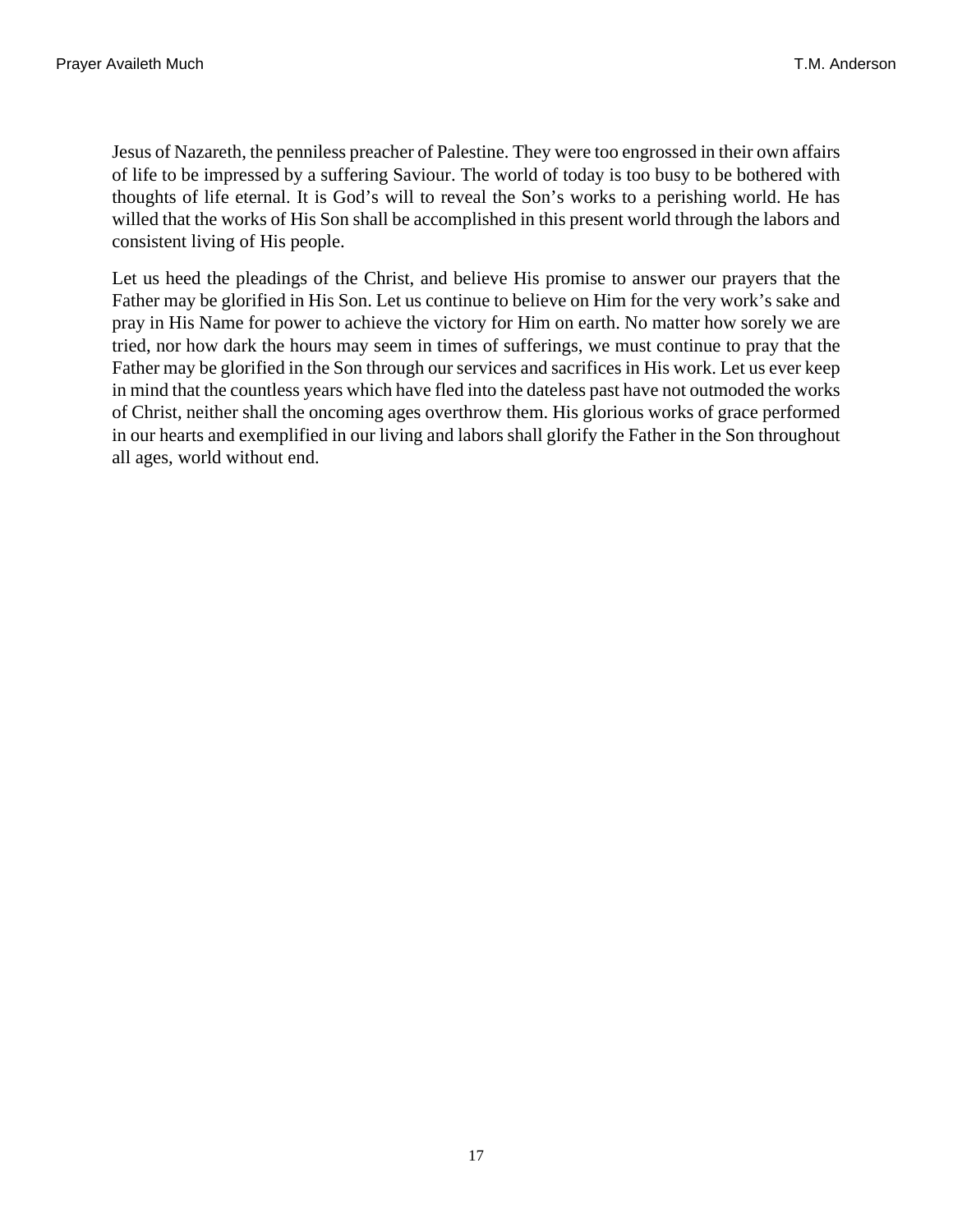#### **PRAYING WITHOUT DOUBTING**

#### <span id="page-17-0"></span>". . . *And shall not doubt in his heart, but shall believe that those things which he saith shall come to pass; he shall have whatsoever he saith.*" — [Mark 11:23](http://www.ccel.org/b/bible/asv/xml/asv.Mark.11.xml#Mark.11.23)

These interesting words are a part of the Saviour's discourse on the power of faith. The disciples were greatly astonished by the power manifested in the Master's words which dried up the fruitless tree from the roots. When Jesus arrested the attention of His disciples by this unusual miracle, He obviously intended to reveal the power of God made available to His people through the prayer of faith. When Peter called the Lord's attention to the withered tree He said, ". . . Have faith in God. For verily I say unto you, That whosoever shall say unto this mountain, Be thou removed, and be thou cast into the sea; and shall not doubt in his heart, but shall believe that those things which he saith shall come to pass; he shall have whatsoever he saith."

In order to understand truth about praying without doubt in our hearts it is necessary to consider the Saviour's opening statement, ". . . Have faith in God." The remarkable discourse following His opening words reveals the fundamental fact relating to the prayer of faith. Our Lord would have us see that we can possess the faith of God. He revealed this fact when He said, "Have faith in God." It would be utterly impossible to believe that those things which we say in prayer shall come to pass unless we had an implicit faith in God. When Jesus said, ". . . Have faith in God," He revealed the Source of the priceless possession of the faith which enables us to pray without a doubt in our hearts. His admonition to have faith in God implies that all men have an inherent faith derived from God when He created the first man in His own image. The quality of inherited faith was not destroyed in the fall although it was greatly impaired as a result of disobedience. Jesus disclosed the amazing fact that we can possess a measure of the faith which Almighty God possesses in His own Divine Nature. This fact should not seem incredible since it is true that God did impart a measure of His own faith to man at the beginning of creation.

<span id="page-17-1"></span>We do not hesitate to accept the fact that God imparts a measure of His life and love to His redeemed people. Surely it is not impossible for Him to impart a sufficient measure of His faith to His people to sustain them in life in this world of doubt and disbelief. If His people are not able to accomplish His works in the world because of the littleness of their faith, there is no valid reason to doubt that He can and will increase their measure of achieving faith. When the disciples said, "... Lord, Increase our faith," we have reasons to believe that He granted their request. (See [Luke 17:5.](http://www.ccel.org/b/bible/asv/xml/asv.Luke.17.xml#Luke.17.5))

The Saviour did not imply that we could possess the same measureless degree of faith which the infinite God possesses in His Divine Person. But He did encourage us to believe that we can receive a measure of God's faith to enable us to accomplish His purpose in redemption. The Saviour would have us see that we can enter into the faith of God and become workers together with Him in achieving His eternal purpose in His beloved Son. It is obviously true that God works in His people and through them according to the degree of their faith. He cannot do great things unless His people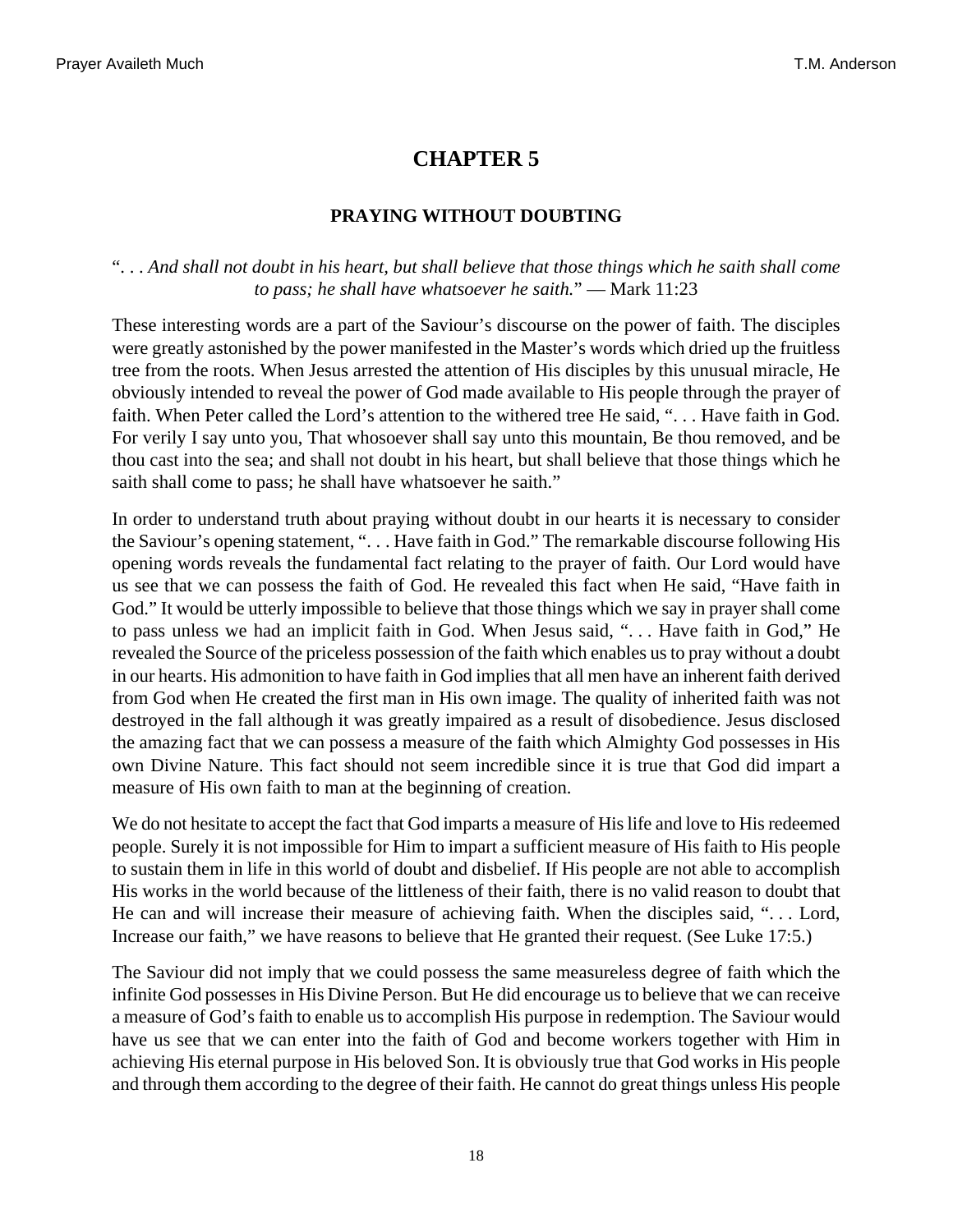can believe Him for great things. Christ is made invincible in this world through the unwavering faith of His praying people.

The Scriptures reveal that Christ works according to His own faith, and His people enter into His faith and work with Him in accomplishing His purpose in redemption. The fact that He works according to His own faith is as understandable as the fact that a man works according to his own faith. A man can plan to build his house long before he lays the first stone in the foundation. He can plan for the happiness of a family before a child is born to gladden his heart. It is also true that a man's family can enter into his faith and assist him to achieve his purpose in life. Surely it is possible for the redeemed family of Christ to enter into His faith and participate in His eternal purpose to achieve the final victory over sin and death. The Son of God is not limited by circumstances, neither is He lacking in adequate resources to supply the need of His family on earth. Nothing shall prevent Him from bringing many sons unto glory according to the will of the heavenly Father.

We can pray without a doubt regarding the power of God. We can perceive the truth about Christ's eternal verities when we consider His statement about removing the mountain at the word of command. We are aware that the mountain has no power within itself to obey the word of command, ". . . Be thou removed, and be thou cast into the sea. . . " It is also obvious that the mountain is not removed by the efforts of man. Therefore we must conclude that the person speaking the words that remove the mountain has access to a power sufficient to remove the mountain and have it cast into the sea. The words of Jesus warrant us in saying that this power is made available to His praying people through faith. If this is not the truth then we must conclude that the words of Christ have no meaningful application to the perplexing problems of daily life. We are aware that the Master's words are figurative yet they are factual. The mountain evidently represents something that God will remove in answer to the prayer of faith.

Let us assume that the mountain represents the mass of human misery caused by sin in this troubled earth. It is certainly true that no man has power within himself to remove the mass of physical and mental sufferings caused by sin in this world. It is likewise true that no man has the strength of will to remove the mountain of iniquity which stands between himself and a holy God. Sin rests on his guilty soul like the weight of the hills. A man's load of depravity gives him a heavy heart and a burdened spirit. When we look at the mass of human suffering resulting from sin, we can visualize the insurmountable difficulties confronting humanity in this distressed earth. The bewildering sufferings caused by the sins of men constitute a mountain of misery and woe more formidable and forbidding than all the precipitous heights and impregnable rocks of earth's tallest peaks.

Christ is our only hope for deliverance in this disconsolate world. If faith in Him cannot bring the power necessary to surmount these difficulties, then faith has failed utterly to achieve the victory we have a right to expect in the light of God's unfailing promises. The imperishable Word declares, "...The just shall live by faith." How can we obey this fundamental law of life unless we can avail ourselves of a power sufficient to overcome every opposing force? We cannot doubt God's willingness to impart to His praying saints a sufficiency of spiritual strength to cope with the trials incident to life. The Scriptures record the victories achieved by the saints of God who were made immortal in sacred history by their dauntless courage and unwavering faith.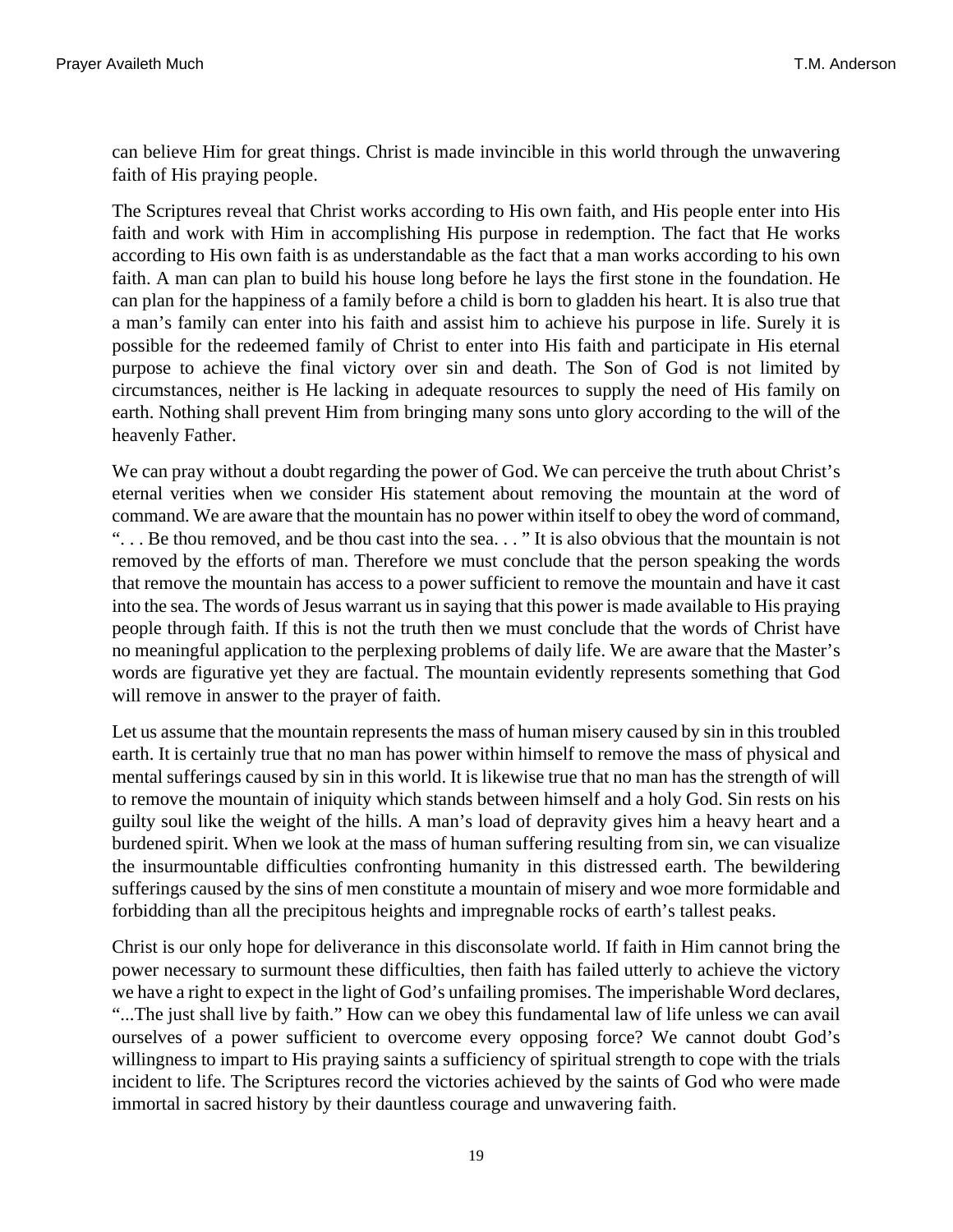Let us pray the prayer of faith, not doubting in our hearts, but believing that strength shall be given day by day to surmount our difficulties in life. Let us not falter in the way as we journey toward fadeless dawn of the eternal day.

We can pray without a doubt regarding the purpose of God. The Scriptures reveal that it is God's eternal purpose in Christ to save all men from all sin on the condition of repentance and faith.

Christ has faith in His own ability to accomplish the Father's purpose by restoring a fallen man to the moral image of God. Nothing shall prevent Him from fulfilling His eternal purpose as revealed in the divine plan of salvation. There is not the remotest possibility that His perfect plan of redemption shall fail. We are assured that the gates of hell shall not prevail against Christ's invincible church, purchased by His blood, endowed, and endued by His Spirit.

We do well to ponder Paul's immortal challenge,

<span id="page-19-0"></span>"*What shall we then say to these things? If God be for us, who can be against us?*" — [Rom.](http://www.ccel.org/b/bible/asv/xml/asv.Rom.8.xml#Rom.8.31) [8:31](http://www.ccel.org/b/bible/asv/xml/asv.Rom.8.xml#Rom.8.31).

When once we have a proper concept of God's immutable purpose as revealed in His Word, it will not be difficult to pray without a doubt. Let us look again at the Saviour's words, ". . . And shall not doubt in his heart, but shall believe that those things which he saith shall come to pass. . ." For the sake of clarity, let us underscore the words, ". . . Shall come to pass . . . When shall those things which we say in prayer come to pass? When may we reasonably expect every prayer to be answered? The things we have said in prayer shall come to pass when everything spoken by the Lord shall come to pass. When God's plan of salvation has been consummated, then all things spoken by the Son of God, and all things spoken by the mouth of His holy prophets, and all the things spoken in the prayers of His faithful people shall come to pass.

The Scriptures affirm that it is God's purpose to save them to the uttermost that come unto Him through Christ. God's utmost ability was required to save us from the utmost extent of our sin. To be saved to the uttermost according to the purpose of Christ, means to be delivered from all sin in this present life, and delivered from the effects of sin in the body and mind in the life to come.

We can pray without a doubt in our hearts regarding a complete deliverance from sin in this present life, and it shall come to pass. But we must patiently wait until Christ's final triumph over sin and death before we can be delivered from the results of sin in our bodies and minds. We can pray without a doubt in our hearts regarding our final deliverance, and it shall come to pass according to the purpose of God. When Christ has fulfilled His eternal purpose in redemption, then the mountain of human misery and woe shall be removed from the earth. When we perceive this truth as revealed in the Scriptures, we can understand that every prayer offered without a doubt in our hearts shall surely be answered in full.

The things we say in prayer are powerless and meaningless unless we have Christ's authority to say them. But if the things we say in our prayers are the things which He has said, then we can pray without a doubt in our hearts.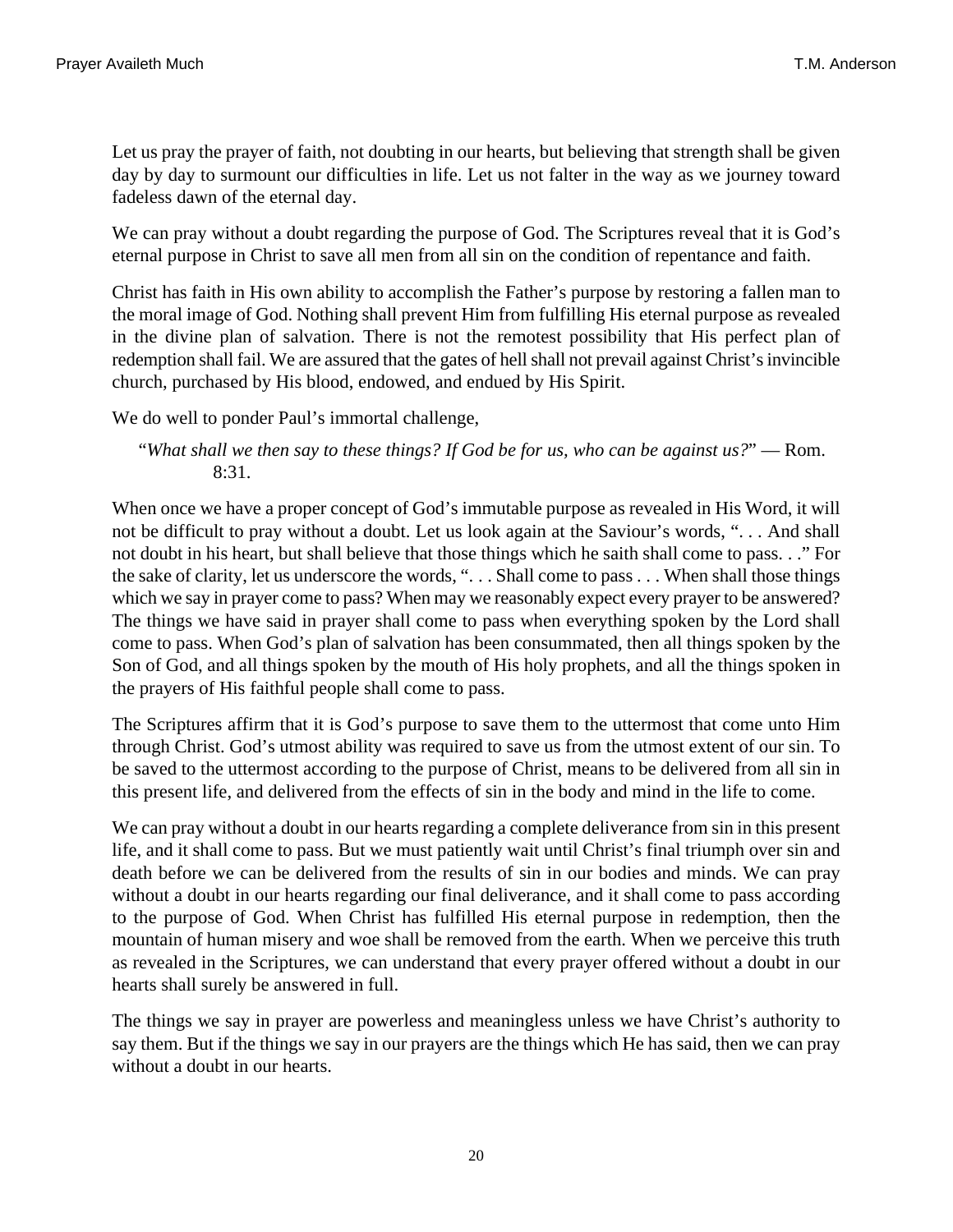We find this truth revealed in the Master's words concerning the mountain being removed at the word of command. Take note of the fact that Jesus first spoke the words, ". . . Be thou removed, and be thou cast into the sea . . ." Assuming that the mountain symbolizes the mass of human woe and suffering caused by sin, we perceive that it is possible to have this mass of human misery removed by speaking the living words of Jesus in our prayer. It is apparent that we can enter in to His faith and engage His omnipotent power to achieve victory over sin and death. When we pray without a doubt in our hearts, we share Christ's faith to achieve the purpose of the Father. When we speak His words, we have a valid reason to except the things we say to come to pass.

Our prayers can embrace every word of promise and every word of purpose spoken by our Lord. Our faith and prayers can join His faith and prayers and assist Him in the final fulfillment of His Father's will and work. When applying this gracious truth to the things which Christ has spoken in explicit terms of eternal truth, it is not difficult to see that our prayer of faith becomes an integral part of the whole plan of redemption. We are assured that every word spoken in prayer shall be answered in the final restitution of all things. It is written,

<span id="page-20-0"></span>"*And He shall send Jesus Christ, which before was preached unto you: Whom the heaven must receive until the times of restitution of all things, which God hath spoken by the mouth of all his holy prophets since the world began.*" [Acts 3:20, 21](http://www.ccel.org/b/bible/asv/xml/asv.Acts.3.xml#Acts.3.20 Bible:Acts.3.21)

Paul vividly revealed the final triumph of Christ when he said,

<span id="page-20-1"></span>"*Then cometh the end, when he shall have delivered up the kingdom to God, even the Father; when he shall have put down all rule and all authority and power. For he must reign, till he hath put all enemies under his feet. The last enemy that shall be destroyed is death.*" — [1 Cor. 15:24-26](http://www.ccel.org/b/bible/asv/xml/asv.iCor.15.xml#iCor.15.24)

Our hope and expectation for final deliverance from all effects of evil in our bodies and minds shall be realized when He shall come to be glorified in His saints, and to be admired in all them that believe in that day. When He shall appear we shall be like Him, for we shall see Him as He is. We shall share in His final victory over disease and death. We shall hear Him say to the mountain of sufferings, "... Be thou removed, and be thou cast into the sea...," and it shall come to pass.

In view of this consoling hope let us continue to pray without a doubt in our hearts. Let us rest our faith on the enduring love of Christ, asking nothing more than to be counted worthy of His pleasure throughout all ages, world without end.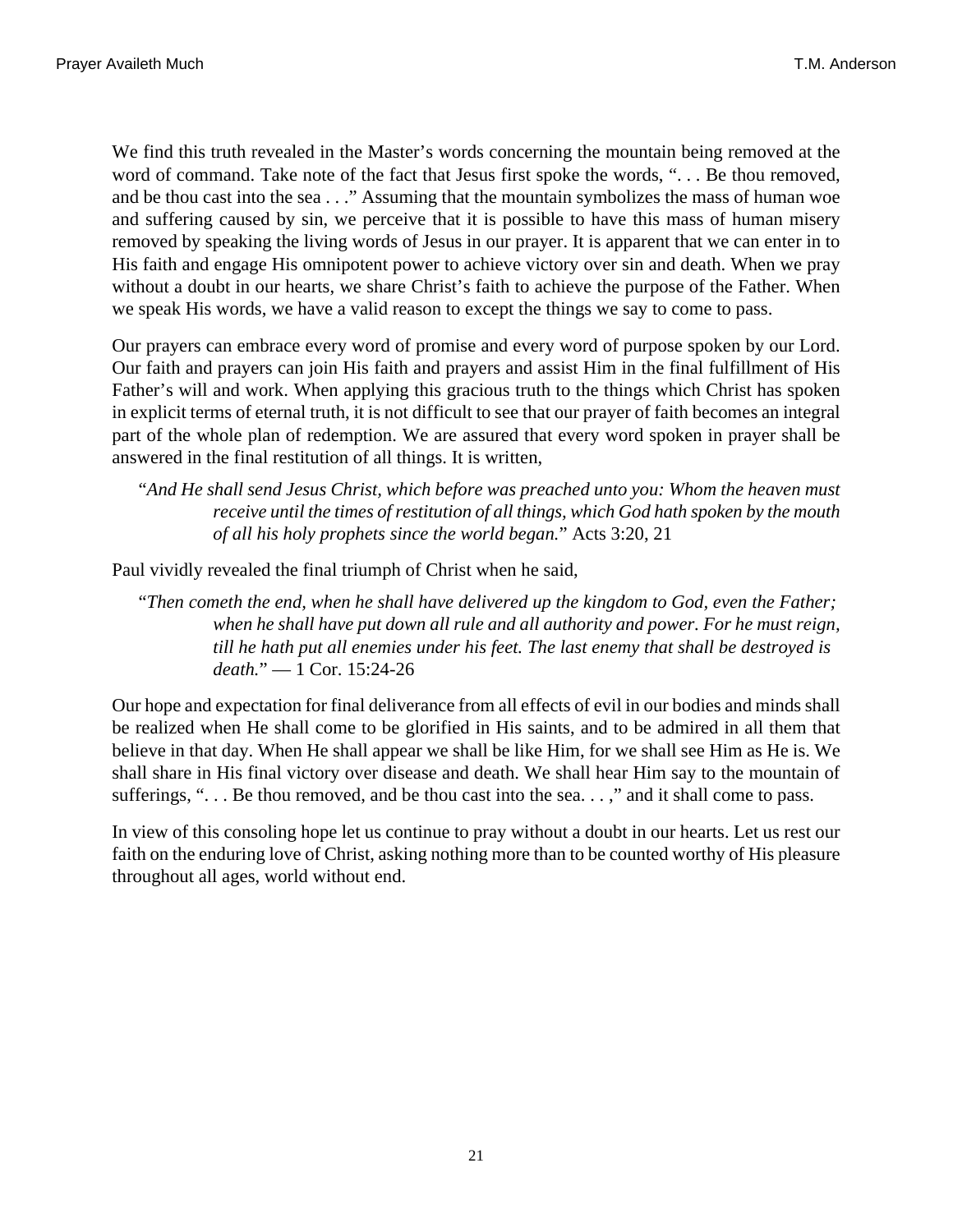# **PRAYING WITH DESIRE**

#### <span id="page-21-0"></span>". . . *What things soever ye desire, when ye pray, believe that ye receive them, and ye shall have them.*" — [Mark 11:24.](http://www.ccel.org/b/bible/asv/xml/asv.Mark.11.xml#Mark.11.24)

These inspiring words of Jesus disclose that He has obligated Himself to satisfy the incessant and insistent desires of His praying people. His words leave no doubt in our minds regarding His willingness to answer our requests. He makes it plain that whatsoever things are required to satisfy our spiritual and temporal needs shall be granted according to the measure of our faith.

We must obey the fundamental law of faith by sincerely believing that we receive the things desired when we pray, otherwise they shall not be granted. It is necessary to do some clear thinking regarding our Lord's promise to give us the things desired when we pray in faith.

Some unwise persons have interpreted Jesus as saying, "When ye pray, believe that you have the things desired, and you have them." It is difficult to accept this concept of the Master's teaching about the prayer of faith. No intelligent man can believe that he has received the things desired unless he has received them. It would be absurd to make such a claim in the light of truth.

It is misleading to tell a sincere seeker after a pure heart to believe that the blessing has been received when that person knows in his own heart that it is not true. This absurd teaching leaves a man confused and disappointed. A man must receive the witness of the Holy Spirit to confirm the work of grace performed in the heart. An honest man cannot affirm that he has obtained the things desired unless he knows that he has received them from God.

We must not assume that we have the things desired. Our faith does not rest on an assumption; our faith rests on an assurance imparted to us by the spirit of truth. When Jesus revealed His provision to satisfy our desires, He disclosed the incentive to pray. He is saying, "Whatsoever things you desire, when you pray, believe that God has provided them, and you shall have them."

We must first believe that the resources of God are made available to us through prayer. If we entertain the slightest doubt in our hearts regarding this fact, we cannot obtain the things desired to satisfy us in life.

While seriously meditating on the remarkable words of Jesus concerning the things desired in prayer, let us not overlook the fact that He is speaking about the mountain being removed at the word of command. If it is God's purpose to remove all sin and sufferings from the earth at His word of command, then it is likewise true that everything required to accomplish His purpose on behalf of His people is made available to them in the provision of redeeming grace. When we see this truth we can understand God's purpose in establishing the throne of grace. Is it any wonder that we are told to come boldly unto the throne of grace? We can readily understand the real incentive to pray when we know that our legitimate desires will be granted when we pray for things pertaining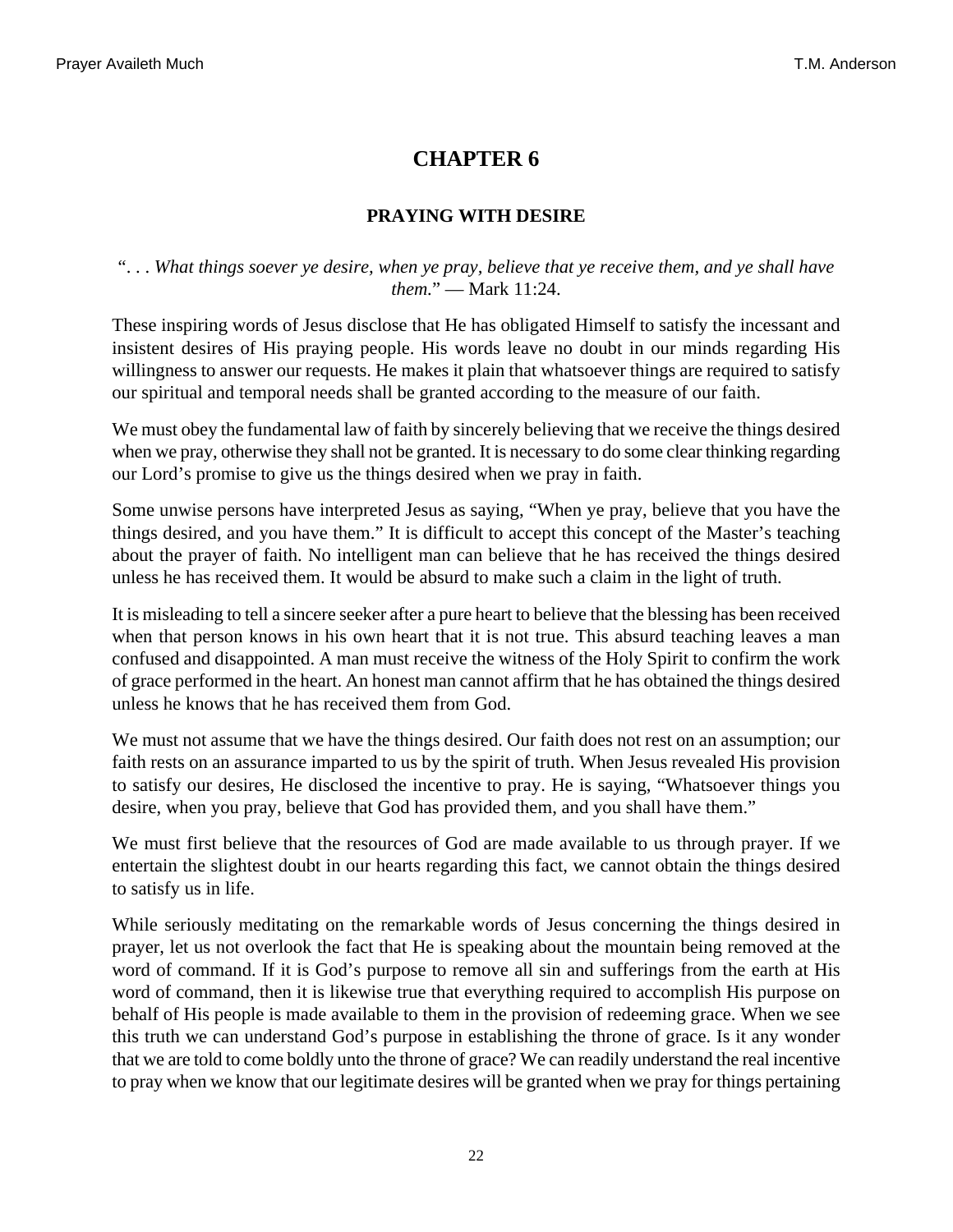to the plan of redemption as revealed in Christ. There is no provision made to gratify our desires unless the things desired are directly related to Christ's plan of salvation.

The primary purpose of the Saviour's sacrifice on the cross was to save us from sin and sufferings. It is His purpose to present us faultless before the presence of the Father with exceeding joy. It is our Lord's purpose to dry our tears for ever, open the gates of pearl, and give us an abundant entrance into the City of God. It is permissible to interpret Jesus as saying, "Whatsoever things are required to satisfy you and sustain you in this holy way of life, when you pray, believe that you can obtain them, and you shall have them."

It has not required one tear of sorrow, nor exacted one drop of our blood, nor cost us one night of sleep to provide the things required to save us from sin and sufferings in this world. The unsparing God gave His only Son to provide the things we need for time and eternity.

There are no unholy and selfish desires in the heart of a Christian. A true Christian is motivated to pray by the normal desires of spiritual life like a hungry son is moved to ask bread of his father. The child's desire for food does not spring from force of habit, it is a desire springing from the natural requirements of daily life. The incentive to pray is as normal as the desire for food and drink. The very fact that the desire exists is positive proof that it can be satisfied in a natural and legitimate manner.

There is an intense longing after Christ like the hunger and thirst of a person requiring food and drink. Such a desire cannot be satisfied with anything less than a manifestation of the living Lord. There is a desire to know more about His enduring love. There is a desire to linger long in sacred worship and holy communion with Him in the quiet place of prayer. A Christian says,

<span id="page-22-1"></span><span id="page-22-0"></span>"My soul followeth hard after thee  $\dots$ " — [Psa. 63:8](http://www.ccel.org/b/bible/asv/xml/asv.Ps.63.xml#Ps.63.8)

The inspired writer voiced his desire when he said,

"*As the hart panteth after the water brooks, so panteth my soul after thee, O God. My soul thirsteth for God, for the living God: when shall I come and appear before God?*" — [Psa. 42:1, 2](http://www.ccel.org/b/bible/asv/xml/asv.Ps.42.xml#Ps.42.1 Bible:Ps.42.2)

A man can earn his daily bread by the sweat of his brow, and allay his thirst at the springs flowing out of the earth, but a man that hungers and thirsts after Christ must have the bread from heaven to satisfy his hunger, and drink the living water from the fountain of life to slake his thirst.

<span id="page-22-2"></span>We desire a freedom which cannot be obtained while we live in this body. We long to be delivered from our earthly bondage into the glorious liberty of the first resurrection. In this human body we yearn, earnestly desiring to be clothed upon with our house which is from heaven.

"*For we that are in this tabernacle do groan, being burdened: not for that we would be unclothed, but clothed upon, that mortality might be swallowed up of life.*" — [2 Cor. 5:4](http://www.ccel.org/b/bible/asv/xml/asv.iiCor.5.xml#iiCor.5.4)

When the eternal purpose of Christ has been completed, the saints shall be delivered from the presence of sin and sorrows which have troubled them in this unhappy earth. In that glad hour they shall experience the glorious liberty of the sons of God.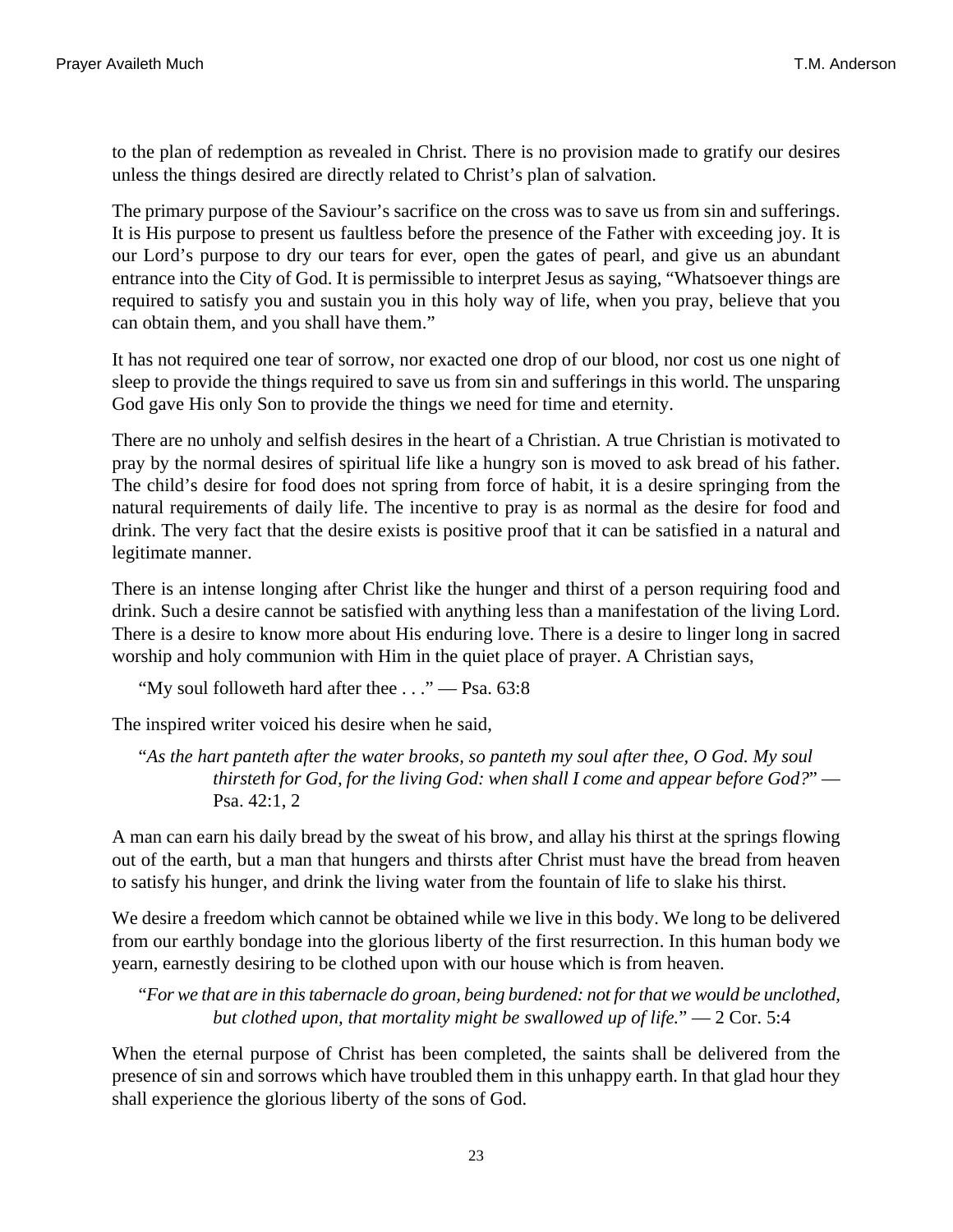God's redeemed children have no continuing city in this world. They look for a city which hath foundations, whose builder and maker is God. Their citizenship is in heaven; from whence they also look for the Saviour, the Lord Jesus Christ: who shall change their infirm bodies, that they may be fashioned like unto His glorious body, according to the working wherewith He is able even to subdue all things unto Himself. When these things shall come to pass, then shall we obtain the end of our faith, even the salvation of our souls.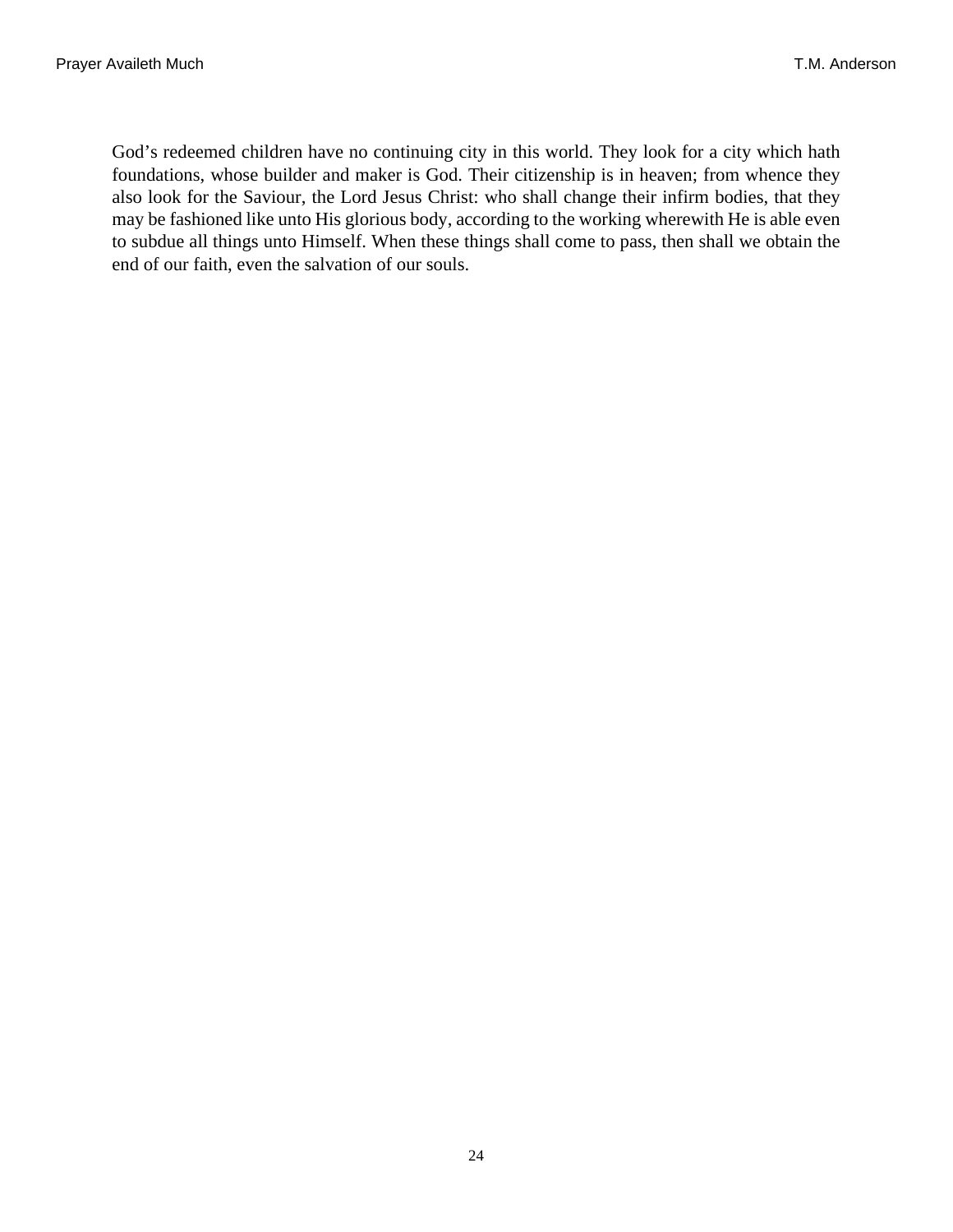### **A MANIFESTATION OF GOD IN ANSWER TO PRAYER**

<span id="page-24-0"></span>". . . *When they had prayed, the place was shaken where they were assembled together; and they were all filled with the Holy Ghost, and they spake the word of God with boldness.*" — [Acts 4:31](http://www.ccel.org/b/bible/asv/xml/asv.Acts.4.xml#Acts.4.31).

This remarkable manifestation of God reveals the effectiveness of prevailing prayer. It vividly discloses the fact that prayer can accomplish much. It is apparent that neither the apostles, nor the assembled company of devout believers were astonished at the marvelous visitation of God. They had assembled together in one place for the express purpose of achieving victory over the opposition of wicked men, and they fully expected the Lord to answer their united prayers in His own way.

Perhaps the shaking of the place where they were assembled together was an extraordinary occurrence, but receiving a direct answer to their importunate praying was neither unusual nor unexpected. The believers had assembled for the specific purpose of producing a miracle in the spiritual world, and not for the purpose of producing a phenomenon in the natural world. We do not need a manifestation of the supernatural to arrest the attention of a pleasure seeking world. God does not often shake the shackles off His imprisoned saints, and open the doors of the jail with an earthquake. He can do the unusual and the unexpected when necessary. We do not need the Lord to do something to astonish us, but we do need Him to do something to alert us to our dangers.

We cannot ignore the fact that we desperately need a startling manifestation of God to shake us out of our spiritual lethargy and selfish complacency. We cannot substitute a program for power and have the least semblance of hope that the unsaved will be attracted by it.

The believers were praying in a desperate crisis when they said, ". . . Lord, behold their threatenings . . ." We are aware that some of the most enduring results recorded in sacred history were obtained when some devout person prayed in an hour of crisis. Abraham prevailed with God in prayer when the angelic messengers told him about the destruction of Sodom. The holy Scriptures reveal that Moses prayed importunately for the people when they incurred the fierce anger of God by worshipping the golden calf. It was a critical time in Israel when Elijah prayed earnestly on mount Carmel. Jesus was praying in an hour of crisis when He said, "... Father, the hour is come ..." The believers were confronted by a desperate situation when they said, ". . . Lord, behold their threatenings . . ." With them, it was a case of life or death, victory or defeat. The odds against them were tremendous, but the God that was for them was Almighty.

There is nothing in the sacred records to show that they had the slightest intention of compromising the truth in order to have favor with men. They did not call a meeting of the official board to discuss ways and means of evading the fundamental issues involved. They did not take refuge in a stupefying pessimism saying that nothing could be done to remedy the situation confronting them. Neither did they deceive themselves by saying that things would work out satisfactorily to all parties concerned. They were willing to accept the conflict that challenged their faith and hope in God. They did the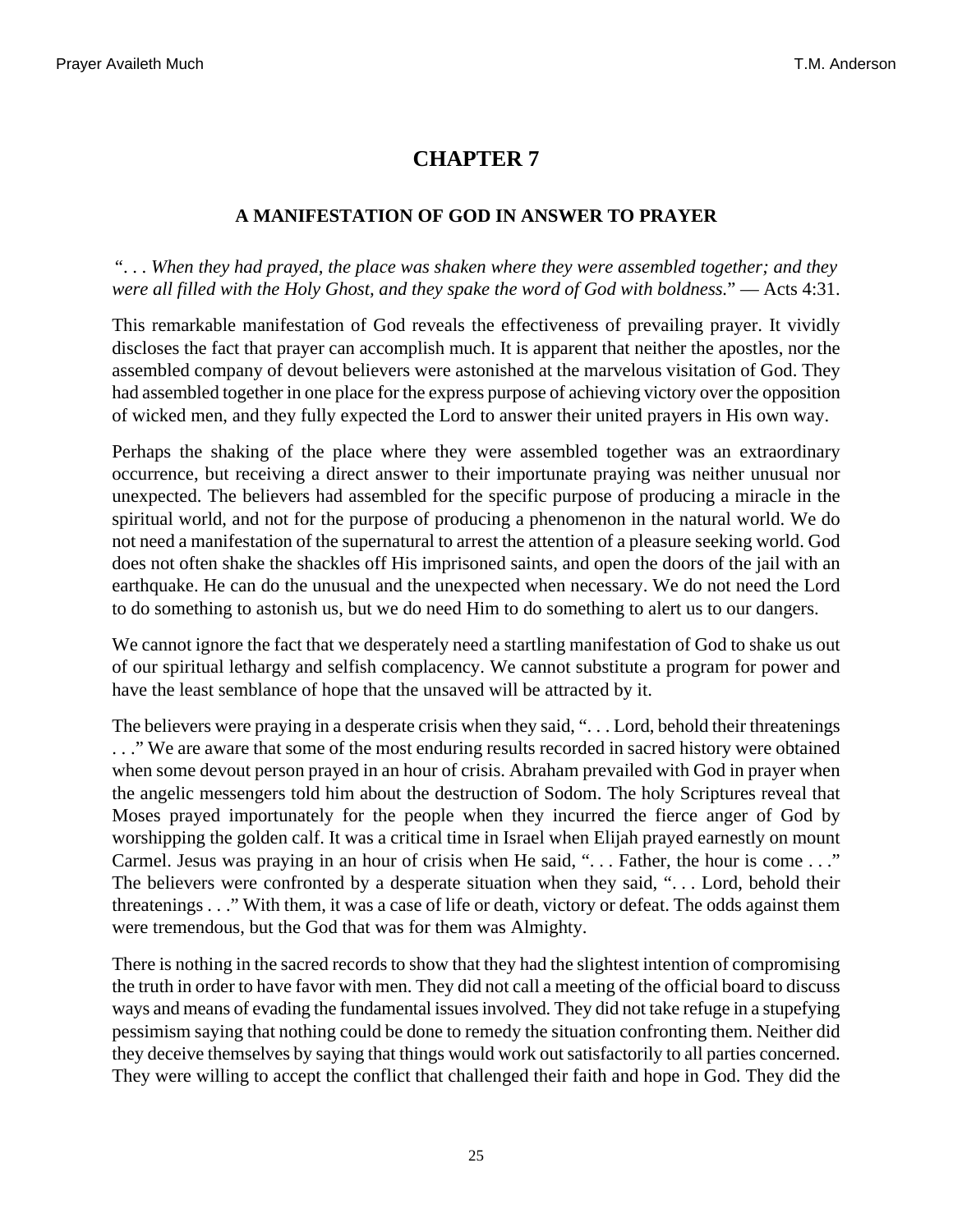most natural thing in the sight of the Lord when they assembled together with one accord in prayer, and lifted up their voice in one concerted petition to Him for help.

The believers in this day of grace should be impressed by the victory achieved by this praying company of saints. There are many things which threaten us today. We are confronted with serious situations that cannot be overcome unless we keep our strength renewed through prevailing prayer.

It is written, ". . . They were all filled with the Holy Ghost, and they spake the word of God with boldness." A gracious infilling with the Spirit of God is the only solution for our spiritual difficulties in this age of the world. The Lord's holy prophet said,

# <span id="page-25-1"></span>". . . *When the enemy shall come in like a flood, the Spirit of the Lord shall lift up a standard against him.*" — [Isa. 59:19](http://www.ccel.org/b/bible/asv/xml/asv.Isa.59.xml#Isa.59.19)

<span id="page-25-2"></span>We cannot hope to escape the flood of evil which threatens to overwhelm the believers today unless we are constantly refilled and re-invigorated by the Holy Spirit. When Paul said, ". . . Be filled with the Spirit," he was stressing the necessity of continuing in the fullness of the Spirit in order to achieve the victory for Christ in this world. This remarkable filling with the Spirit was evidently different in some respects from the epochal filling received on the day of Pentecost. This gracious enablement of the Spirit was obviously one of the times of refreshing to be expected from the presence of the Lord. ([Acts 3:19](http://www.ccel.org/b/bible/asv/xml/asv.Acts.3.xml#Acts.3.19).)

Unless the believers in the church today have their spiritual strength replenished repeatedly by the Spirit they will not be able to overcome the increasing power of spiritual wickedness threatening them today. The church cannot cope with the menacing threat of worldliness except the company of believers pray for power to meet the insidious threat. The company of believers cannot withstand the subversive teachings of modern Liberalism unless they pray for strength to contend for the faith once delivered to the saints.

It will require much prayer to prevail against the creeping paralysis resulting from meaningless programs and pointless plays promoted by the worldly-minded leaders in the church. Unless the company of believers today are girded with the power of the Holy Spirit they will not be able to cope with the crisis confronting them in this day of formality and unbelief. God did not answer their impassioned prayer in the hour of crisis by miraculously changing the attitude of the determined opposition. He did not remove the threat which endangered them, neither did He destroy the ring-leaders responsible for the persecution of the church. It is interesting to note that the company of believers did not ask the Lord to change the attitude of their enemies. They accepted the fact that such persecution had been foreseen and foretold.

<span id="page-25-0"></span>". . . *Thy servant David hast said, Why did the heathen rage, and the people imagine vain things? The kings of the earth stood up, and the rulers were gathered together against the Lord, and against his Christ.*" — [Acts 4:25](http://www.ccel.org/b/bible/asv/xml/asv.Acts.4.xml#Acts.4.25). [\(Psalm 2:1-3](http://www.ccel.org/b/bible/asv/xml/asv.Ps.2.xml#Ps.2.1))

The Lord would have us understand that suffering persecution for His sake is the price to be paid in blood and tears for the unspeakable pleasure of serving Him in the holy way of life.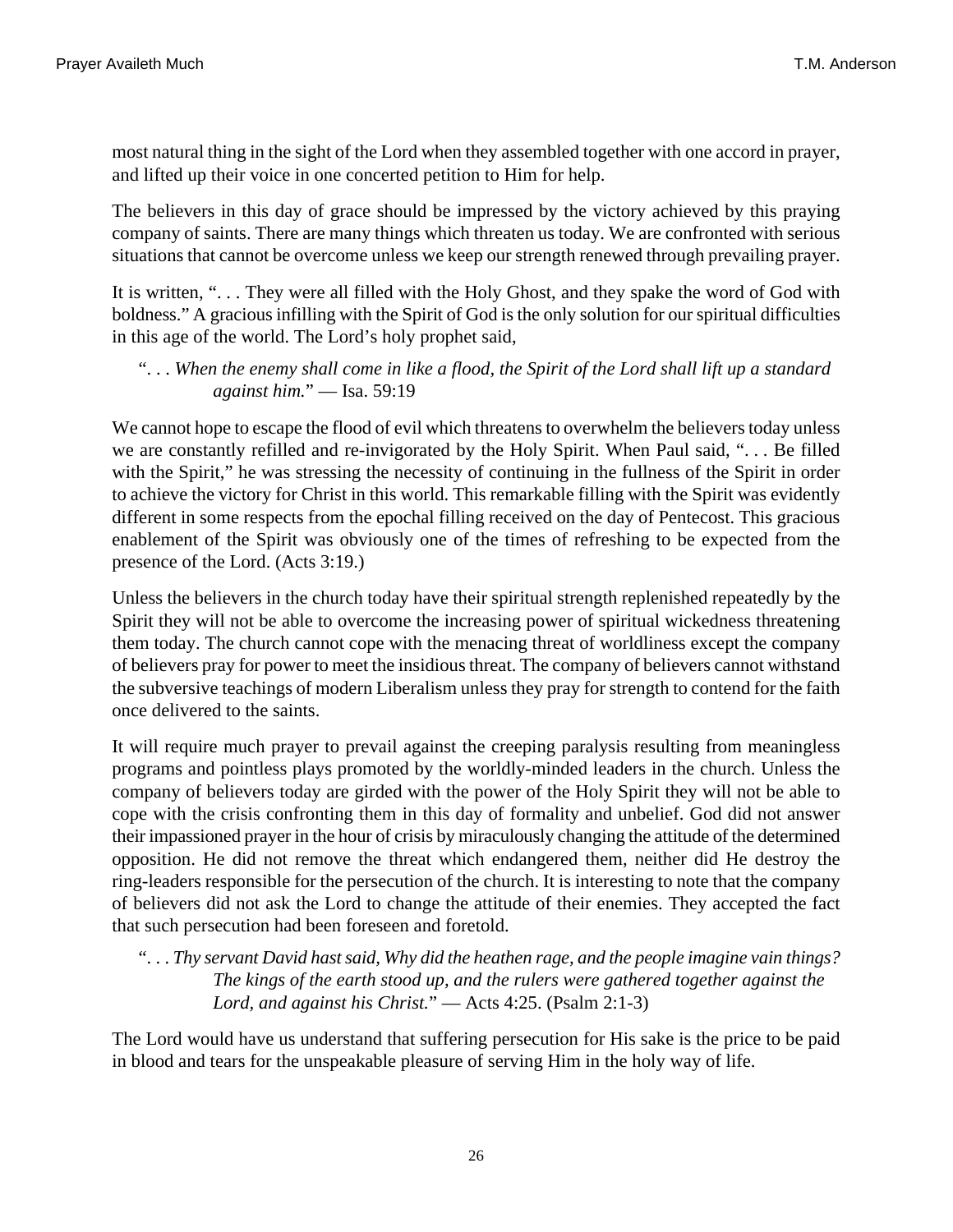Our young people should be impressed with the fact that they cannot expect the Lord to change the attitude of their unsaved friends and associates. When once the young converts discover this truth they will not find it difficult to overcome the hardships of life. Pastors find it difficult to get the young people established in the faith because they apparently believe that God should change their environment in answer to prayer. It is apparently difficult for them to understand that a change in their surroundings is not the solution of their spiritual problem. It is likewise true that a change in the moral conditions which environ the church today is not the solution of its spiritual problem.

The company of believers found the solution of their problem when they lifted up their voice with one accord in prayer to God. The answer they received enabled them to cope with the rising tide of spiritual wickedness in high places. The Lord fortified them with a spiritual power that no combination of evil forces could withstand successfully.

<span id="page-26-0"></span>The embattled believers were praying with an unwavering faith when they said, "Lord, thou art God." The indisputable fact of God was the basis of the unshakable confidence which inspired them to pray. It is remarkable how impotent and insignificant the feeble efforts of wicked men appear when we realize that God is our refuge and strength, a very present help in trouble. ([Psalm](http://www.ccel.org/b/bible/asv/xml/asv.Ps.46.xml#Ps.46.1) [46:1](http://www.ccel.org/b/bible/asv/xml/asv.Ps.46.xml#Ps.46.1).)

The imperishable Word declares,

#### <span id="page-26-1"></span>"*The Lord is on my side; I will not fear: what can man do unto me?*" — [Psa. 118:6](http://www.ccel.org/b/bible/asv/xml/asv.Ps.118.xml#Ps.118.6)

God gave us a certified promise when He said, "I will never leave thee, nor forsake thee." The Lord has never deserted His faithful people in the time of conflict. We need to have this blessed truth imbedded in our consciousness, impressed on our minds, and indelibly inscribed in our hearts by the hand of God. When once we grasp the fact of God it is not difficult to pray.

God's everlasting kingdom will never be destroyed by the combined forces of the ungodly. Almighty God is never in jeopardy. He has no fear of mortal man. He shall remain immutable in purpose and invincible in power for evermore.

Consider what the praying company said about God's enemies,

<span id="page-26-2"></span>"*For of a truth against thy holy child Jesus, whom thou hast anointed, both Herod, and Pontius Pilate, with the Gentiles, and the people of Israel, were gathered together, For to do whatsoever thy hand and thy counsel determined before to be done.*" — [Acts 4:27,](http://www.ccel.org/b/bible/asv/xml/asv.Acts.4.xml#Acts.4.27 Bible:Acts.4.28) [28](http://www.ccel.org/b/bible/asv/xml/asv.Acts.4.xml#Acts.4.27 Bible:Acts.4.28)

The conscienceless Herod, and the cowardly Pontius Pilate are dead, and their vicious opposition to Christ is dead and buried in the sepulcher of the ages. The aggressive agnosticism and sneering atheism that ran rampant less than a century ago has ceased to occupy a prominent place in the world today. The vicious Liberalism which afflicts the church today will soon be dead, buried together with modern infidels who have advocated its pernicious views.

Perhaps the sands have been washed in the footprints of the Stranger of Galilee, but the world has not forgotten that He lived, loved, and labored to save lost humanity from eternal death. The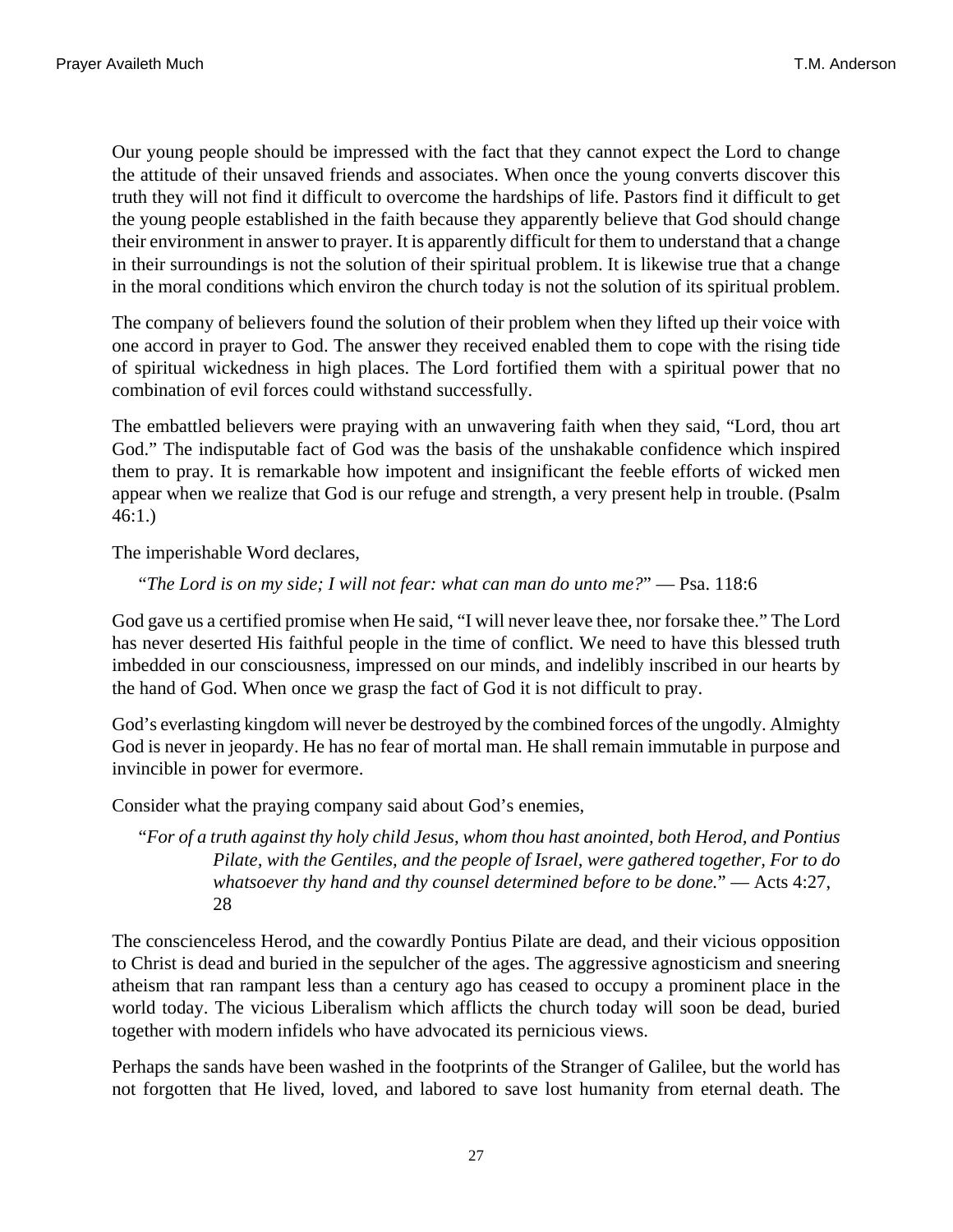countless centuries which have hurried into the dateless past have not impaired His strength to save us to the uttermost. The marching millenniums will not erase His matchless Name from the annals of sacred history. The last desolate day of time will not find Him buried in the sepulcher of the ages. The fleeing ghost of eternity will never discover the grave of God. Of Him it is written,

<span id="page-27-2"></span>"*And, Thou, Lord, in the beginning hast laid the foundation of the earth; and the heavens are the works of thine hands: They shall perish; but thou remainest; and they all shall wax old as doth a garment; And as a vesture shalt thou fold them up, and they shall be changed: but thou art the same, and thy years shall not fail.*" — [Heb. 1:10-12.](http://www.ccel.org/b/bible/asv/xml/asv.Heb.1.xml#Heb.1.10)

When we fortify our faith and underscore our thinking with the words, "Lord, thou art God," we can prevail in prayer and overcome the combined forces of evil which threaten us in these trying times. Almighty God will not abandon His eternal purpose because a few wicked men have lifted up their voices against Him. Our God has assured us that all things work together for good to them that love Him, to them who are the called according to His purpose. His imperishable promises give a strong consolation to lay hold of the hope set before us. Let us hold fast the profession of our faith without wavering; for He is faithful that promised.

The assembled company prayed that the messengers of the Word might have courage. They said,

<span id="page-27-1"></span>". . . *Grant unto thy servants, that with all boldness they may speak thy word.*" — [Acts 4:29](http://www.ccel.org/b/bible/asv/xml/asv.Acts.4.xml#Acts.4.29)

The voice of prayer was heard in heaven and the answer granted when the assembled company of devout saints prayed this importunate prayer in the time of crisis. God's people were not praying for boldness because they were moral cowards. They were fearfully aware of the danger which threatened them; but they were not too cowardly to face it with God's help.

<span id="page-27-0"></span>The rulers of the people, and the elders in Israel had called Peter and John before the council, and commanded them not to speak at all nor teach in the name of Jesus. [\(Acts 4:18.](http://www.ccel.org/b/bible/asv/xml/asv.Acts.4.xml#Acts.4.18)) God's called servants could not heed this diabolical command and be faithful to the high calling of God in Christ Jesus. To comply with such an unjust demand, not to speak at all nor teach in the Name of Jesus, one must compromise the truth of Christ, and cease to emphasize the central theme of the Gospel message. The very essence of the Gospel is contained in the Name of Jesus.

It is interesting to notice that the believers were praying for the message of divine truth. They said, "With all boldness they may speak thy word." The emphasis is placed on "Thy word." The Christians wanted to hear God's Word declared with firm conviction and unwavering confidence. They evidently wanted to be edified and enlightened by the message of saving truth. They obviously believed that the Gospel was the power of God unto salvation to every one that believed it. It is indeed blessed to discover a people who desire to hear the message of redeeming grace, a people who do not want to be entertained with cheap programs and silly plays in the church, a people hungry for the bread of life which Christ only can give.

The assembled believers prayed for the messengers of the Gospel, saying, "Grant unto thy servants." It is well to notice that the Christians said, "Thy servants." They evidently recognized that the apostles were the servants of God. They were not considered to be servants of an institution, or an organization. They considered the apostles to be the called servants of God, who had commissioned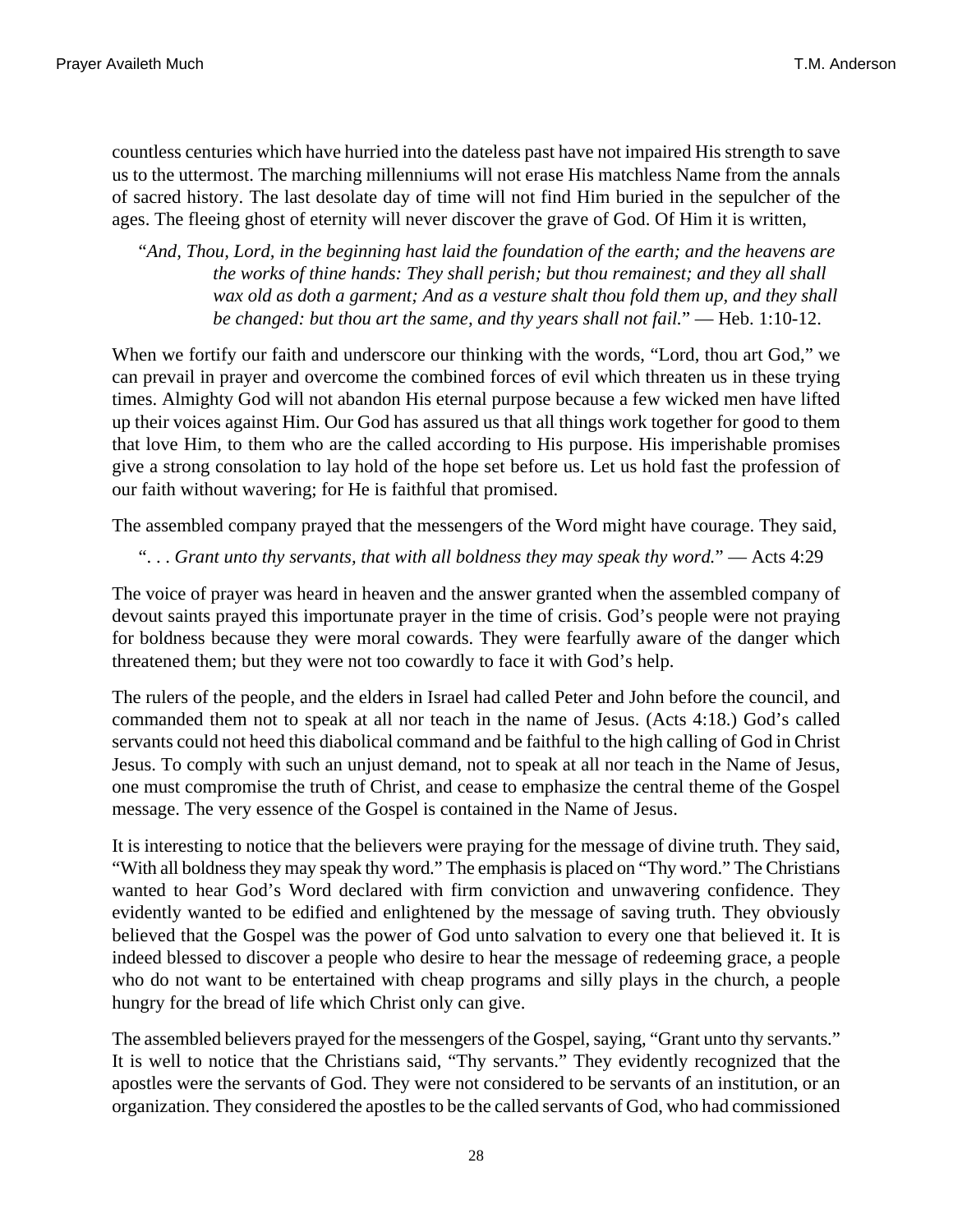them to serve His redeemed family. These godly men were not hired promoters; they were Christ's holy messengers.

It does not require moral courage to promote a program to entertain a group of nominal Christians. Neither does it require courage to give a book review, or speak on current events; but it does require boldness to press the claims of Christ on men, and demand that they repent of their sins and yield themselves to Him.

It does not require spiritual fortitude to organize a campaign to raise money for the general interests of the church; but it does take much prayer and faithful preaching to precipitate a genuine revival of full salvation.

To raise these issues does not mean that one is indulging in hurtful criticism of God's faithful people and preachers. It does mean that one is gravely concerned about the praying of God's people, who are members of the body of Christ. It is apparent that a devout minister can perform his work for Christ more efficiently when he knows that the Christians want to hear the Word and are supporting him with their prayers and faith. The record shows that Peter and John had joined the company of saints in the fellowship of prayer. This fact discloses that the messengers of Christ realized the necessity of prevailing prayer.

It is not unusual to hear some ministers say they are so burdened with the work of the church that they have very little time to spend in earnest prayer. This is a startling admission for any man to make, especially a minister of the Gospel. It is a serious matter in the life of a preacher when he allows himself to be cumbered with much serving. The results of his neglect of prayer will be revealed by the poverty of his preaching. It is possible for a minister to become so preoccupied with his duties that he will give prayer a place of secondary importance in his life. God's servants should consider that nothing pertaining to the church of Christ is more important than waiting before the Lord in the secret place of prayer. The man of God loses his passion for souls when he willfully neglects to pray. He must wait until his soul is aflame with holy zeal, and his mind stimulated with fresh news from heaven. When he takes proper time to pray, his preaching will edify and enlighten the Christians, and the fruitfulness of his ministry will be increased.

The writer disclosed some remarkable results from this ministry of prayer when he said,

<span id="page-28-1"></span><span id="page-28-0"></span>"*And with great power gave the Apostles witness of the resurrection of the Lord Jesus: and great grace was upon them all.*" [v. 33.](http://www.ccel.org/b/bible/asv/xml/asv.Acts.4.xml#Acts.4.33)

The assembled company prayed for miracles to be performed in the name of Jesus.

"*By stretching forth thine hand to heal; and that signs and wonders may be done by the name of thy holy child Jesus.*" — [v. 30](http://www.ccel.org/b/bible/asv/xml/asv.Acts.4.xml#Acts.4.30)

It is obvious that the Christians expected miracles to accompany the preaching of the Word. It is interesting to note that the prayer for boldness to speak the Word included the petition for healing, and signs and wonders. The order of the prayer places preaching the Word first before the performing of miracles in the name of Jesus.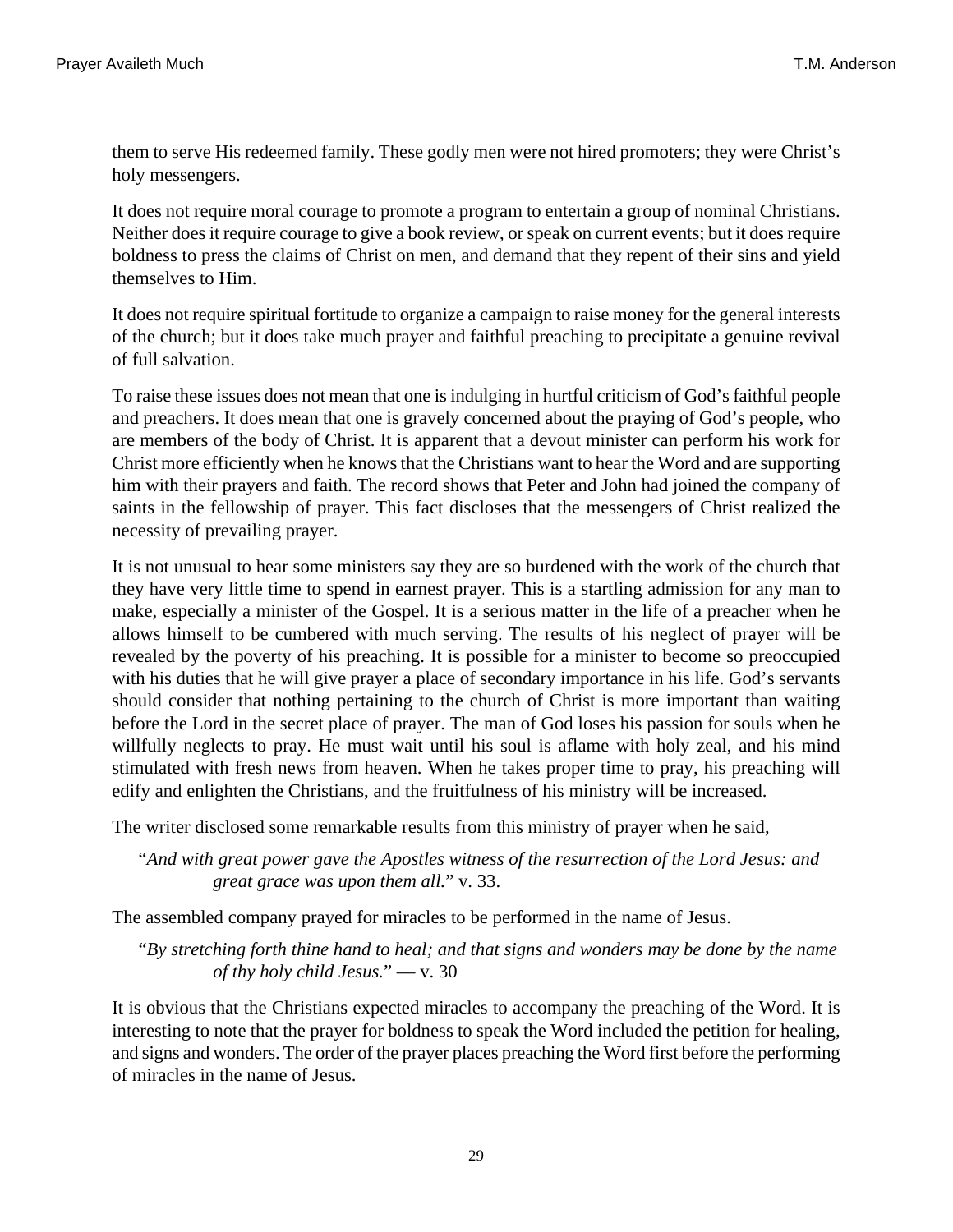Our Lord placed more emphasis on preaching and teaching than He did on His gracious ministry of healing the sick, and showing signs and wonders. However, we are not to conclude that such miracles cannot be performed through the power of prayer in this age and generation. The healing of the sick, and the signs and wonders performed in the name of Jesus accompany the preaching of the Word.

This fact is clearly observed when we give thoughtful attention to the import of the prayer. The prayer for miracles reveals the true concept regarding the power of Jesus to heal. They said, "By stretching forth thine hand to heal . . ." The presence of Jesus was so real to praying saints that they asked Him to stretch forth His nail-scarred hand and heal the people.

Jesus did stretch forth His hand and touched the diseased bodies of men, and they were instantly healed. The fact that Christ has ascended to heaven has not changed our concept of His Divine Person. He is willing and able to stretch forth His hand and heal our broken bodies today like He did in the days of His flesh.

I am persuaded to believe that the professing Christians would see more miracles of healings performed by the hand of Jesus if they would spend more time in earnest prayer for the messengers of the Gospel.

I am convinced that the Lord will work wonders in this age of indifference if we will cease to limit Him by unbelief, and accept the fact that miracles can be performed today by the outstretched hand of the Holy Child Jesus.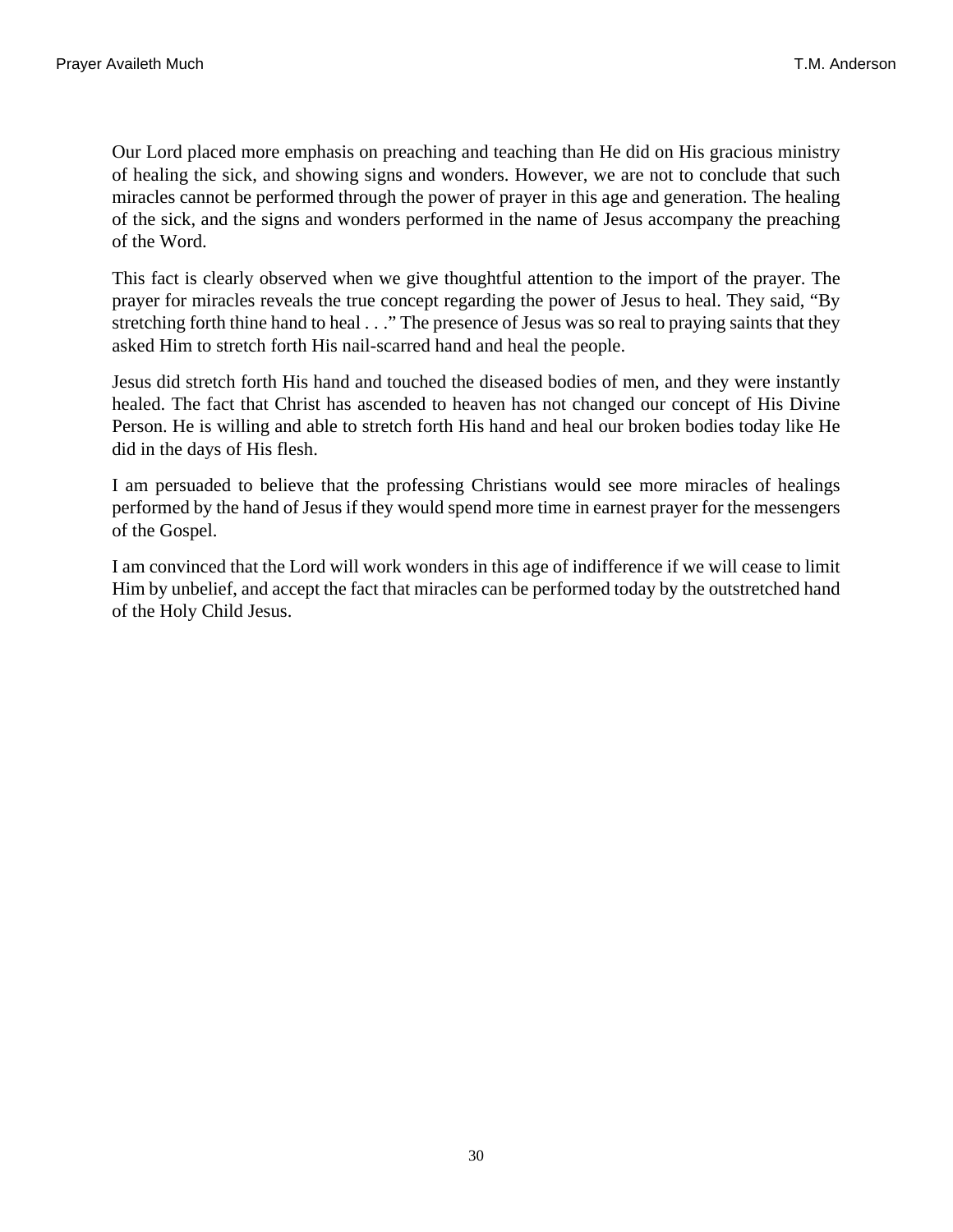#### **THE INTERCESSORY PRAYERS OF CHRISTIANS**

#### <span id="page-30-0"></span>". . . *Friend, lend me three loaves; for a friend of mine in his journey is come to me* . . ." — [Luke](http://www.ccel.org/b/bible/asv/xml/asv.Luke.11.xml#Luke.11.5 Bible:Luke.11.6) [11:5, 6](http://www.ccel.org/b/bible/asv/xml/asv.Luke.11.xml#Luke.11.5 Bible:Luke.11.6).

There is evidently a ministry of prayer even as there is a ministry of preaching. The teachings of Jesus contained in the parable show us that praying and preaching are integral parts of the plan of salvation.

Preaching is God's way of speaking to man, and praying is man's way of speaking to God. Preaching is God's way of appealing to the will of man, and praying is man's way of appealing to the will of God.

<span id="page-30-1"></span>Our Lord's teachings relating to intercessory prayer are clearly revealed in the Epistles. John's Epistles reveal the amazing power made available to God's people through intercessory prayer. Peter assures us that the eyes of the Lord are over the righteous, and His ears are open unto their prayers. James said, ". . . The prayer of faith shall save the sick, and the Lord shall raise him up . . ." The inspired writings of Paul disclose the astonishing possibilities in the ministry of intercessory prayer. In one of Paul's Epistles the ministry of prayer is connected so closely with the ministry of preaching that it is difficult to tell where the prayer ends and the preaching begins. ([Colossians](http://www.ccel.org/b/bible/asv/xml/asv.Col.1.xml#Col.1.9) [1:9-17](http://www.ccel.org/b/bible/asv/xml/asv.Col.1.xml#Col.1.9).)

Note the boundless possibilities revealed in the prayers of a faithful minister of Christ.

<span id="page-30-2"></span>"*Epaphras, who is one of you, a servant of Christ, saluteth you, always labouring fervently for you in prayers, that ye may stand perfect and complete in all the will of God.*" — [Col.](http://www.ccel.org/b/bible/asv/xml/asv.Col.4.xml#Col.4.12) [4:12](http://www.ccel.org/b/bible/asv/xml/asv.Col.4.xml#Col.4.12).

It is obvious that the fervent prayers of a servant of Christ can enable the believers to stand perfect and complete in all the will of God. Perhaps it is difficult for us to understand how our praying for the children of God can establish them in the faith, nevertheless it is true according to this Scripture. We are convinced that our fervent prayers can obtain power from the throne of grace to preserve some struggling saint in an hour of severe trial.

The man said, ". . . A friend of mine in his journey is come to me . . ." Our Lord focused attention on the responsibility to pray for others when He uttered the stirring words in this parable. It obviously was not the man's own personal need that compelled him to request the three loaves; it was the imperative need of the tired traveler that moved him to ask for bread at midnight.

No man can be a faithful follower of Christ and not recognize his responsibility to pray for others. The spiritual life received from Christ motivates a Christian to present the needs of others at the throne of grace, where mercy is obtained, and the promised grace is found to help others in a time of urgent need.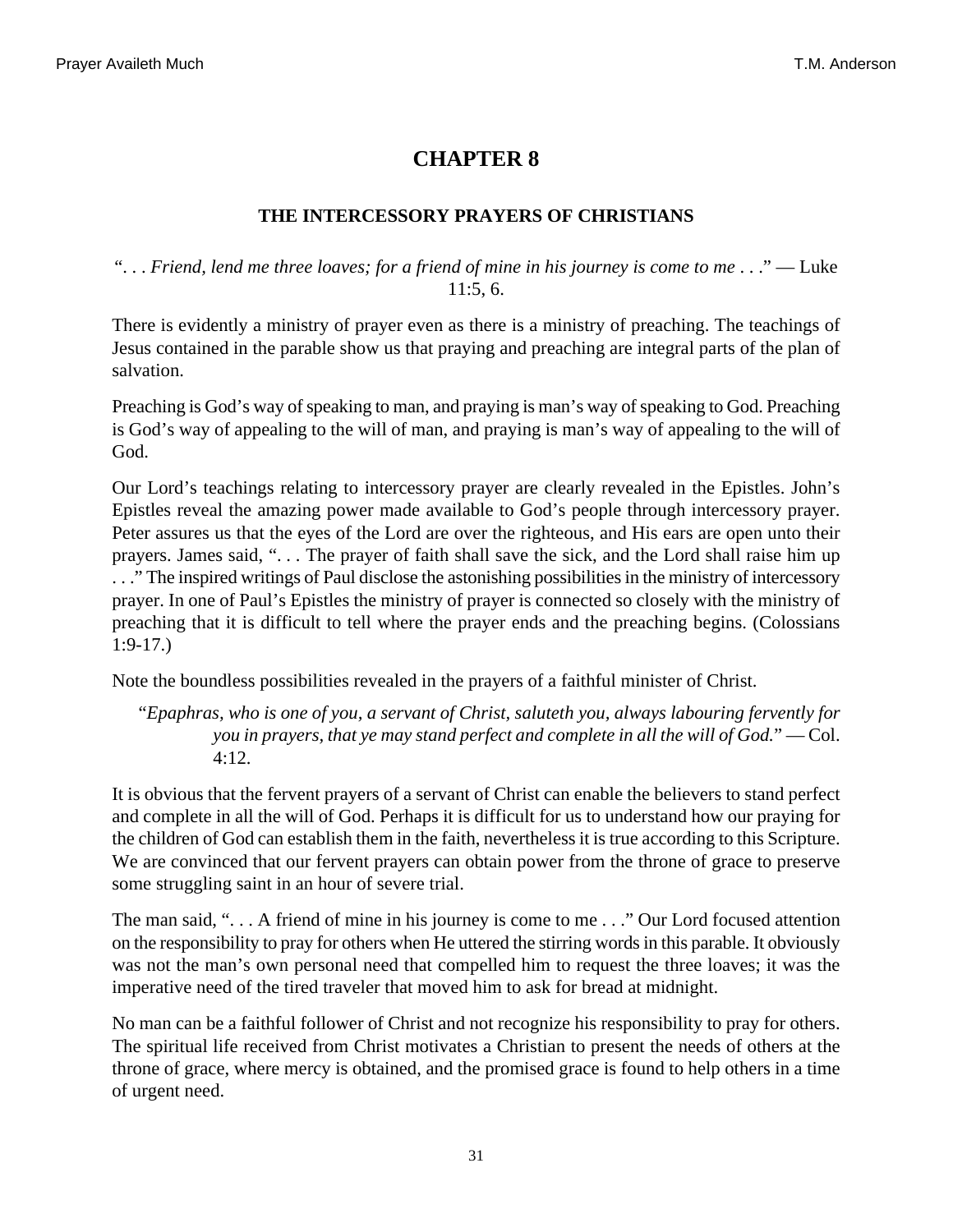Our personal responsibility to intercede for others is made more apparent when we emphasize the words, ". . . Is come to me . . ." What strange combination of circumstances caused the man to seek help from his friend?

Perhaps he had taken the wrong road in the confusing darkness of the night. We are aware that the parable does teach the disturbing truth that men are lost in the darkness of sin, and that it is our duty to lead them to Christ. But the pitiful plight of the pilgrim is not the only startling truth contained in our Lord's teachings.

The statement, ". . . A friend of mine in his journey. . . ," persuades one to think that the traveler knew before he started on his journey that he could find rest and comfort in the home of his friend. It was his faith in his friend's reputation for hospitality that encouraged him to continue on his journey through the enveloping darkness of the night.

The parable reveals that men will come to us when they are convinced of our ability to obtain help for them through intercessory prayer. The news that a certain man can prevail with God in prayer will soon reach a multitude of hopeless and helpless people. Some distressed soul will soon be knocking at the man's door seeking help and comfort.

It was the good news that Christ was giving help and comfort to all men that caused the multitudes to seek Him day and night. The disciples had a boldness in their preaching and a power in their praying that drew broken and burdened humanity to seek the Saviour.

Paul expressed his thanks to God for the church when he said,

<span id="page-31-1"></span>". . . *From you sounded out the word of the Lord not only in Macedonia and Achaia, but also in every place your faith to God-ward is spread abroad; so that we need not to speak any thing.*" — [1 Thess. 1:8.](http://www.ccel.org/b/bible/asv/xml/asv.iThess.1.xml#iThess.1.8)

<span id="page-31-0"></span>Lost men do not seek Christ by mere chance; He draws them unto Himself through the convicting and convincing power of the Holy Ghost. The Spirit performs His office work in the world through Christ's witnesses. Jesus said,

". . . *The Spirit of truth, which proceedeth from the Father, he shall testify of me: And ye also shall bear witness, because ye have been with me from the beginning.*" — [John 15:26, 27](http://www.ccel.org/b/bible/asv/xml/asv.John.15.xml#John.15.26 Bible:John.15.27)

It is obvious that the Spirit enables the Christians to attract lost men by faithfully witnessing to the Saviour. Our Lord has not commissioned all of His people to preach, but He called all of them to pray.

The great revivals born in the hours of agonizing prayer attracted the attention of the civilized world. People came for the express purpose of obtaining spiritual help through the preaching and praying of God's servants. The great revival that began at Asbury College in 1950 was born in seasons of importunate praying. Some of the students prayed all night for a great spiritual awakening. Many of the teachers prayed earnestly for a gracious visitation of God. My own soul was in great agony of prayer. The burden was so great that I confessed the sins of the world to God. In some peculiar manner I had been made aware of the condemnation that rested on the souls of lost men.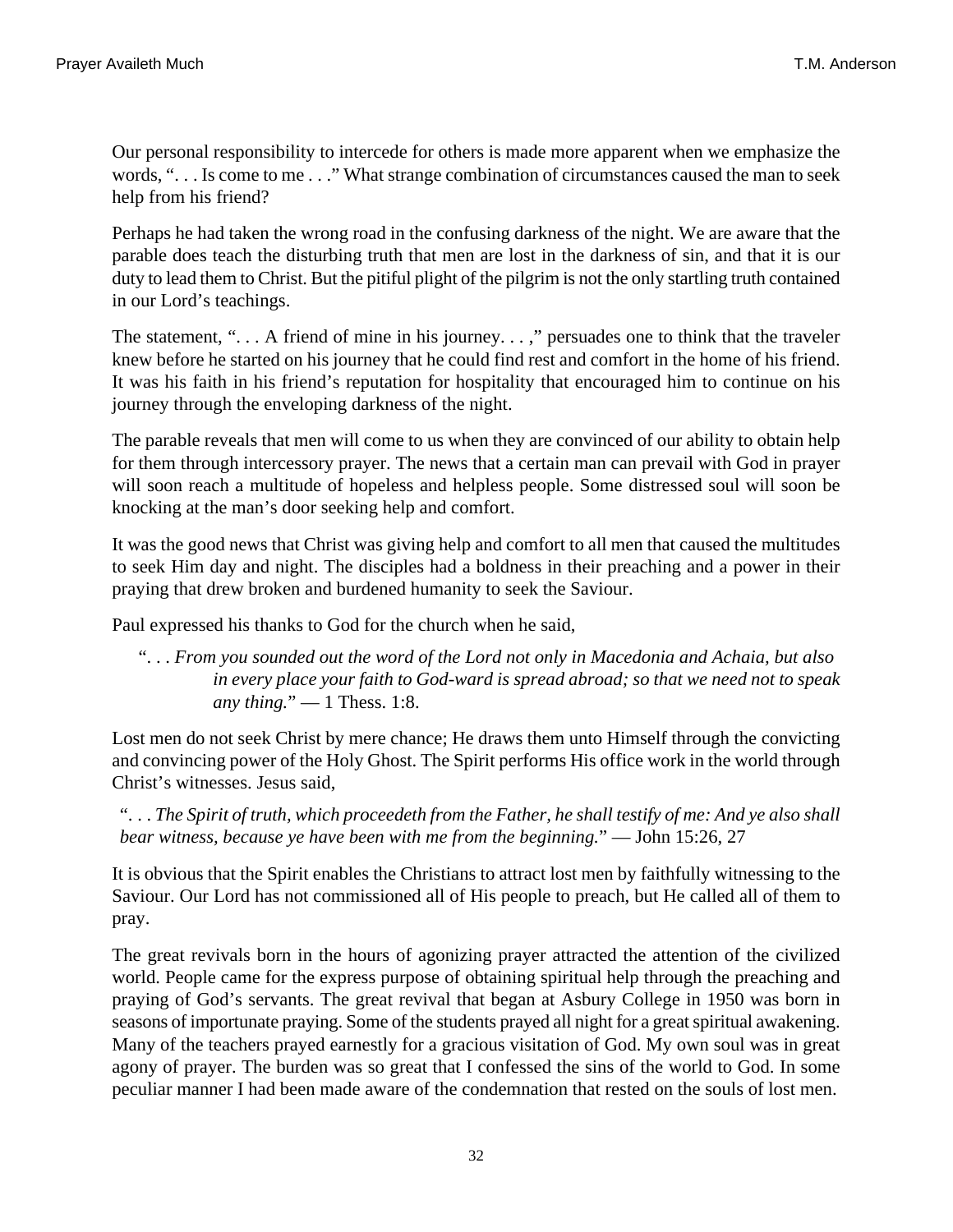During the Chapel service I exhorted the students to seek the Lord. I realized that it was God's appointed hour to answer prayer. At that moment the Holy Ghost moved mightily on the entire student body. Wave after wave of deep conviction swept over the audience. Many were moved to seek the Lord with diligence. It was an hour of triumph for the faithful few who had tarried through long seasons of intercessory prayer before the Lord during the quiet hours of the morning. The news of this marvelous visitation of God spread all over the nation. It was broadcast by radio to several foreign countries. People came hundreds of miles to receive spiritual help. Perhaps more than five thousand people were directly influence by this glorious spiritual awakening born in the hours of intercessory prayer.

I am thoroughly convinced that a great spiritual awakening will come to this benighted world if the people of God will deny themselves of sleep and seek God in the peaceful hours of the morning. It is my firm conviction that the great Asbury revival set the pattern to be followed in order to have a great revival in this day and age of the world. God will hear His people when they see the importance of praying for others. Our Lord revealed this fact when He said, "Because of his importunity he will rise and give him as many as he needeth." The man's plea for bread was so insistent that he did not heed the protest of his sleepy friend. The need of the traveler who had come to him out of the night was more important than the rest needed by his friend's entire family.

Is it possible that we are too indolent and indifferent to pray? Is there no passion for souls? Is there no sincere concern for the lost? Can it be that we are too sleepy to watch with Christ in the Gethsemane of prevailing prayer? Are our physical comforts more important than our praying for others?

Perhaps our Lord will draw some weary wayfarers to our door asking for help through our intercessory prayers. If He is pleased to trust us with such a responsibility, let us not fail to feed the famishing soul.

<span id="page-32-0"></span>The man made an amazing confession when he said to his friend, "...I have nothing to set before him." It is evident that Jesus is not calling attention to the man's embarrassing poverty. He is showing us that our sufficiency is not of ourselves. Paul stated this fact when he said.

"*Not that we are sufficient of ourselves to think any thing as of ourselves; but our sufficiency is of God.*" — [2 Cor. 3:5.](http://www.ccel.org/b/bible/asv/xml/asv.iiCor.3.xml#iiCor.3.5)

We are woefully wanting in natural ability to help others spiritually; we have nothing to set before them. Unless we avail ourselves of the abundant resources of Christ through prayer, we will never have anything of spiritual worth to set before a starving world.

It is not difficult to imagine that the man had an easy chair and a comfortable bed to offer the tired traveler. But furniture is not a substitute for food. The welcome at the door, the furnishing of the house, and the entertaining conversation, cannot satisfy the hunger of the human heart. It requires the bread of life obtained from God to save a famishing soul from death.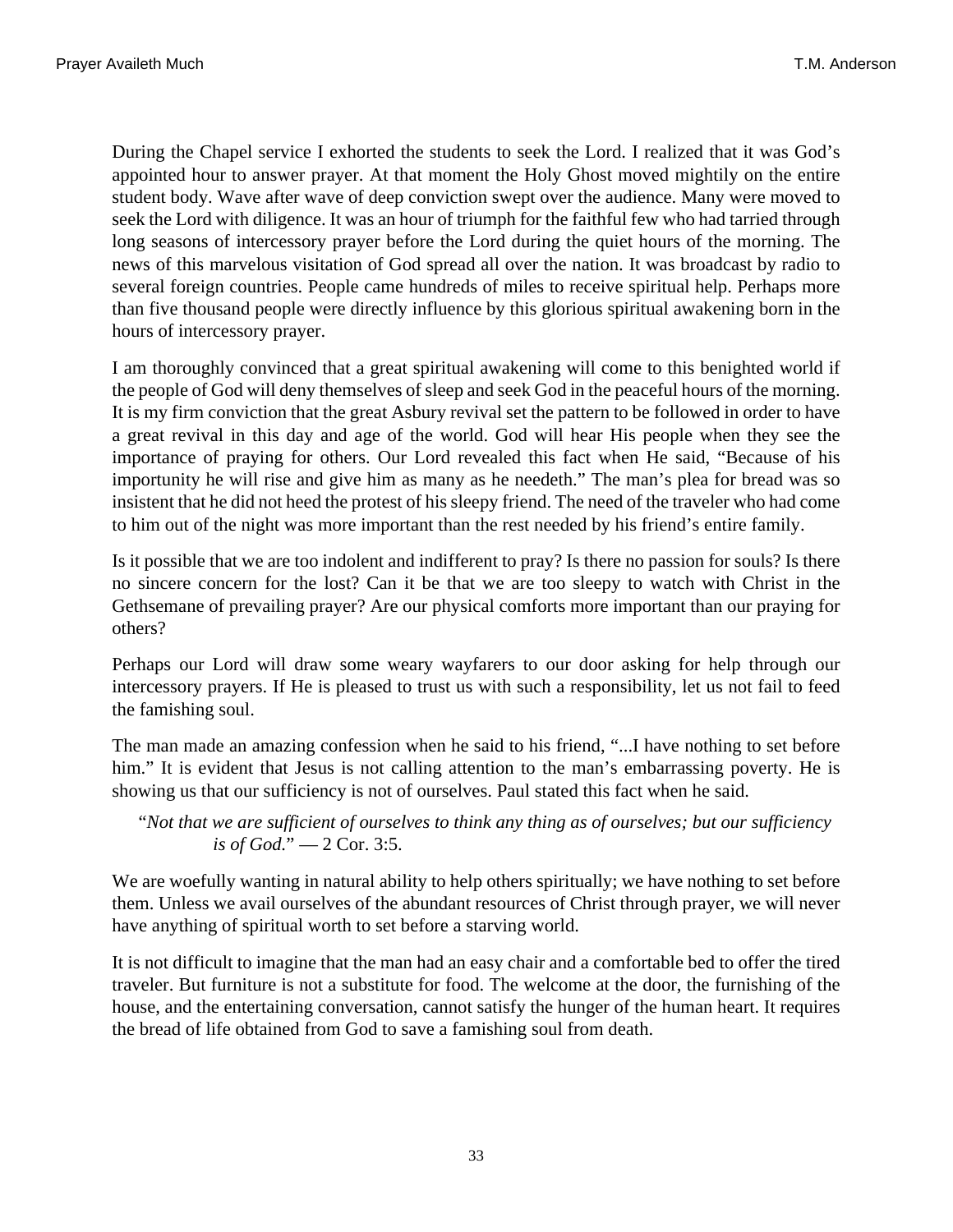Jesus encouraged us to avail ourselves of His resources when He said, "...He will rise and give him as many as he needeth." We have nothing of ourselves to save a lost soul, but we have a faithful Friend, who will give us as much as we request in intercessory prayer.

Jesus would have us understand that our importunate praying can overcome our discouragement's and difficulties. He disclosed this fact when He said, ". . . He from within shall answer and say, Trouble me not: the door is now shut, and my children are with me in bed; I cannot rise and give thee." He is not saying that our heavenly Father is unwilling to grant our requests for others. The Master is teaching us not to cease praying when we encounter some opposing forces in life. There are times when it seems that our earnest requests have been denied. Let us keep in mind that our heavenly Father is willing to give the bread of life in answer to our intercessory petitions for others.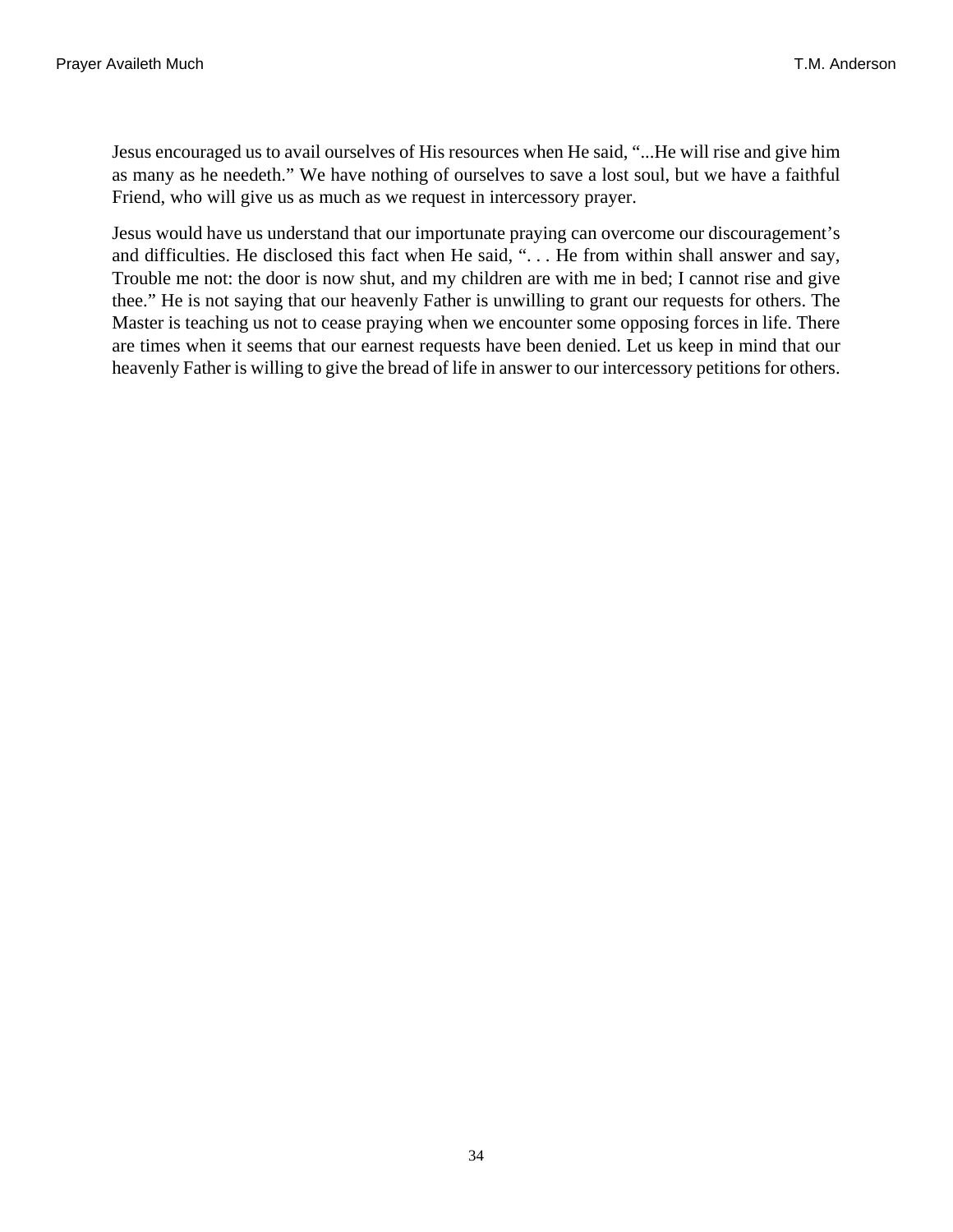### **THE THREE ESSENTIALS OF PRAYER**

#### <span id="page-34-0"></span>". . . *Every one that asketh receiveth; and he that seeketh findeth; and to him that knocketh it shall be opened.*" — [Luke 11:10.](http://www.ccel.org/b/bible/asv/xml/asv.Luke.11.xml#Luke.11.10)

The plain teachings of Jesus accord us a valid reason to believe that every sincere prayer offered by His people shall be answered.

Jesus stated the three essentials of prayer when He said, "Ask, seek, knock." He disclosed these three essentials of prayer in His parable about the man asking his friend for three loaves. It is quite obvious that he was asking, seeking and knocking when he made his request for bread in the middle of the night.

The Master's words revealing the inherent principles of effectual praying confirm our faith, enlarge our understanding, and enable us to appropriate His certified promises. It is apparent that His promises relating to prayer are as vast in scope as the extent of His promises pertaining to salvation. It is written,

# <span id="page-34-1"></span>"*He that spared not his own Son, but delivered him up for us all, how shall he not with him also freely give us all things.*" — [Rom. 8:32.](http://www.ccel.org/b/bible/asv/xml/asv.Rom.8.xml#Rom.8.32)

This Scripture reveals the possibilities of prayer to be as great as the boundless measure of redemptive grace. The unsparing God places no limit on our praying because there is no limit placed on His giving. If we believe that Christ was sacrificed to save us to the uttermost, we must likewise believe that He is able to supply our needs to the uttermost.

The lamentable fact is we have been exceedingly slow to comprehend the unlimited possibilities of prayer revealed in Christ's plain words. When we fully understand His instructions about praying, and grasp the promises by faith, we will not find it difficult to pray the effectual fervent prayer of achieving faith. We certainly owe it to ourselves and to all men, to consider seriously the fundamental principles of prayer disclosed to His disciples in answer to their request, ". . . Lord teach us to pray . . ." The very essence of this request is in itself a prayer to know how to pray.

It is necessary to consider Christ's teachings regarding our daily bread in order to understand the three essentials of prayer. He has focused our attention on the requests for bread in His entire discourse on prayer. Our daily bread is contained in the first direct request revealed in the Lord's prayer, "Give us day by day our daily bread." The request for bread follows the prayer of worship. ". . . Hallowed be thy name. Thy kingdom come. Thy will be done . . ." The request for bread also precedes the prayer for pardon and preservation. Bread is obviously the central theme of the Lord's prayer, according to the teachings of Jesus.

Our Lord emphasizes the need of bread in the parable of the man seeking the three loaves at midnight, and concludes His discourse by arresting our attention to the son asking bread of his father.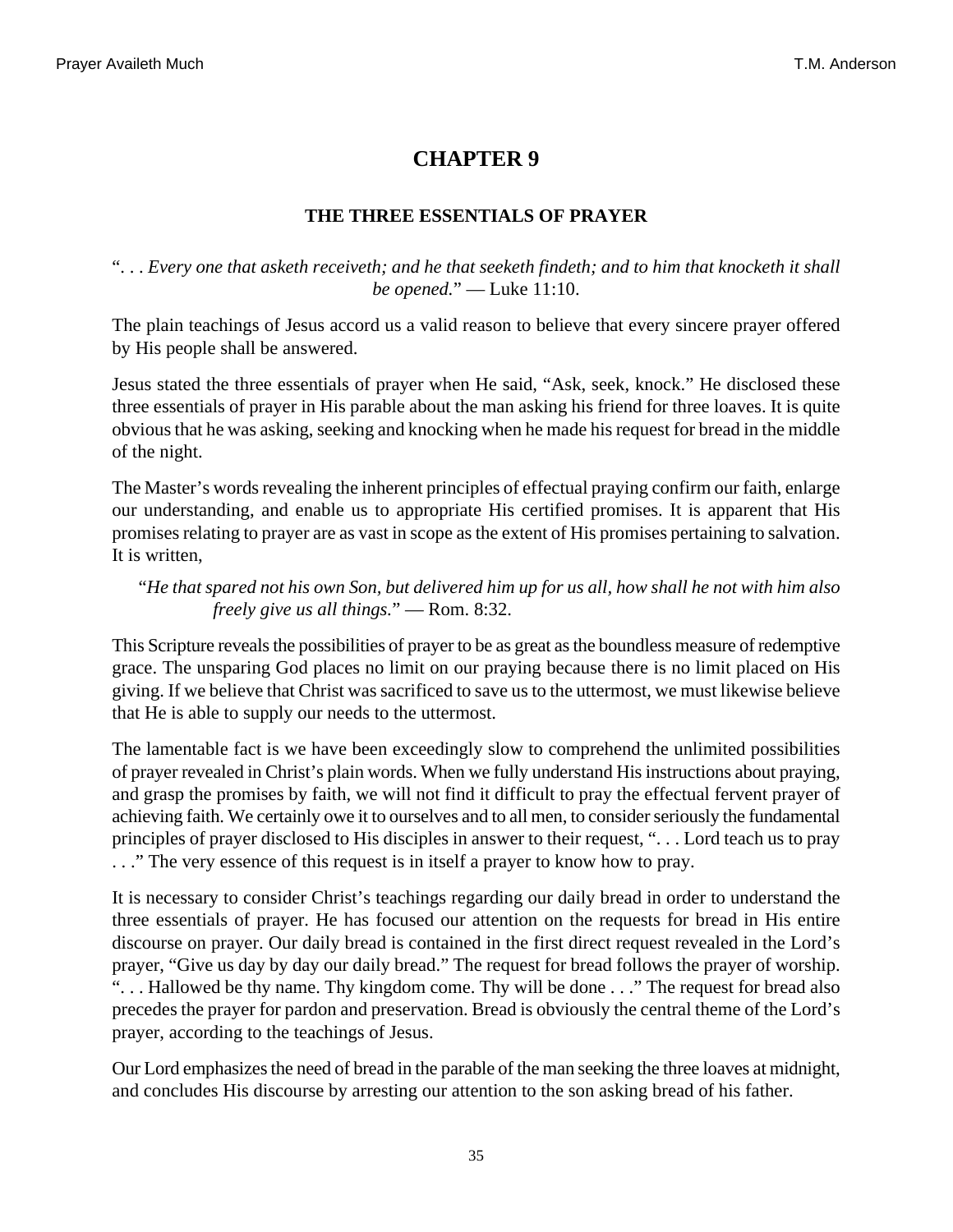<span id="page-35-1"></span>It is apparent that Christ's teachings about asking for bread contain something much more important than our temporal needs in this life. He evidently intended to stress the fact that we needed spiritual food in order to live in time and in eternity. We recall that Jesus astonished His disciples when He said, "I am the bread of life." When He uttered these words He made it clear that we cannot live without Him, for He is as essential to spiritual life as bread is essential to physical life. (See [John](http://www.ccel.org/b/bible/asv/xml/asv.John.6.xml#John.6.48) [6:48-58](http://www.ccel.org/b/bible/asv/xml/asv.John.6.xml#John.6.48).)

The three essentials of prayer are readily understood when applied to the Saviour, who is the living bread from heaven. When we sincerely ask for the Lord Jesus, we shall receive Him; when we earnestly seek Him, we shall find Him; and when we knock at His door, it shall be opened unto us.

The three fundamental principles of prayer apply to the entire scope of life in this world, and in the world to come. I am thoroughly convinced that the redeemed family of God will ask, seek, and knock in prayer throughout all eternity. Their request will not be hindered by their infirmities of body and mind as they are in this world. We are daily aware of the fact that we know not what we should pray for as we ought. We will be able to make our requests known unto God in that holy place with a clear mind and a glorified body.

It is quite evident that our Lord would have us understand this startling fact seeing that He made the request for bread the central theme of family life. It is certainly true that as long as we live in the Father's house we must depend on Him to sustain us. There is no valid reason to believe that this relationship shall end when we enter heaven. There is nothing in the Master's teachings to show us that we ever become self-sustaining in life, either in this world or in the world to come.

<span id="page-35-0"></span>I am fully persuaded that the fundamental principle of asking and giving will continue to all eternity. God stated this fundamental rule of His household when He said to the Son,

"*Ask of me, and I shall give thee* . . ." — [Psa. 2:8.](http://www.ccel.org/b/bible/asv/xml/asv.Ps.2.xml#Ps.2.8)

This astonishing principle of asking and giving was clearly an integral part of the Saviour's ministry on earth. We find the same basic principle revealed in the amazing fact that He ever lives to make intercession for us.

The three essential principles of prayer are revealed in nature. Every living thing in creation must be fed. Every plant, insect, and living creature on earth must ask, seek, and knock in order to obtain food from nature. We accept this obvious fact without question.

We have no reason to believe that eternal life in heaven will be sustained independent of our relationship to Christ. He supplies our needs in this world in answer to prayer, and He shall continue to supply our eternal requirements in answer to prayer. If this is the rule of the Father's household on earth, it will continue to be the rule for ever.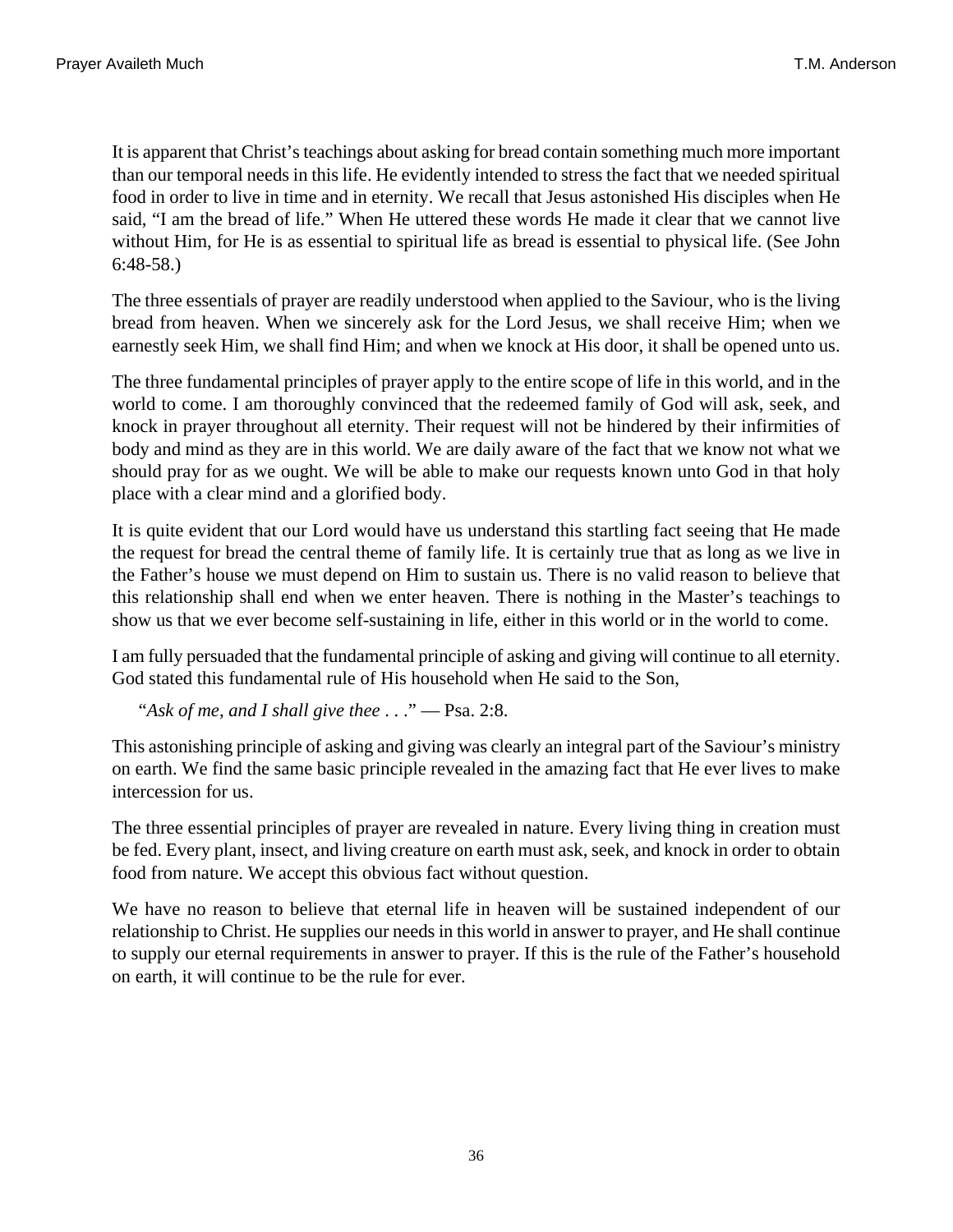#### **ASKING AND RECEIVING**

<span id="page-36-0"></span>"... Every one that asketh receiveth  $\dots$ " — [Luke 11:10](http://www.ccel.org/b/bible/asv/xml/asv.Luke.11.xml#Luke.11.10).

When our Lord uttered these immortal words He gave to every child of God the inalienable right to pray. He impressed His disciples with this fact by asking them some pertinent questions:

<span id="page-36-1"></span>"*If a son shall ask bread of any of you that is a father, will he give him a stone? or if he ask a fish, will he for a fish give him a serpent? Or if he shall ask an egg, will he offer him a scorpion? If ye then, being evil, know how to give good gifts unto your children: how much more shall your heavenly Father give the Holy Spirit to them that ask him?*"  $-$  [v. 11-13.](http://www.ccel.org/b/bible/asv/xml/asv.Luke.11.xml#Luke.11.11)

If the father loves his son it would be utterly inconsistent with his nature to give his child a stone, or a snake, or a stinging scorpion instead of bread. The father's answer to his son's request will be granted according to the measure of his love for his child. It is the most natural thing in all the world for a father to listen to the requests of his family. When Jesus said, ". . . Any of you that is a father," he compares a man's love for his children to God's love for His children. He asks us to look up from our earthly fathers, and calculate how much more the heavenly Father will be moved to give good gifts to His children. Jesus is teaching us to understand that as much as God's goodness exceeds the goodness of mortal man, so much greater is our assurance that He will grant our childlike petitions.

Every child of God from the youngest to the oldest has a right to ask the Father for the bread of life. Every child, irrespective of age, sex, or race, can come boldly to the throne of grace, and find grace to help in time of need. There are no underprivileged children in God's family. The crippled, the weak, and the sick children have a right to ask the heavenly Father for the living bread from heaven.

The Saviour would have us perceive the imperishable truth that, ". . . Every one that asketh receiveth . . ." It is utterly unthinkable that our loving Father would ignore our earnest petitions. He will not remain silent and unmoved when His own children are weeping before Him in earnest petitions.

A missionary was telling about the sufferings endured while a prisoner during the war. He said that the crying of his starving family caused him to suffer more than all the cruel and barbarous treatment received at the hands of the savage and inhuman guards. When we understand how this godly man was moved by the constant crying of his famishing family, we can comprehend how our heavenly Father can be moved to answer the unceasing prayers of His family. It was not possible for the faithful missionary to grant the urgent requests of his children, but it is possible for our heavenly Father to grant the requests of His children.

Jesus teaches us that prayer has a human side and a divine side. The human side is the asking, and the divine side is the giving. The two halves which make up the whole of prayer are the asking and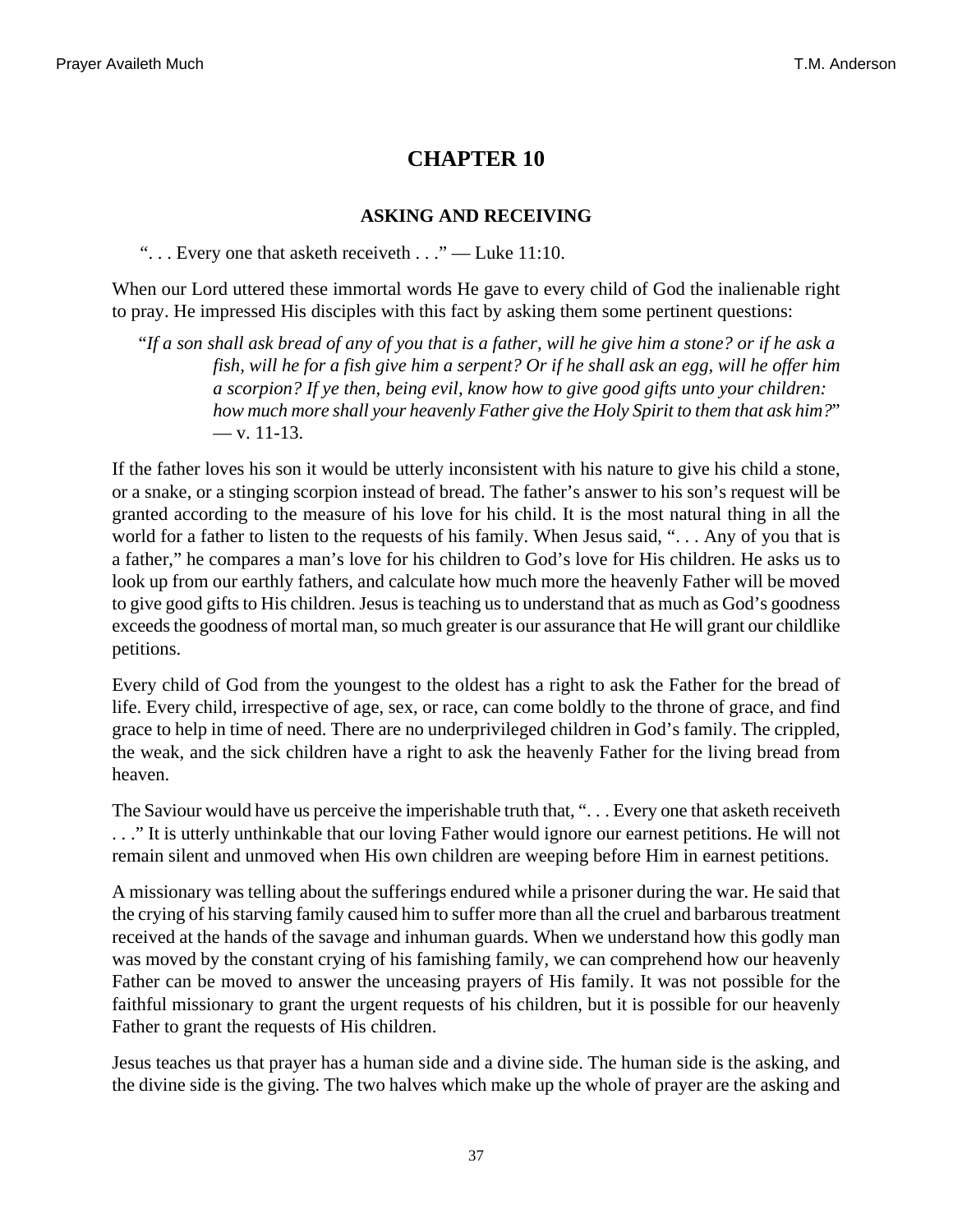the receiving. Our asking and the Fathers' answering belong to each other. Our requests on earth and the Father's answer in heaven are meant for each other. If we believe that the Father has made an ample provision for the needs of His children, then we must also believe that He will surely give them all good gifts according to the promise.

Jesus teaches us to come to Him day by day to receive the bread of life to sustain us in this world. He wills day by day to do for us what we ask in simple faith.

When the Master said, "... Every one that asketh receiveth...," He stressed the fact that we are not to rest without an answer to our petitions. He is saying that it is the Father's will, and the rule of His house to grant the requests of His believing children.

When no answer is received we are often disposed to say that it is not the will of God to give us the answer. We will find it much easier to yield to our own false reasoning about the answer to prayer than it is to shake off our lethargy and seek God until the answer is obtained. There are so many persons who rest content without the distinct experience of answered prayer. This distressing fact reveals the serious deterioration of Christian life in these last days. These unhappy souls pray daily, they ask many things, and devoutly hope that some of their prayers will be answered. They apparently do not know that it is the norm of spiritual life to receive definite answers to prayer. They obviously do not know that the heavenly Father wills day by day to do for us what we ask in faith.

We must take the words of Jesus just as they were spoken. We must not allow human reasoning to weaken the force of His teachings about our asking and receiving. We owe it to ourselves to take sufficient time while praying, to listen to His voice, and believe the truth that "Every one that asketh receiveth."

We should not make our many failures of the past the measure of our faith for the present. We must hold fast the assuring fact that the effectual fervent prayer of God's obedient child availeth much.

The son's request for bread is based on his relationship to the father. It is by virtue of this relationship that the son has the inalienable right to expect his father to answer his requests. When Jesus speaks of the son asking bread of his father, He is speaking of an obedient son. The son that finds no pleasure in obedience to his father and presumes that he can still ask and receive what he desires will certainly be disappointed. A son who loves and honors his father will find it is the father's good pleasure to answer his daily requests.

Consistent living on the part of God's people is the condition for obtaining the answer to prayer. God's precepts requiring obedience in our living, and His promises relating to our praying are inseparable.

We can certainly count on God's fulfilling His promise to answer prayer when we obey His sovereign will in all things. We should take time to meditate on the tenderness and love the heavenly Father has for His obedient children.

Much of our difficulty in praying is removed when we think on the happy relationship existing between an obedient child and a loving heavenly Father. When He sees His child with sincere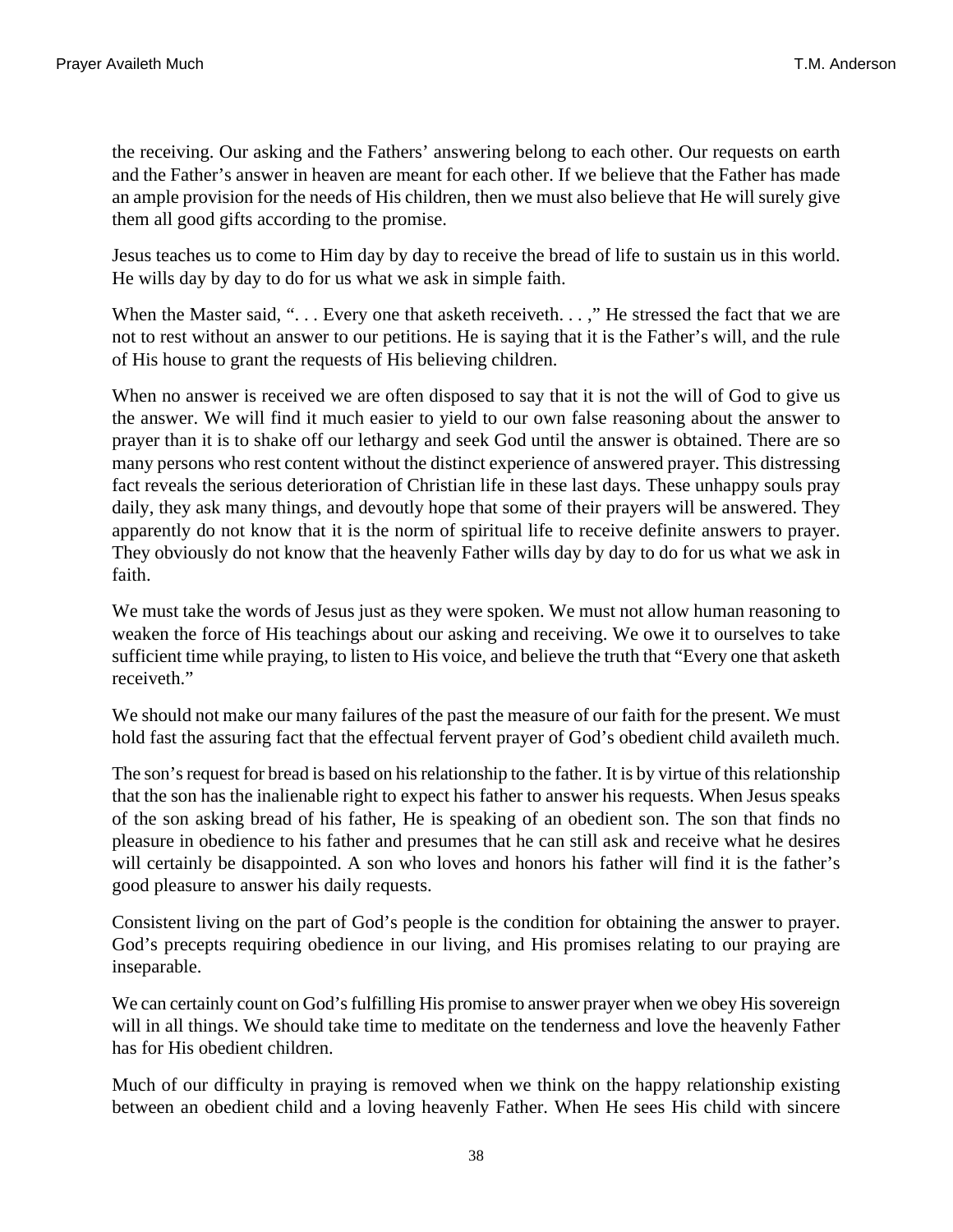purpose and steady will seeking diligently in everything to be and live as a child, then our prayers will prevail with Him as the prayer of an obedient child.

It requires considerable time to comprehend fully the teachings of Jesus regarding the inherent principles of effectual praying. If God's people will take sufficient time to meditate on the essentials of prevailing prayer, they will be rewarded richly for the hours spent in the school of Christ. When once we grasp the gracious truth contained in the words of Jesus, and take a firm hold on the promises relating to prayer, we will then realize the meaning of His words, ". . . Every one that asketh receiveth". We firmly believe that the Master stated the truth when He said, ". . . Every one that asketh receiveth . . ." Nevertheless we are confronted frequently with the startling and disconcerting fact that we do not always receive definite answer to our prayers. We find it exceedingly difficult to reconcile these disturbing facts with the explicit statement of Jesus regarding the answer to our prayers.

When we consider the Master's teachings about prayer, we must not strive to make them conform to our wishful thinking regarding the answer to our prayers. It is possible for us to set our heart on obtaining something we greatly desire for our own personal gratification, and then express our keen disappointment because the request was not granted.

The answer to our perplexing questions about prayer will be found when we study the Master's words about the son asking for bread. We are fully aware that the son cannot live without bread; he must have it or perish. However, there are many things the son may ask which are not as important to life as food. He may ask his father for money, or fine clothing, or toys. The father may consider it wise to give his son these good gifts; and again he might deem it best for the son's own good to withhold these things requested; but when the child asks for food it is a different matter of life, because food is a necessity.

There are many good gifts which our heavenly Father may deem it wise to bestow upon us, such as good health, prosperity, and financial security. If He wills to withhold these things we must submit to His sovereign will without complaint. Perfect health, prosperity, and earthly goods are not essential to life in this world. Our relationship to God does not depend on these creature comforts. These things cannot impart to us the moral strength we need to cope with the trials incident to life in this evil world. It requires the "Bread of life" to give the spiritual strength to sustain us in these last days. We are fully assured that our Father will give us the living bread from heaven to keep us strong in faith, undaunted in courage, and invincible in hope.

The grand climax of our Lord's discourse on prayer was reached when He disclosed the Father's promise to give the Holy Spirit to His praying children. He would have us understand that our urgent requests for the bread from heaven are answered by the Father's gift of the Spirit.

He is teaching us that the Spirit is given to the children of God for the express purpose of sustaining and satisfying life. Our incessant demands for spiritual food are supplied by the indwelling Spirit. Our daily prayer should be, "Lord, evermore give us this bread." The answer from heaven is, "... Every one that asketh receiveth . . ."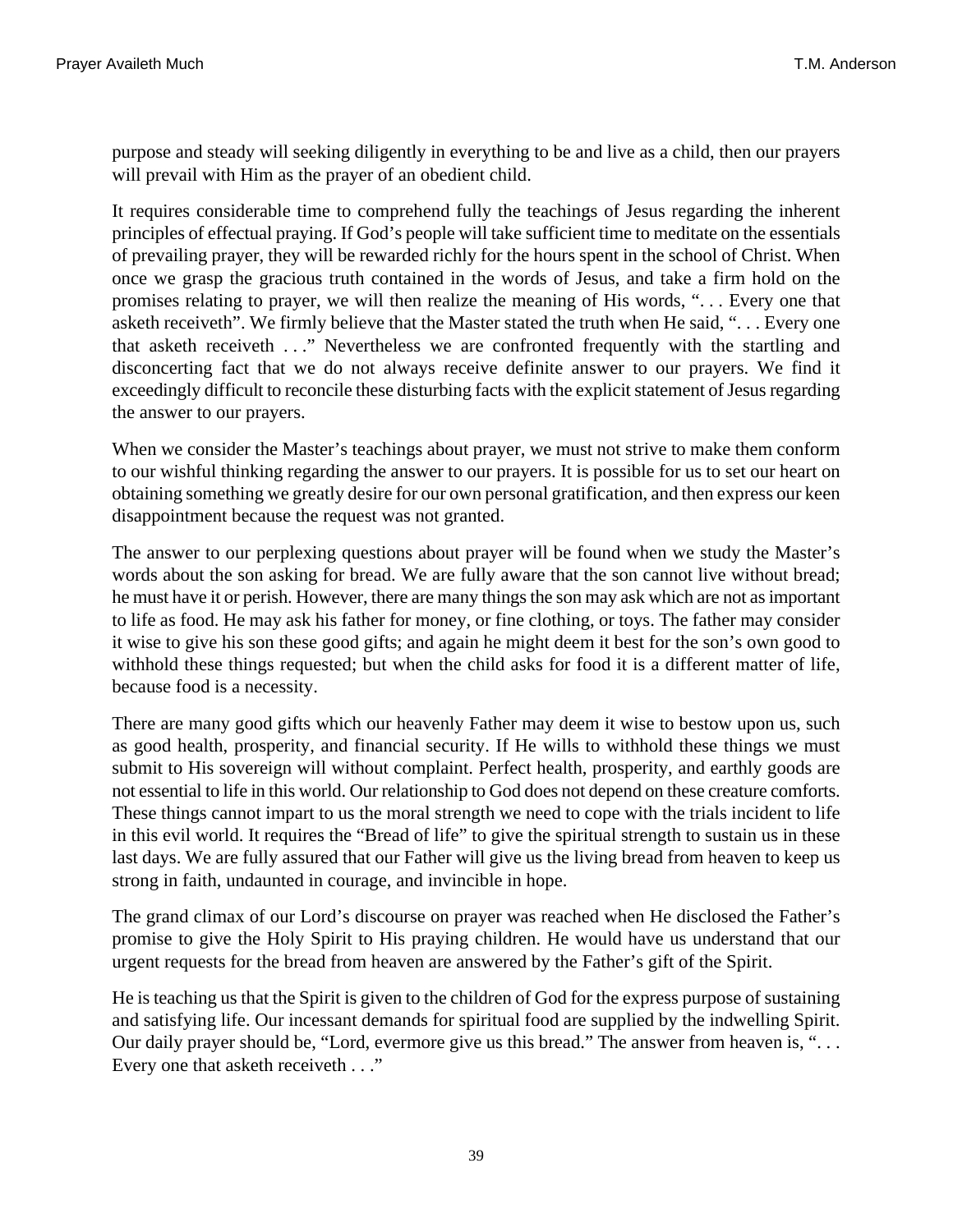#### **SEEKING AND FINDING**

#### ". . . *He that seeketh findeth*." — [Luke 11:10](http://www.ccel.org/b/bible/asv/xml/asv.Luke.11.xml#Luke.11.10)

<span id="page-39-0"></span>When Jesus said, "He that seeketh findeth. . . ," He disclosed the second fundamental principle of prevailing prayer. His immortal words assure us that we can make some important discoveries through prayer.

His brief statement presents the greatest challenge known to mortal man. His teachings about prayer are a direct challenge to our profession of faith. If we believe that Christ is the way, the truth, and the life, we must believe that some very important discoveries can be made regarding these essential facts about Him.

It is astonishing what men will do when inspired and motivated by the hope of finding the things of earth they so ardently desire. They sail uncharted seas, endure the scorching heat of the desert, scale the ice-covered mountains, and brave the dangers of a trackless wilderness in hope of discovering the things they diligently seek.

It does not require a chart, or compass, or costly equipment to find the things of God. We have no stormy seas to sail, no blistering sands to cross, no snow-clad mountains to scale, and no pathless wastes to encounter in our efforts to find the things we seek from God. We are not haunted day and night by the tormenting fears that we will not obtain the answer to our sincere petitions. We have not the slightest reason to doubt the validity of Christ's statement, ". . . He that seeketh findeth . . ." Our faith to seek the things of Christ are based on His integrity and veracity.

When Jesus said, "Seek, and ye shall find...," He was evidently speaking about finding the possessions of our heavenly Father. We are assured that His provision is as great as the manifold needs of His children. The weary can seek and find rest. The weak can seek and find strength. The sick can seek and find health. The Father wills to grant the various requests of His praying and trusting children.

<span id="page-39-1"></span>When Jesus revealed the Father's promise to give the Holy Spirit in answer to prayer, He obviously intended to impress His trusting children with the fact that the Spirit would enable them to seek and find the treasures of truth. He later confirmed this remarkable fact regarding the ministry of the Spirit, saying,

"... When he, the Spirit of truth, is come, he will guide you into all truth  $\ldots$ " — [John 16:13.](http://www.ccel.org/b/bible/asv/xml/asv.John.16.xml#John.16.13)

We do not discover the things of God by mere chance; neither can we find them by a process of human reasoning. The things of God are revealed unto us by His Spirit. The Word declares,

". . . *Eye hath not seen, nor ear heard, neither have entered into the heart of man, the things which God hath prepared for them that love him. But God hath revealed them unto*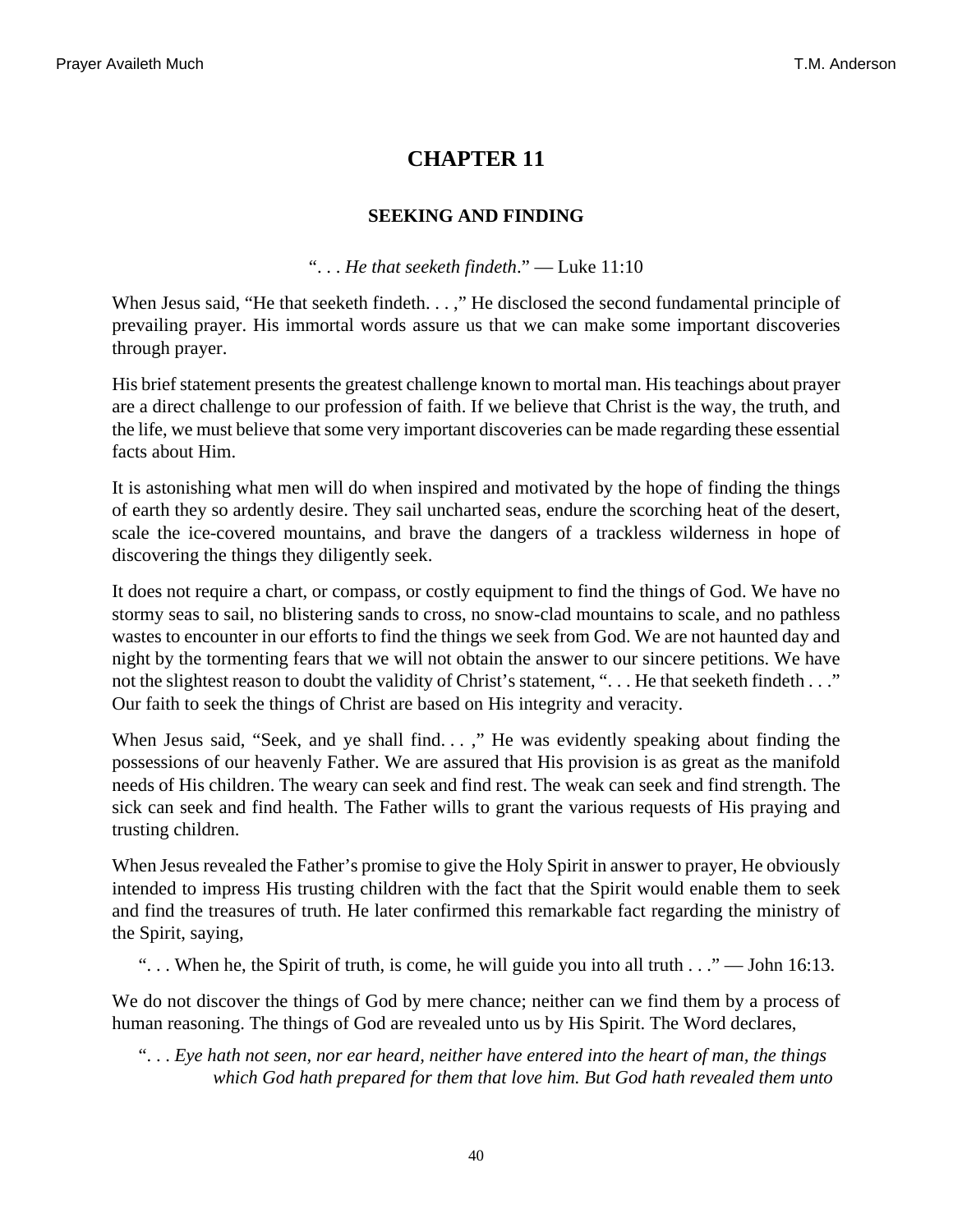<span id="page-40-1"></span>*us by his Spirit: for the Spirit searcheth all things, yea, the deep things of God.*" — [1 Cor. 2:9, 10](http://www.ccel.org/b/bible/asv/xml/asv.iCor.2.xml#iCor.2.9 Bible:1Cor.2.10).

Prayer is like the telescope that enables a man to discover remote stars, blazing suns and whirling worlds in outer space. We may think of prayer as a microscope which enables a man to look into the realm of small things.

The Holy Spirit makes visible the invisible things of God. He enables us to pray so persistently that we can focus the light of Christ on the resources of God, and discover worlds, wealth, and wisdom unknown and unseen by the natural man. The inspired Apostle said,

<span id="page-40-2"></span>". . .*We look not at the things which are seen, but at the things which are not seen: for the things which are seen are temporal; but the things which are not seen are eternal.*" — [2](http://www.ccel.org/b/bible/asv/xml/asv.iiCor.4.xml#iiCor.4.18) [Cor. 4:18](http://www.ccel.org/b/bible/asv/xml/asv.iiCor.4.xml#iiCor.4.18).

We discover the eternal things of God in direct proportion to the measure of our seeking in prayer. The man who seeks diligently to know the things which God has prepared for them that love Him, will be rewarded by a greater measure of knowledge than the man who is casual and indifferent in his seeking.

It is necessary to deny ourselves of many things in order to seek and find the possessions of the Father revealed in His Son. The Apostle disclosed this truth when he said,

<span id="page-40-3"></span>". . .*What things were gain to me, those I counted loss for Christ. Yea doubtless, and I count all things but loss for the excellency of the knowledge of Christ Jesus my Lord* . . ." — [Phil. 3: 7, 8.](http://www.ccel.org/b/bible/asv/xml/asv.Phil.3.xml#Phil.3.7 Bible:Phil.3.8)

<span id="page-40-0"></span>It is impossible to obtain a more perfect knowledge of Christ until we count all things loss for Him. We must lay aside the things we count gain. To be aware of Christ in daily life is of greater value than all earthly knowledge to be obtained in this world. It is written,

". . . *Ye shall seek me, and find me, when ye shall search for me with all your heart.*" — [Jer.](http://www.ccel.org/b/bible/asv/xml/asv.Jer.29.xml#Jer.29.13) [29:13](http://www.ccel.org/b/bible/asv/xml/asv.Jer.29.xml#Jer.29.13).

We cannot comply with the conditions stated in this promise unless we divest ourselves of all cumbersome cares.

When Jesus gave us the parable about the son asking daily bread of his father, He fully intended to impress us with several salient facts about prayer. The fact that the son seeks and obtains the things provided by his father is not the only truth contained in the parable. A son worthy of such a loving father would consider him to be more than a generous provider; he would rejoice because of his father's presence with his family. The presence of the father means much to an innocent child in this passing world.

Jesus would have us understand that our heavenly Father is present with His family in this world. We know that our Father has provided good things for us, but He means more to us than a generous Provider. The fact that He is present with us at all times, and in all places fills our hearts with joy unspeakable and full of glory.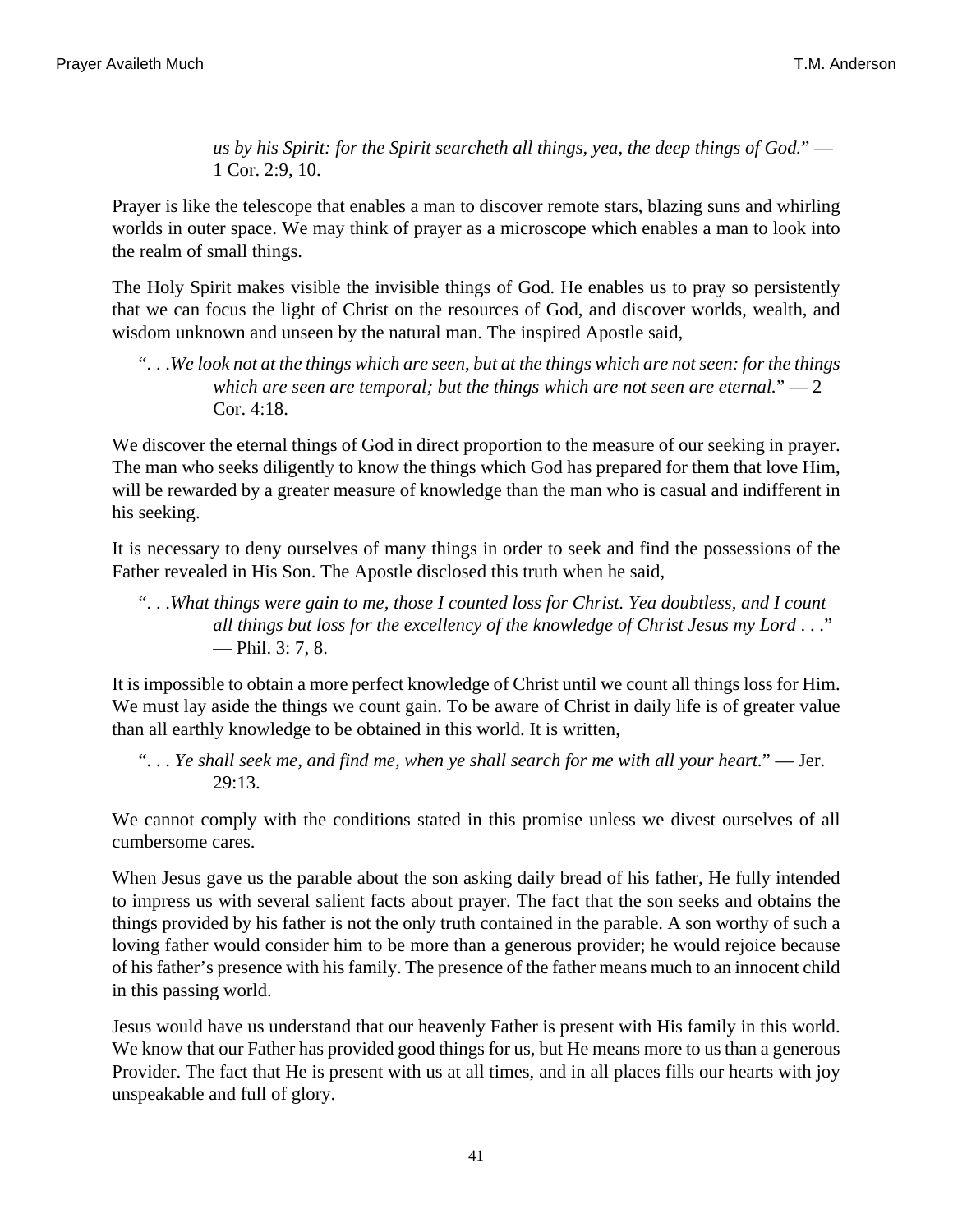Philip expressed much in his brief prayer when he said to Jesus, ". . . Shew us the Father, and it sufficeth us." When this faithful disciple made this request, he voiced the deepest longings of the human heart. We cannot be satisfied in this distressed earth without a clear revelation of our heavenly Father. Philip did not ask for the impossible when he made his importunate plea to Jesus. Perhaps he had heard Jesus say, ". . . He that seeketh findeth . . ." The Saviour answered Philip's request when He said, "... He that hath seen me hath seen the Father ..."

If the Father revealed Himself in His Beloved Son in that distant day, we can expect Him to reveal Himself in His Son in this day. Our need is as great as the need of the pleading disciple. When Jesus said, "...He that seeketh findeth...," He had no intention of leaving us confused and in doubt concerning the things to be discovered through prayer.

The Master's word affords us a valid reason to expect the Father to reveal Himself to us in His Son. This is obviously the truth He would have us see in the parable of the son asking bread. It is absolutely unthinkable that an intelligent child would not be aware that his father was present when he asked him for daily bread. It is likewise contrary to truth to suppose that the child's father would be pleased to remain unknown and unseen by his family.

God's infallible Word reveals that He did manifest Himself to His people in the ages past. If the dateless past is the only time God has revealed Himself, then we in this dispensation of grace have no truth to substantiate our claims that Christ was raised from the dead, and showed Himself alive by many infallible proofs.

We cannot persuade ourselves to believe that Christ has clothed Himself with perpetual silence, and cannot and will not reveal Himself to His people. If a seeking soul cannot be as fully aware of Christ's presence as a child is aware of his father's presence, then the Master's words are utterly meaningless. When Jesus said, ". . . He that seeketh findeth. . . ," He banished for ever our bewildering doubt and confusion of mind concerning the reality of the heavenly Father's abiding presence with His happy family.

If our minds fail to grasp the import of the Saviour's teachings about prayer, we should wait patiently before Him in humble submission and quiet meditation until our minds are clear and our faith strong. The prayer of faith can obtain the substance of things hoped for, and make real to us the evidence of things not seen by the natural eye.

It is not unusual to find reliable witnesses who will testify that Jesus has revealed Himself to them while they were devoutly seeking Him in prayer. These godly people are neither fanatics nor mystics. They consider the recurrent visitations of Jesus to be the norm of spiritual life.

During the peaceful hours of the early morning I was praying and waiting before the Saviour when He suddenly revealed Himself to me. I saw Him as clearly as anyone ever saw Him in the days of His flesh. I ceased to pray, and remained quiet and speechless in His Presence. The moments seemed too sacred for me to break the sweet silence by prayer. What could I have said to Him? Was He not the answer to all prayer?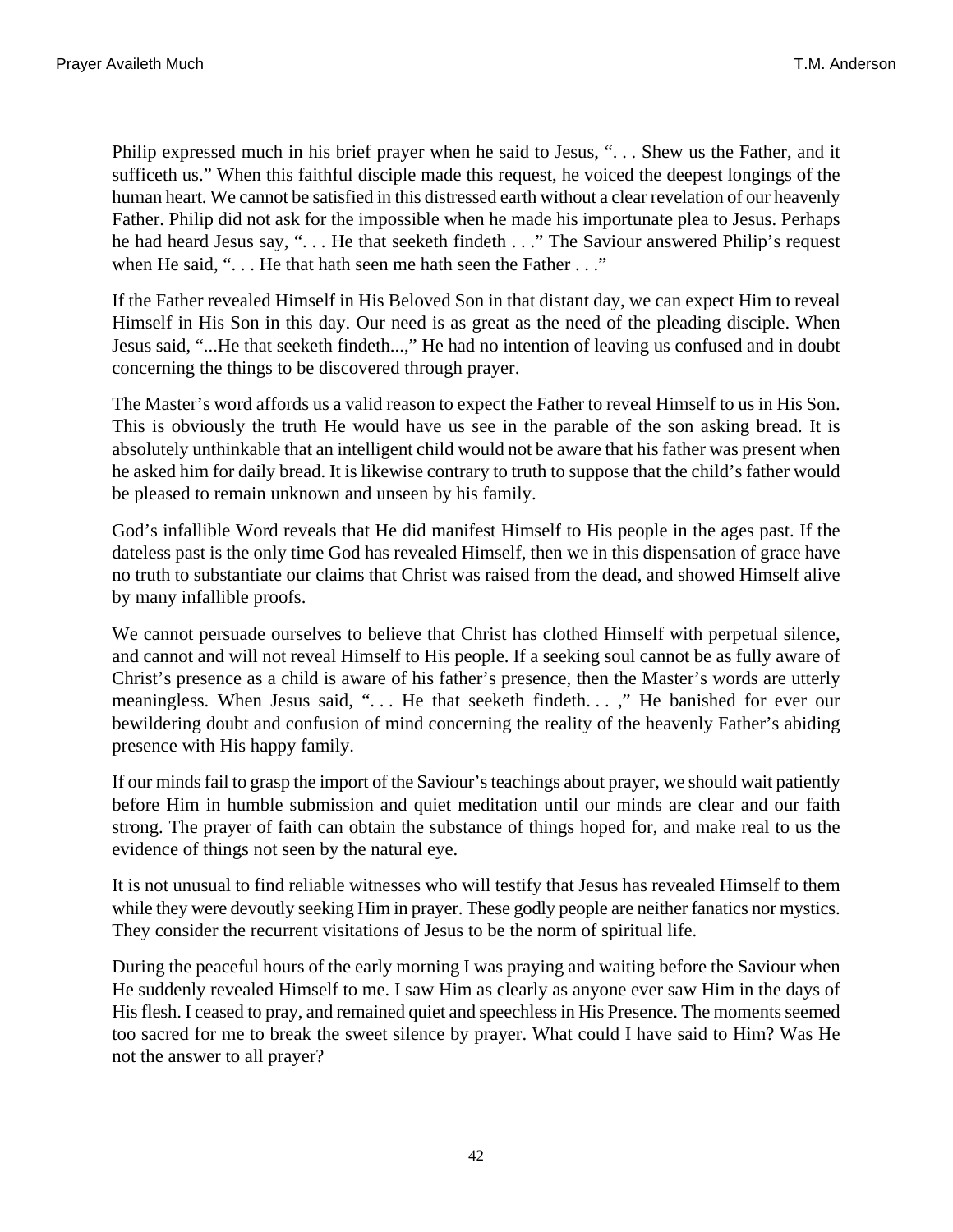I do not know how long He lingered with me on that memorable morning. I was not aware of the passing of time. To me, all time had ceased, and eternity had begun. No language can express my boundless joy and happy surprise when He stood before me. I shall never forget the beauty of His face and the glory of His garment. The glory radiating from His Person filled the room with a soft silent light. He spoke not a word to me. His attitude was as One who listens attentively when you speak. I realized as never before in my life that He wanted me to pray. My heart was immediately burdened to pray for a visitation of God. I humbled myself in His Presence and put my head between His feet and poured out my soul in the agony of intercessory prayer.

The vision of Jesus satisfied my heart and gave me perfect contentment of mind regarding His willingness to answer prayer. I realized that He was the end of all seeking and the answer to all problems of life. I bowed low before Him, and opened my inmost being to welcome Him as my Lord and Master. I devoutly worshipped Him in spirit and in truth. To this gladsome hour He is as real as the flesh of my body and the earth beneath my feet. I have never had one doubt regarding His presence.

Perhaps some will ask if there is a scriptural basis for believing that the Saviour will reveal Himself to His seeking people. I was confronted with this question after the Lord manifested Himself to me. Could it be that the vision was nothing more than the result of my wishful thinking? Was I a hopeless victim of an overwrought imagination? Was I suffering from a serious mental disorder? Was it a fanciful dream? These were some of the questions confronting me after the Lord had appeared in answer to my prayer of faith.

In my diligent search for truth, I recalled that the Saviour had said,

<span id="page-42-0"></span>". . . *He that loveth me shall be loved of my Father, and I will love him, and will manifest myself to him.*" — [John 14: 21.](http://www.ccel.org/b/bible/asv/xml/asv.John.14.xml#John.14.21)

The gracious words glowed with a new light, and disclosed a new meaning to my rejoicing soul. His assuring words were all I needed to confirm my faith and answer my perplexing questions. I found many promises in the Scriptures, but this one promise was sufficient to satisfy my heart and mind.

Some of my friends firmly believe that I am sick. Certain others are greatly concerned about my mental condition. Perhaps some have devoutly prayed for my immediate healing. I am thankful for their earnest prayers.

I have often wondered how some persons interpret the Saviour's own promise to manifest Himself to them that love Him. I wonder if they believe that such an experience is possible in this present age. I am convinced that many do not believe that the Saviour's promise extends to anyone except the chosen disciples. They evidently consider all reliable testimony as being fantastic and fanatical.

If we allow ourselves to be hindered by the unbelief of this modern age we will surely fail to grasp the fact that frequent visitations of the Lord are to be expected in a normal Christian life.

When Jesus said, "... He that seeketh findeth...," He intended to impress us with the fact that an obedient child of God would seek to please Him in all things pertaining to life. This truth is obviously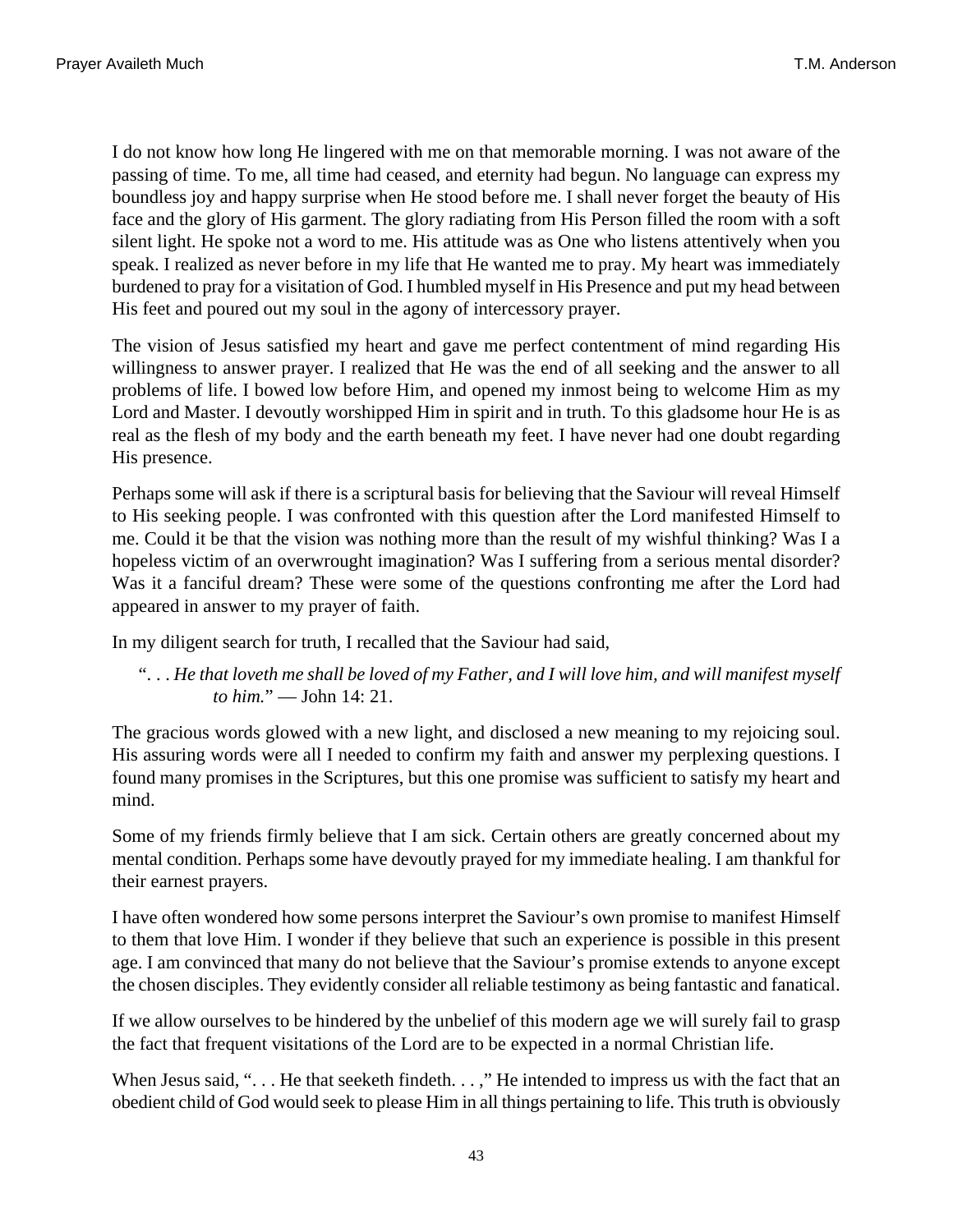revealed in the parable of the son asking bread. Surely the son would seek to please his father. A son worthy of the heavenly Father would seek to please Him in matters of life. The obedient son would also realize that the father was pleased with him. The perfect example of this is revealed in the Son of God. The Father witnessed to His pleasure in His Son when He said,

<span id="page-43-0"></span>". . .*This is my beloved Son, in whom I am well pleased.*" — [Matt. 3:17.](http://www.ccel.org/b/bible/asv/xml/asv.Matt.3.xml#Matt.3.17)

The Beloved Son witnessed to this truth when He said,

<span id="page-43-1"></span>". . . *The Father hath not left me alone; for I do always those things that please him.*" — [John](http://www.ccel.org/b/bible/asv/xml/asv.John.8.xml#John.8.29) [8:29](http://www.ccel.org/b/bible/asv/xml/asv.John.8.xml#John.8.29).

We make the greatest discovery in life when we discover the secret of pleasing God. An obedient child of the Father that lives day by day with an awareness of His pleasure has found the pearl of great price.

Our human frailties and infirmities of body and mind will often hinder us in performing always those things which please our heavenly Father, but there is nothing in the world that prevents us from being a pleasure to Him if we are willing to obey Him in all things relating to life. We can be a pleasure to our Father long before we are able to understand how to do the things which are well-pleasing in His sight. The favor of God rests constantly on the people who believe Him and diligently seek Him. It is written,

<span id="page-43-2"></span>". . . *Without faith it is impossible to please him: for he that cometh to God must believe that he is, and that he is a rewarder of them that diligently seek him.*" — [Heb. 11:6.](http://www.ccel.org/b/bible/asv/xml/asv.Heb.11.xml#Heb.11.6)

When we obtain His approbation we have received the greatest reward known to mortal man. The earthly pleasures we leave behind when we come to the end of life's journey are not important, but the eternal pleasures received at the end of the way are worth all it costs to obtain them.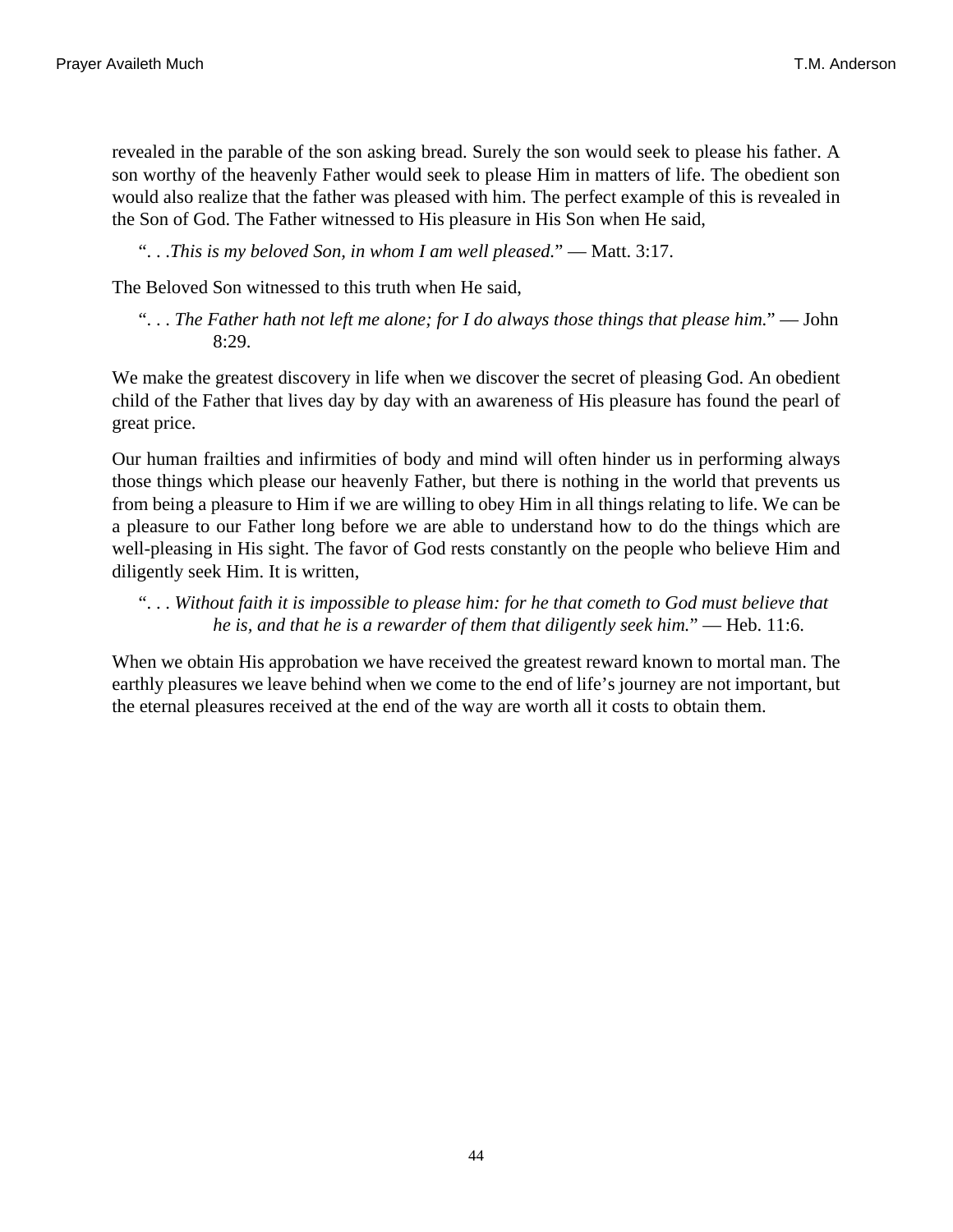### **THE KNOCKING THAT OBTAINS AN OPENING**

". . .*To him that knocketh it shall be opened.*" — [Luke 11:10](http://www.ccel.org/b/bible/asv/xml/asv.Luke.11.xml#Luke.11.10)

<span id="page-44-0"></span>These words of the Master reveal the third fundamental principle of the effectual fervent prayer that availeth much.

The Master disclosed the value of praying persistently in His discourse about the man asking three loaves at midnight. There is something much more encouraging in His teachings about prayer than we find in the words of the reluctant neighbor, who said, "... Trouble me not: the door is now shut . . ." Our Lord would have us understand that the goodness of our heavenly Father far exceeds the goodness of the sleepy man. The Master is teaching us that we can prevail in prayer in spite of the discouragements and difficulties confronting us in life.

The bread so desperately needed to satisfy the hunger of the weary wayfarer was on the other side of the closed door. Much depended on the importunate pleading and insistent knocking on the part of the man seeking bread. If he had been discouraged by his friend's gruff words, ". . . Trouble me not. . . ," he would have gone away defeated and empty handed. If he had believed that his drowsy friend had spoken his final word when he said, ". . . The door is now shut. . . ," he would have departed with a deep sense of frustration and failure.

Our heavenly Father will never rebuff his praying children, saying, ". . . The door is now shut . . ."Jesus is teaching us to pray with unwavering faith and firm confidence. He inspired us with dauntless courage to pray persistently when He said, "... To him that knocketh it shall be opened."

The Saviour's heartening words imply that a vast realm of truth will be opened unto us when we knock at the door of the Father's house. It will enhance our understanding concerning the possibilities of prayer if we will devote some time to study what the Saviour has said about the open door set before His people.

Jesus identified Himself as being the door when He said,

<span id="page-44-1"></span>"*I am the door: by me if any man will enter in, he shall be saved, and shall go in and out, and find pasture.*" — [John 10:9](http://www.ccel.org/b/bible/asv/xml/asv.John.10.xml#John.10.9)

His astonishing words enable us to comprehend more completely the truth about prevailing prayer.

Christ is the door. He is the only entrance to God, and the only entrance to salvation. When we put Him in the promise regarding our persistent knocking in prayer we can perceive the truth. We can interpret the assuring promise as saying, "To him that knocketh, Christ, the Door, shall be opened." In other words, Christ will open Himself to us in answer to prayer. This is a blessed truth to contemplate. Christ opens His loving heart to His praying people. He opens His eternal hope to His praying people. He opens His enduring holiness to His praying people. He opens His invincible strength to His praying people. In the light of this Divine revelation, one is constrained to say,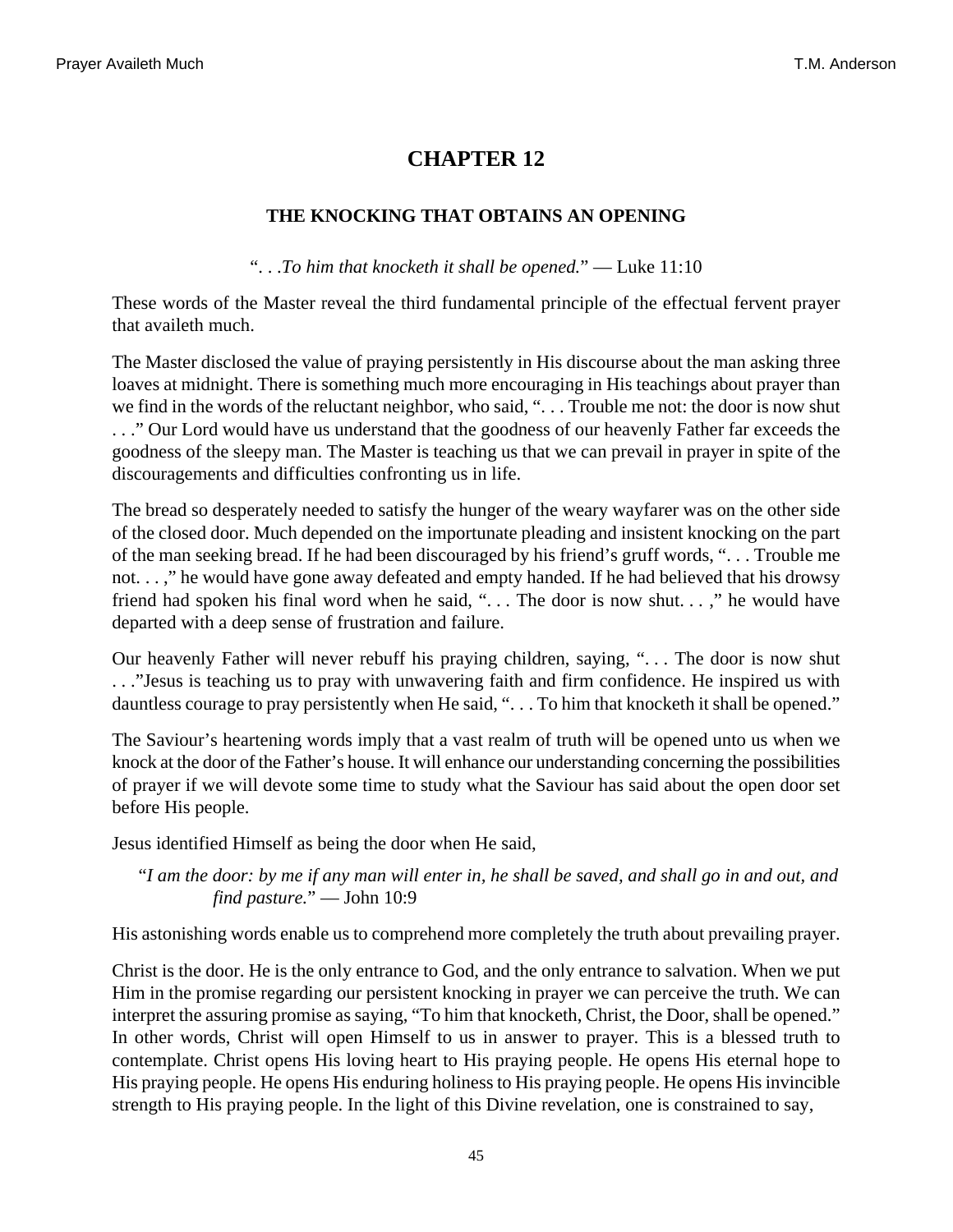<span id="page-45-3"></span>"*O the depth of the riches both of the wisdom and knowledge of God! how unsearchable are his judgments, and his ways past finding out!*" — [Rom. 11:33.](http://www.ccel.org/b/bible/asv/xml/asv.Rom.11.xml#Rom.11.33)

It has pleased the Lord to open His immutable purpose to His faithful saints and enable them to see His ultimate triumph over sin and death. He opens the gates of eternal life, the greatness of enduring love, and the glory of His likeness to His praying family. Through prayer we can enter into the joys of an uttermost salvation and delight ourselves in the abundance of peace. Through prayer we can escape the snares of Satan, and elude the evil purposes of the foe.

Christ is both an entrance and an exit. We can pray our way into the blessed realities of spiritual life, and pray our way out of the bewildering problems of life. Our Lord revealed these gracious facts to us when He said, "...To him that knocketh it shall be opened."

When Jesus opens Himself to His praying people He opens eternity to them, for He fills eternity with Himself and contains eternity in Himself. He is the First Cause and the Final Conclusion of everything in time and in eternity. Our concept of Christ is enlarged when He opens to us. The Psalmist was fully aware of this marvelous truth when he said,

<span id="page-45-0"></span>". . . *Thou hast set my feet in a large room.*" — [Psa. 31:8.](http://www.ccel.org/b/bible/asv/xml/asv.Ps.31.xml#Ps.31.8)

Christ wills to open His Word to us in answer to prayer. He stated this fact when He said,

<span id="page-45-2"></span>"*I have given unto them the words which thou gavest me; and they have received them, and have known surely that I came out from thee, and they have believed that thou didst send me.*" — [John 17:8](http://www.ccel.org/b/bible/asv/xml/asv.John.17.xml#John.17.8).

Perhaps my personal testimony will encourage others to pray that Christ will reveal His words to them. During the quiet hour of the morning I was asking the Saviour to enable me to understand His Word. For many years I had made it my practice to study the Scriptures, but I was aware that the Scriptures contained a depth of meaning that I had not perceived. I sincerely desired to understand the Word of God. I realized my need of an enlarged concept of the plan of salvation. It was the one prayer of my heart to know more about God's invincible Word in order to preach the message of life to a perishing world. I was convinced that the Lord had heard my sincere prayer. Not many days after the season of prayer, He began to unfold His Word of truth to my heart and mind with a depth of meaning I had never known.

<span id="page-45-1"></span>I was teaching in Asbury College when the Lord began to reveal His Word to me. I listened to my own lecture with great interest. I said things about the Saviour that had not been prepared in my notes for the class. The light of Divine revelation flooding my soul was not the result of my reasoning. The truth about redemption did not come from my own mind; it was coming from the mind of Christ. My soul was enjoying great peace, and His living words were like fire in my spirit. I was constrained to tell others of the Saviour's love for lost humanity. To this happy hour His truth abides within my heart and mind. His Spirit continues to reveal the Words of Christ to me day by day. I can say with the Psalmist,

"*As the hart panteth after the water brooks, so panteth my soul after thee, O God.*" — [Psa. 42:1](http://www.ccel.org/b/bible/asv/xml/asv.Ps.42.xml#Ps.42.1).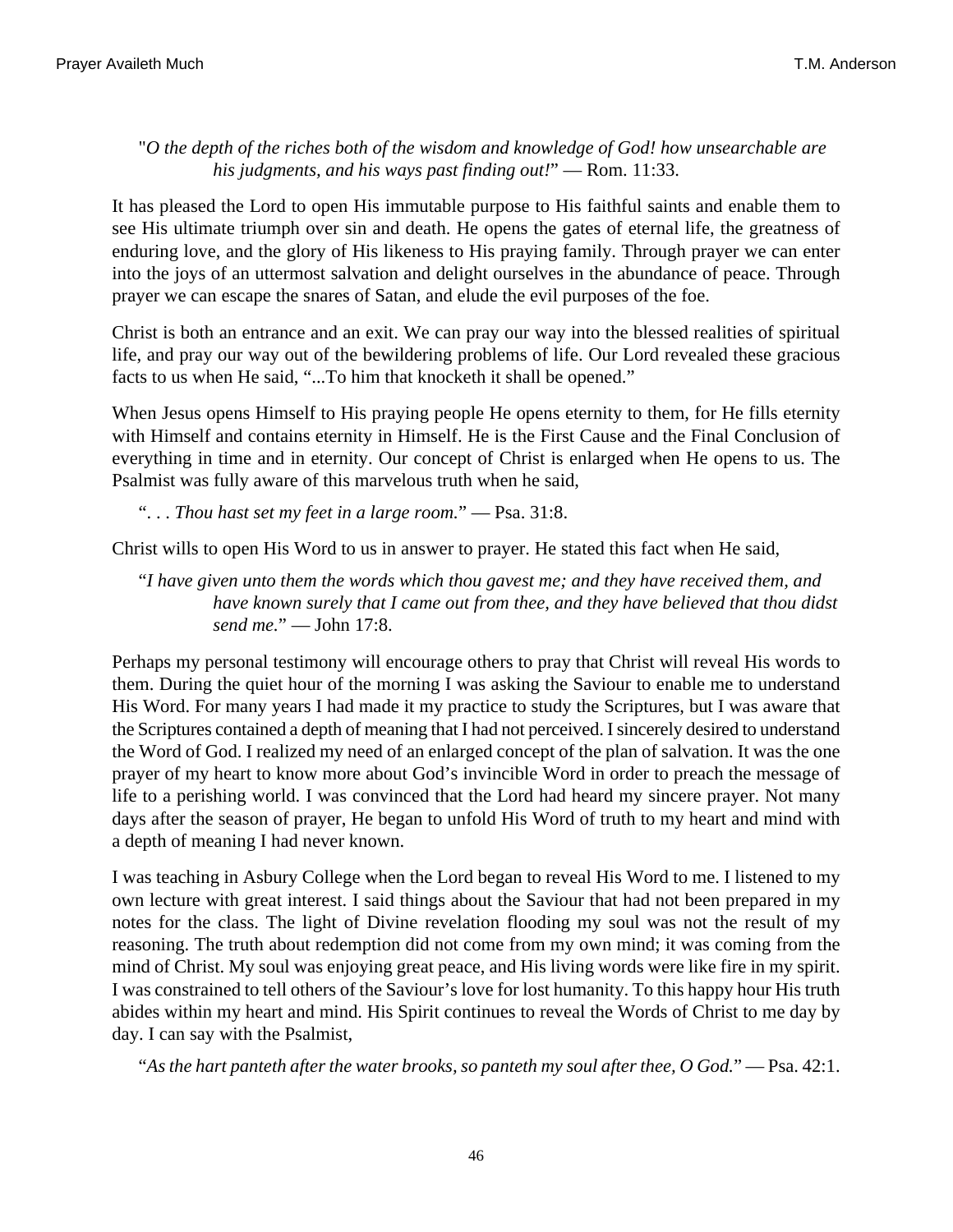God's imperishable truth will glow with a new light when we knock at His door in prayer. If we have failed to grasp the significance of Christ's plain teachings about prayer when He said, "... To him that knocketh it shall be opened," we should ask Him to open Himself to us. There is nothing more simple and understandable in life than knocking at a door. Even a little child can knock at a door.

Christ is the Door between the spiritual realm and the physical realm. When we are born of the Spirit we enter a spiritual kingdom, which is a spiritual realm. We live, move, and have our being in a spiritual realm with Christ. We are in the world physically, but we are not of the world spiritually. God's Word declares that a righteous person is like a tree. A tree lives in two realms of nature; it lives in the earth, and it lives above the earth. Paul recognized this amazing fact when he said,

<span id="page-46-3"></span>"*Set your affection on things above, not on things on the earth.*" — [Col. 3:2.](http://www.ccel.org/b/bible/asv/xml/asv.Col.3.xml#Col.3.2)

Jesus revealed an amazing truth when He said, "I am the door..." We can enter into His presence and pray before Him in the same simple manner that we can go into another room through an open door. When we discover this amazing truth, we find it possible to take others into

His presence and talk with Him about their needs. It has been my pleasure to take others into the presence of Jesus many times. I saw the truth of these things when I entered into a covenant of prayer with Christ. I do not find it difficult to enter into His presence at anytime.

<span id="page-46-2"></span>When Jesus said, "... To him that knocketh it shall be opened," He meant to show us that it is possible for His praying people to enter the heavenly place where He is seated on the mediatorial throne, and present their petitions to Him. This fact is substantiated by Paul, who said,

```
". . .Seek those things which are above, where Christ sitteth on the right hand of God." — Col.
3:1.
```
The inspired prophet evidently perceived this wonderful truth concerning Christ when he said,

". . . *He shall be for a glorious throne to his Father's house.*" — [Isa. 22:23.](http://www.ccel.org/b/bible/asv/xml/asv.Isa.22.xml#Isa.22.23)

God's children have a glorious throne in the Father's house. They have a perfect right to come boldly to the glorious throne of grace and make their requests known unto their heavenly Father.

Our Lord likewise disclosed a marvelous truth about the door when He said, ". . . And shall go in and out, and find pasture." It is apparent that a saved man can go from one realm to another and find spiritual food. Jesus has made an ample provision to sustain His people in both the physical realm and the spiritual realm. He cares for His people in the natural world and in the spiritual world. The Saviour would have us understand that the Good Shepherd will care for His flock while they are out in the field, even as He cares for them when they are in the fold. In other words, the Saviour will preserve us while we work and witness for Him in the world, like He preserves us when we are resting safely in the fold of His love. It is written,

<span id="page-46-0"></span>"*The Lord shall preserve thy going out and thy coming in from this time forth, and even for evermore.*" — [Psa. 121:8.](http://www.ccel.org/b/bible/asv/xml/asv.Ps.121.xml#Ps.121.8)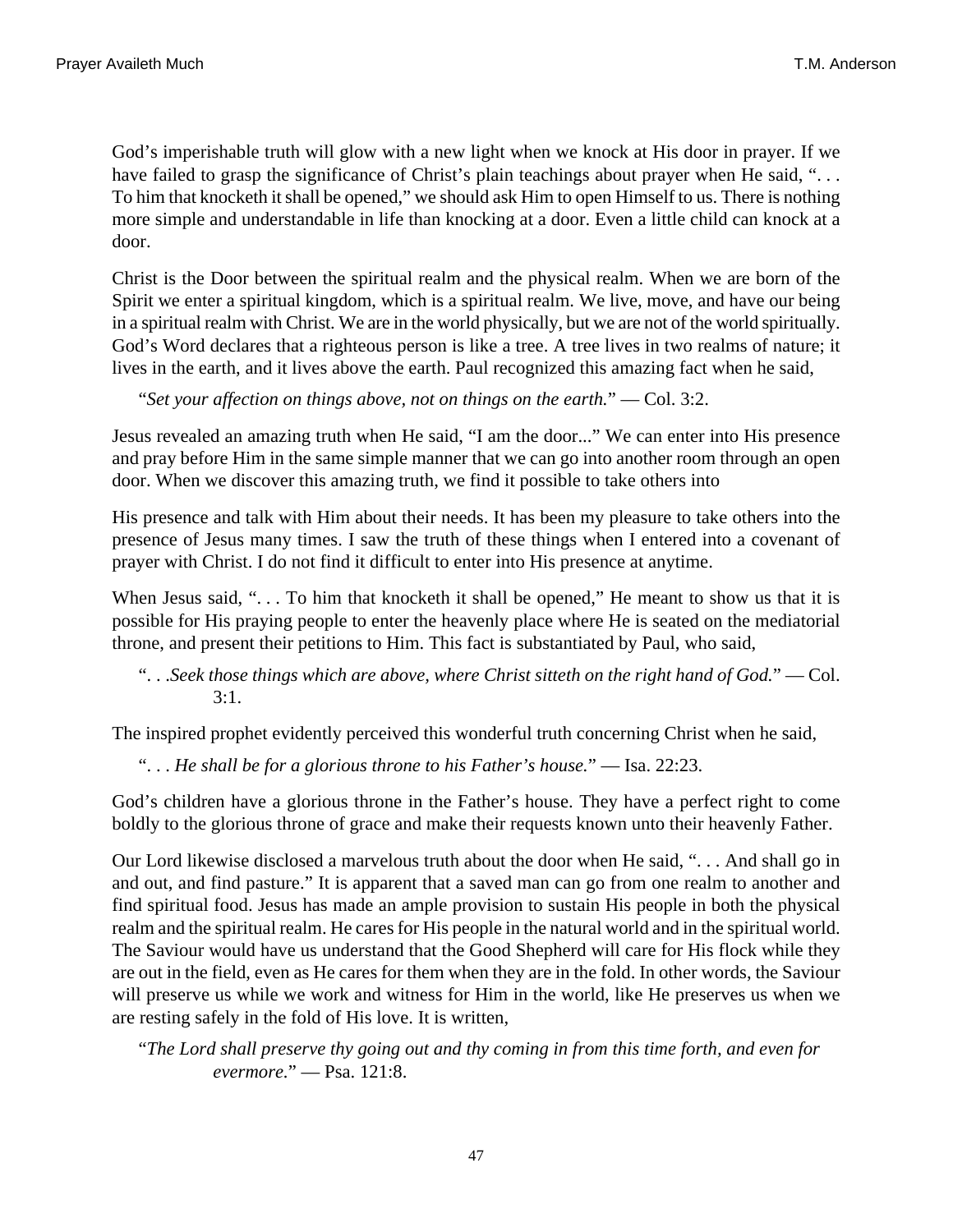The changeless Christ has spoken with absolute authority concerning the open door.

- <span id="page-47-0"></span>". . . *Behold, I have set before thee an open door, and no man can shut it: for thou hast a little strength, and hast kept my word, and hast not denied my name.*" — [Rev. 3:8](http://www.ccel.org/b/bible/asv/xml/asv.Rev.3.xml#Rev.3.8)
- ". . . *To him that knocketh it shall be opened.*"

It shall remain open to all eternity.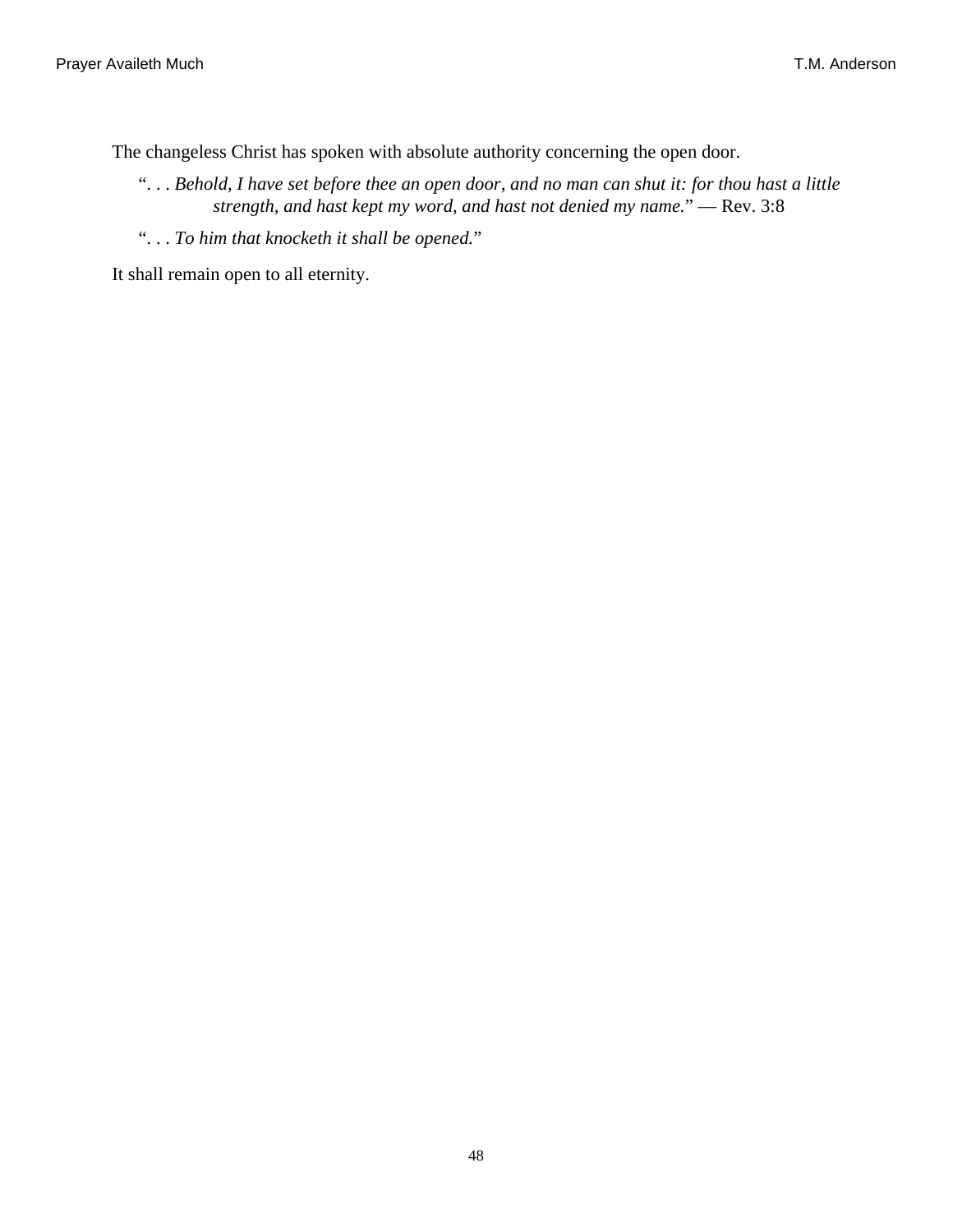### **THE IMMORTAL PRAYERS OF THE SAINTS**

". . .*Golden vials full of odours, which are the prayers of saints.*" — [Rev. 5:8.](http://www.ccel.org/b/bible/asv/xml/asv.Rev.5.xml#Rev.5.8)

<span id="page-48-2"></span>Christ frequently chooses some unusual place on earth to reveal Himself to mankind. It is obviously consistent with His Divine Nature and eternal purpose in redemption to disclose Himself in some unusual place and in some unexpected manner.

He revealed Himself to Moses in a burning bush in a desert. He revealed Himself to be the long expected Messiah to a woman of unsavory reputation at Jacob's well. He revealed a measure of His effulgent glory to three chosen disciples on a high mountain. He revealed Himself and His purpose to give the Gentiles the Gospel to Saul of Tarsus on the road to Damascus.

Perhaps the most amazing revelation ever given to mortal man was given to John when the Saviour revealed Himself clothed in His majesty and might standing in the midst of the seven churches. John said,

<span id="page-48-1"></span>". . . *When I saw him, I fell at his feet as dead*. . . ." — [Rev. 1: 17](http://www.ccel.org/b/bible/asv/xml/asv.Rev.1.xml#Rev.1.17).

<span id="page-48-0"></span>Christ chose to reveal Himself to John while in exile on the lonely isle of Patmos. This holy disciple was banished to this wave-washed and wind-swept pile of shattered stones and shifting sands,

". . . *For the word of God, and for the testimony of Jesus Christ.*" — [Rev. 1:9.](http://www.ccel.org/b/bible/asv/xml/asv.Rev.1.xml#Rev.1.9)

The Saviour selected this faithful man to be the human channel through which His sublime truth could be given to His trusting saints. It pleased the blessed Lord to reveal the sublime truth about prayer in John's picturesque language, ". . . Golden vials full of odours . . ."

Our Lord would evidently have us understand that prayer is a part of worship. It is like the odours of sweet incense ascending upward to God. The heavenly Father is pleased with our fervent prayers when we fill them with the fragrance of our sincere worship.

The Saviour would have us understand that our prayers are kept in golden vials in His Holy Place in heaven like the golden censer, and the ark of the covenant overlaid round about with gold, were kept in the most Holy Place in the temple.

Perhaps God's praying people have not fully grasped the fact that all sincere prayers are immortal, and the Lord preserves these prayers like a sweet incense kept in golden vials.

We surely are aware that Christ's prayers are living petitions preserved for us in His plan of eternal salvation. He breathed the power of His endless life into His prayers. His prayers are immortal because He is immortal. His prayers will be answered because He is the answer to all prayer.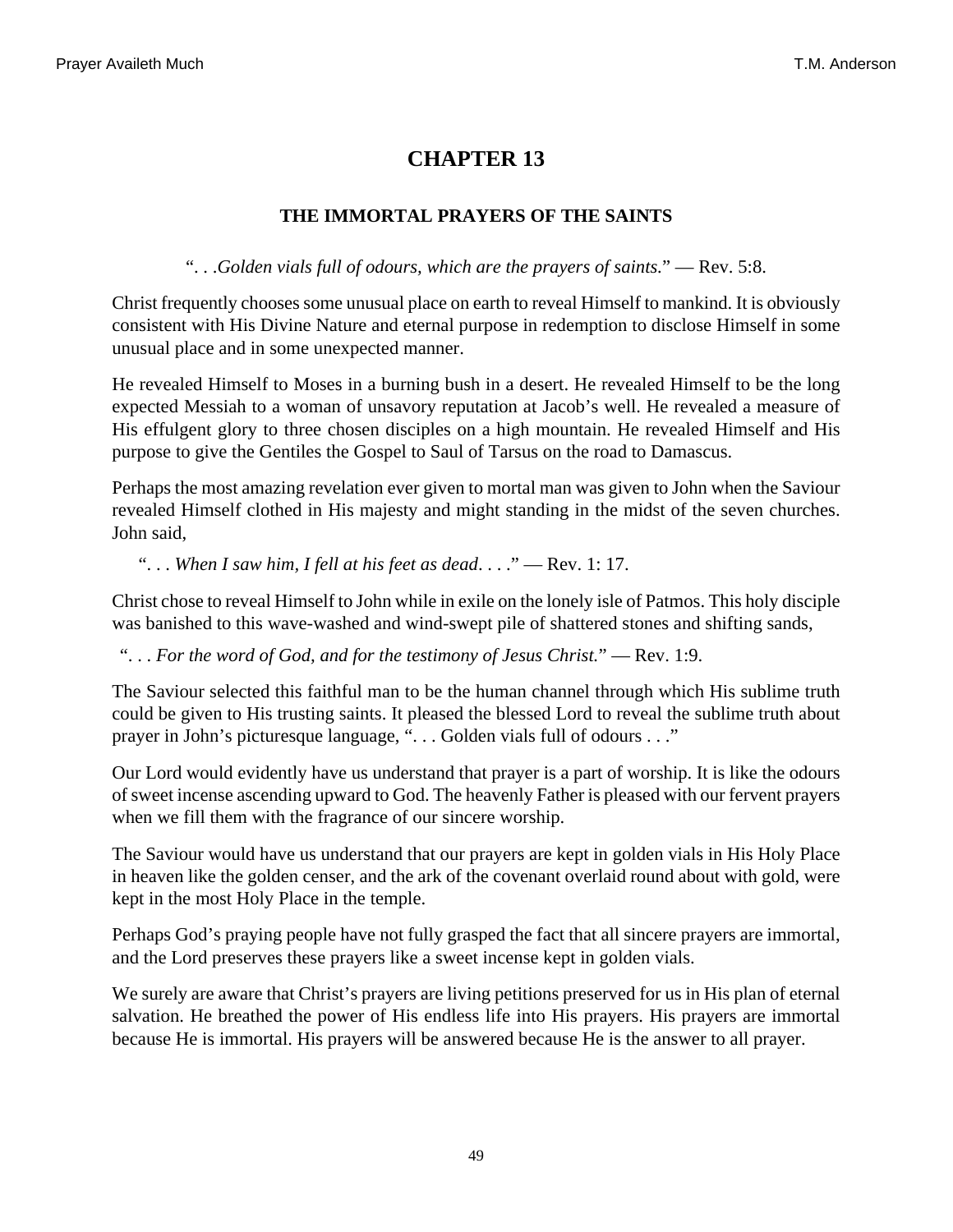The prayers recorded in the Holy Scriptures are an immortal part of the Divine plan of salvation. These petitions were made immortal by the power of the indwelling Holy Spirit. The Spirit enables God's people to pray with yearnings which cannot be uttered.

<span id="page-49-0"></span>"*And he that searcheth the hearts knoweth what is the mind of the Spirit, because he maketh intercession for the saints according to the will of God.*" — [Rom. 8:27](http://www.ccel.org/b/bible/asv/xml/asv.Rom.8.xml#Rom.8.27).

It is clearly disclosed in this remarkable Scripture that every prayer empowered by the indwelling Spirit becomes an integral and immortal part of the entire economy of God as disclosed in the plan of redemption.

I am thoroughly convinced that every prayer offered according to the will of God shall be answered either in our lifetime on earth, or after we have entered our heavenly home. However, I cannot discover anything revealed in the Word of God to warrant anyone in believing that the translated saints can pray for persons living on the earth. Praying to the translated saints, and asking them to pray for us, is a modified form of idolatry. Jesus Christ is the only mediator between God and man. All prayers must be offered to Him, and in His Name only.

When I affirm that every prayer offered in the Name of Jesus shall be answered, I am not saying that God will overrule the human will in order to answer our prayers. He cannot and will not save any man against his will, but He will convict a man of sin against his will.

Perhaps an incident will disclose what I mean when I speak of an immortal prayer. One night during a camp meeting, a man came to the altar weeping with deep conviction for sin. After a season of earnest prayer, he was converted and gave a glowing testimony. His faithful father had preached for many years and had prayed often during those years for his unsaved son. He never lived to see his son saved, but on this particular night in the camp meeting, the loving Lord answered prayer and saved this erring son of the preacher.

It helps me to imagine that the Saviour called His sainted servant and said, "My child, I have many of your prayers in golden vials. They are like sweet odours poured out before Me. I have the prayers you offered for your erring son during your lifetime on earth. I am now ready to answer your prayers during the camp meeting where you preached My Gospel many years ago. My child, I have just now granted your son a pardon in answer to your prayers and prayers of My people." It encourages my heart to believe that God will answer every prayer.

While praying during the quiet hours of the morning in a hotel room some years ago, I was burdened to pray for a woman slowly dying with a cancer of the throat. She had been a successful missionary for many years and had returned home from the field broken in health, bitter and resentful in spirit. I knew her saintly mother during her lifetime, and I knew how she had prayed for her daughter.

While praying for this dying missionary, the Lord said to me, "I am ready and willing to answer a mother's prayer, and give her suffering daughter peace of heart and mind." I was so sure that the Lord had spoken to me about this dying woman, and about His willingness to answer her mother's prayers, that I wrote a letter urging certain women to go and pray with this suffering missionary.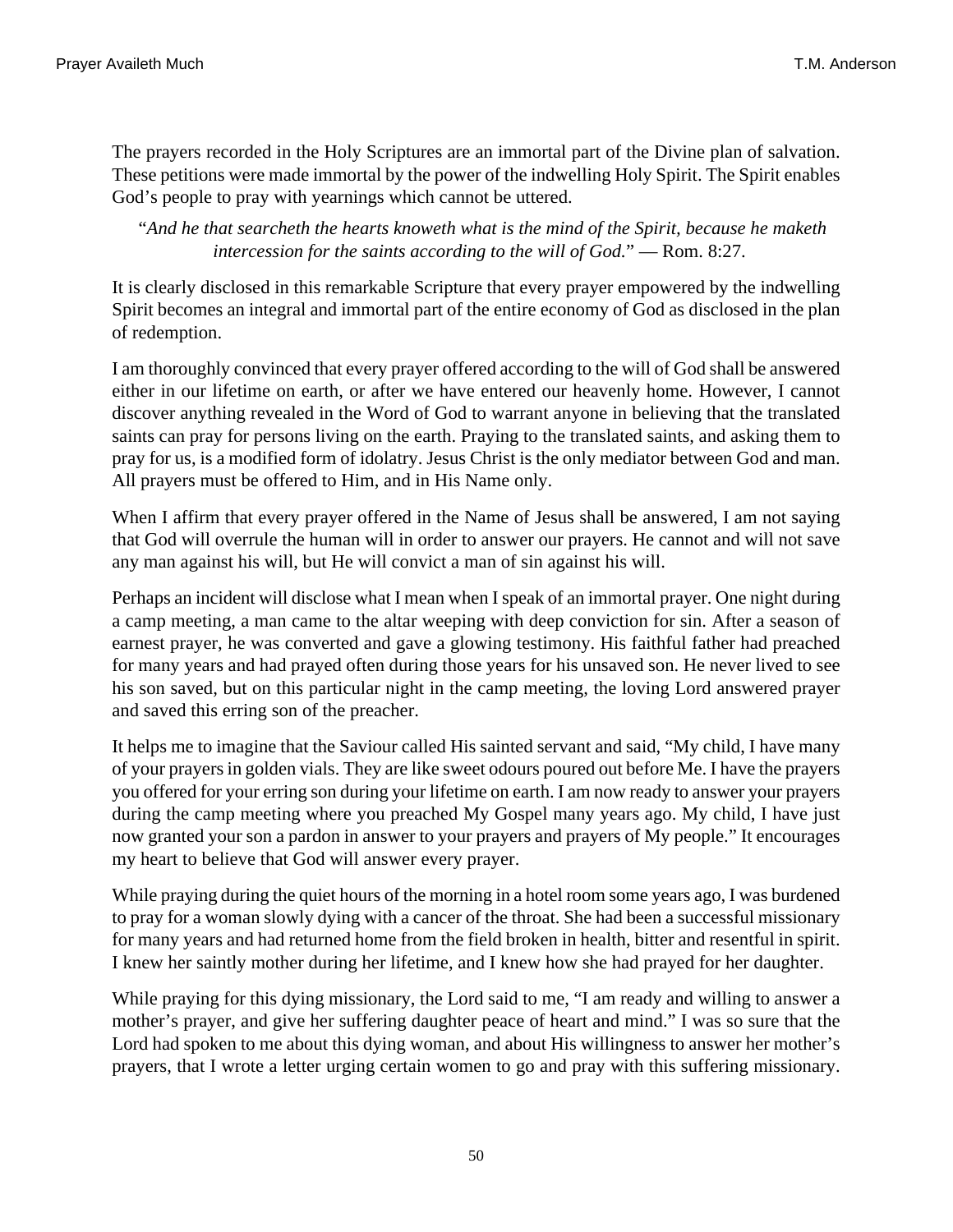She found peace and comfort of heart and mind, and went home within a few weeks to be with her faithful Saviour and her rejoicing mother.

Many of the Lord's redeemed children will live and die without receiving the answers to many of their sincere prayers. When we live by faith and die in the faith, we can be assured that a Just and Holy God will not forget His certified promises regarding His willingness to answer the prayers offered in the Name of Jesus.

The ". . . golden vials full of odours, which are the prayers of the saints," shall be poured out before the mediatorial throne of Jesus some glorious day. When that gladsome hour shall arrive on the wings of time, we shall see the triumph of the tears we have shed in the hours of agonizing prayer. We shall see the Father glorified in the Son.

We are living in a passing world filled with fears and doubts; but we can live in this transient world and not be filled with its fears and doubts regarding the answer to our prayers. The inspired Psalmist said,

<span id="page-50-1"></span>"*Trust in him at all times; ye people, pour out your heart before him: God is a refuge for us.*" — [Psa. 62:8](http://www.ccel.org/b/bible/asv/xml/asv.Ps.62.xml#Ps.62.8).

God's certified promises relating to prayer give us the inalienable right to say,

<span id="page-50-0"></span>"*Hear my cry, O God; attend unto my prayer. From the end of the earth will I cry unto thee, when my heart is overwhelmed: lead me to the rock that is higher than I.*" — [Psa.](http://www.ccel.org/b/bible/asv/xml/asv.Ps.61.xml#Ps.61.1 Bible:Ps.61.2) [61:1, 2](http://www.ccel.org/b/bible/asv/xml/asv.Ps.61.xml#Ps.61.1 Bible:Ps.61.2).

The Scriptures encourage us to pray incessantly and importunately knowing within ourselves that God will answer our petitions in His own time, and according to His own will. Let us offer up prayers with strong crying and tears unto Him that is able to save to the uttermost. Let us pray without ceasing until the hour comes for our immortal prayer to be poured out like sweet incense poured out of golden vials.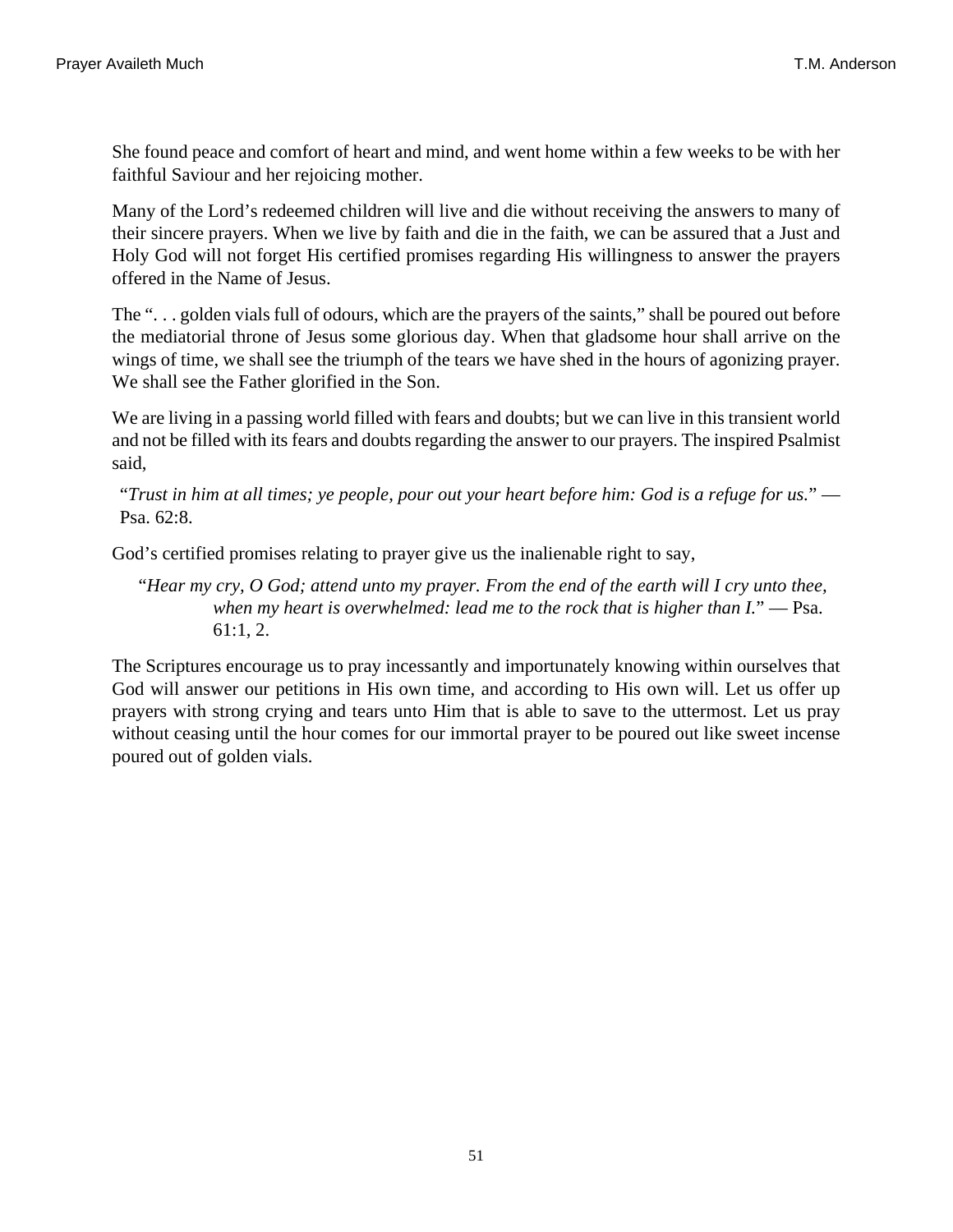### **CHRIST PLEADS HIS WILL**

#### <span id="page-51-2"></span>"*Father, I will that they also, whom thou hast given me, be with me where I am* . . ." — [John 17:24](http://www.ccel.org/b/bible/asv/xml/asv.John.17.xml#John.17.24).

Jesus presented the precious legacy of His prayer when He offered His intercessory prayer preserved for us by John. The Lord let His disciples have the pleasure of knowing what His intercession for them in heaven as their High Priest was like. The disciples had heard the Saviour pray for them many times, but they had never heard Him pray as He did at this particular time. They must have been deeply impressed by the simplicity of His approach to the Father. They heard Him pray with the implicit confidence of the Beloved Son, Who is co-equal and eternal with the Father. They must have realized that Christ breathed into His intercessory prayer the efficacy and power of His endless life.

Jesus presented the priceless legacy of His prayer to the Father when He said, "Father, I will that they also, whom thou hast given me, be with me where I am; that they may behold my glory, which thou gavest me: for thou lovedst me before the foundation of the world." These gracious words of Jesus reveal His final will regarding the blessed estate of the redeemed. His inalienable right to plead His will before the Father is based on His finished work in the world. He said,

<span id="page-51-1"></span>"*I have glorified thee on the earth: I have finished the work which thou gavest me to do.*" — [v.](http://www.ccel.org/b/bible/asv/xml/asv.John.17.xml#John.17.4) [4](http://www.ccel.org/b/bible/asv/xml/asv.John.17.xml#John.17.4).

Jesus made it clear that His intercessory prayer is an integral part of His redemptive work on the cross. His finished work and His final will are one in the Divine plan of salvation.

It has pleased the Saviour to disclose the final fulfillment of all He has willed and devised for His purchased people. The pleasing prospect of being with Him where He is shall be fulfilled to the glory of the Father and to the everlasting admiration and joyful acclamation of His adoring saints.

It was difficult for the disciples to understand the Saviour's avowed purpose to go away. Their minds were sorely perplexed and their hearts troubled by the disturbing fact of His sufferings and death. They thought that He was leaving them alone to serve and suffer in a world hostile toward all they believed and preached. Perhaps they had almost reached the point of accepting final defeat when Jesus revived their faltering courage, saying,

<span id="page-51-0"></span>"*Let not your heart be troubled: ye believe in God, believe also in me. In my Father's house are many mansions: if it were not so, I would have told you. I go to prepare a place for you.*" — [John 14:1, 2.](http://www.ccel.org/b/bible/asv/xml/asv.John.14.xml#John.14.1 Bible:John.14.2)

Let us emphasize His gracious words, ". . . A place for you." Our Lord revealed the purpose of His departure when He uttered these immortal words. He lifted the veil between time and eternity to establish the faith of His troubled people. He enabled His ransomed saints to see the heavenly home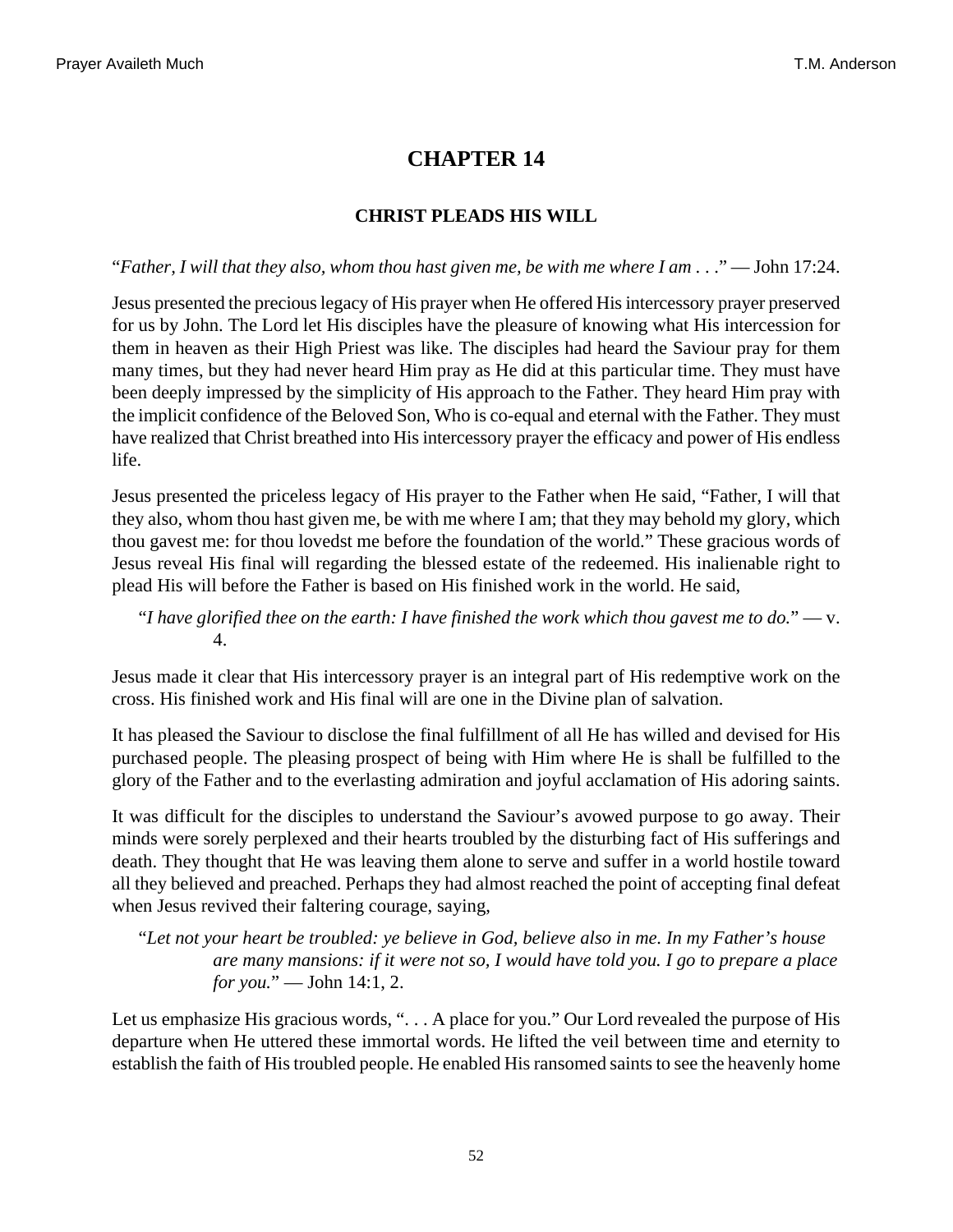of the soul with the eyes of their hearts. He would have His people rest their faith on His comforting words, "In my Father's house are many mansions . . ."

There will be no homeless children in the family of God. All shall dwell in stately mansions throughout the endless day. This unfriendly world has no permanent abiding place for the children of God. They were born in this world, and many shall be buried in this world, but this passing world is not their home. They have no continuing city on the earth. God's people are citizens of the celestial City, the heavenly Jerusalem, which John saw coming down from heaven, prepared as a bride adorned for her husband.

Perhaps we are disposed to think of the eternal pleasure and ineffable joys to be obtained in the place prepared for His people. We try to visualize the beauty of the City whose Builder and Maker is God. We are inclined to wonder about the skill of the Infinite Artist who has blended the seven prismatic colors of white light to enhance the resplendent glory of the holy habitation of the redeemed.

While meditating on the blessed hope of heaven let us not overlook the fact that our expectations are based on the finished work of Christ. Jesus said to the Father, "I have finished the work which thou gavest me to do." He made no mention of the price paid in blood and tears to prepare the place where we could be with Him to all eternity. He prays like One returning home after having completed an assigned task.

<span id="page-52-0"></span>His vicarious sufferings on the middle cross provided the necessary fitness of moral character for us to sharp eternal bliss with Him in the Father's house. His intercessory prayer assures us that we can be sanctified through the truth. It is His will to cleanse us by His blood and present us holy and unblamable and unreproved in His sight. [\(Colossians 1:22.](http://www.ccel.org/b/bible/asv/xml/asv.Col.1.xml#Col.1.22))

We have every reason to believe that we can avail ourselves of the blessed benefits of His finished work, and come to the end of life's journey and receive a grand welcome into the City of God. His finished work and final will are the sure foundation on which we rest our hope to be with Him where He is, and to behold His glory.

Jesus possessed a peculiar joy in achieving His Father's purpose in redemption. He had a peculiar pleasure in providing a place in the Father's house for His trusting people. His joy in bringing many sons unto glory enabled Him to triumph over His physical sufferings and anguish of soul.

The merciless mockery of the multitude, the scorning sneers of the scribes, and the reproaches of the riotous rabble could not turn Him from His fixed purpose to finish His work according to the will of the Father. The stripes, spittle, blood, and bruises could not defeat Him. The insults and indignities heaped upon Him could not overwhelm His fervent love for His homeless saints. Being numbered with the transgressors, He was crucified on a lonely hill called Calvary. He suffered, the Just for the unjust, that He might bring us to God.

He was despised by foes, derided by fanatics, and deserted by friends, but He triumphed over sin and death, and returned to the right hand of the majesty on High, and ever lives to make intercession for His saints.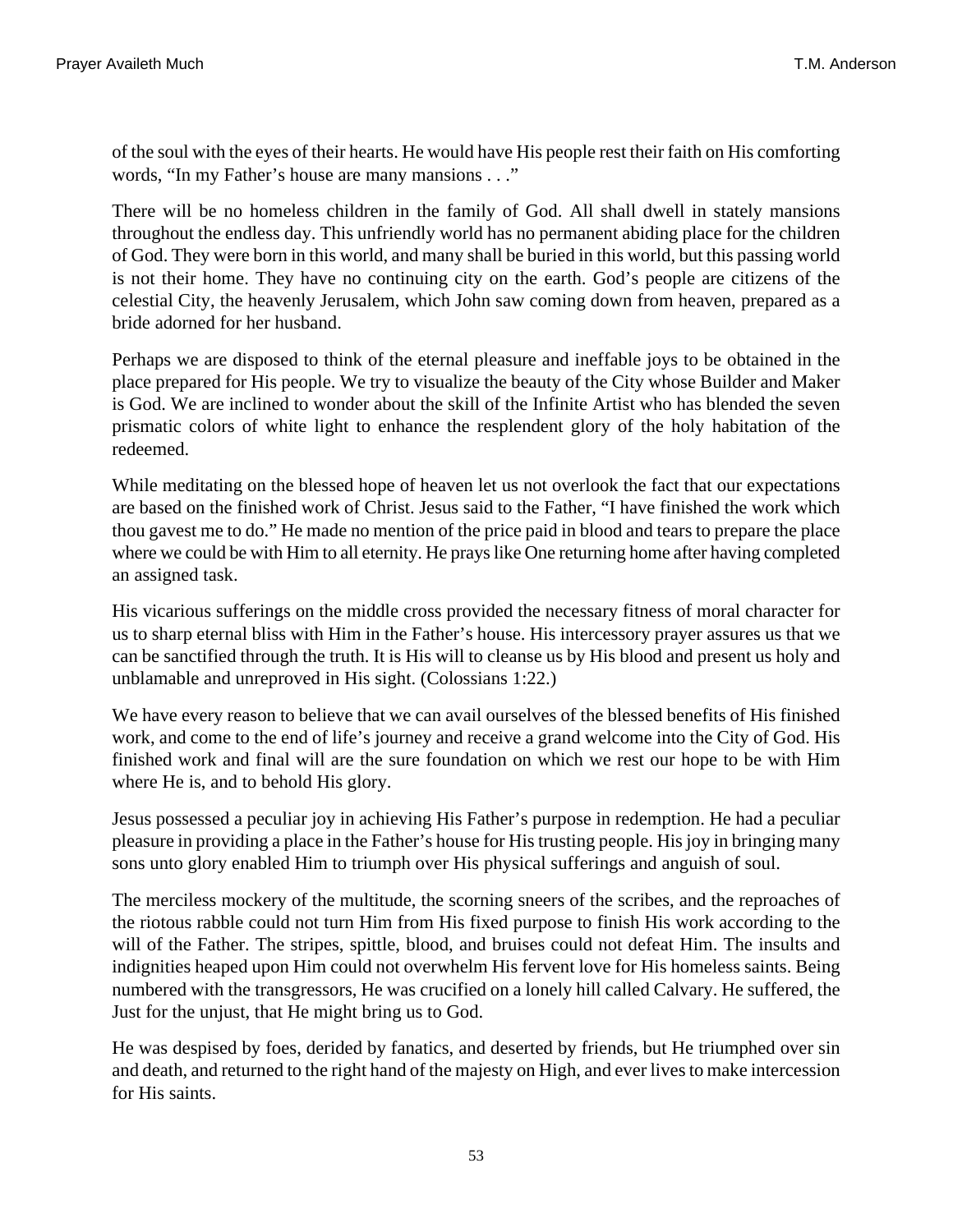It would be utterly impossible to imagine the overwhelming despair and dreadful disappointment that would sweep over the souls of the redeemed if Christ's prayer should not be answered. The black raven of despair would croak the dirge of eternal death on the graves of the godly. The living sons of God would lift up their voices in unutterable lament and bewail the day they heard the hope of the Gospel.

We have no fears and doubts regarding the final triumph of Christ's intercessory prayer. He has presented His petition as a legacy to be shared by His trusting people. His last will and testament has been signed by His nail-scarred hand and sealed by the Holy Spirit. Every word uttered in His immortal intercession shall be answered in full.

The voice of His supplication has been heard in high heaven, and the language of His weeping has been interpreted before the mercy seat of pure gold. His tears shall triumph and His petition shall be granted.

It is almost unbelievable that our Lord can find pleasure in holy fellowship with His ransomed people to all eternity. His prayer shows us that it is His will to dwell with His people in the sacred bond of love throughout all ages, world without end.

The greatest pleasure to be enjoyed in heaven will be the unspeakable pleasure of being with the Saviour for evermore. The glory of His presence shall make glad the City of God.

We would find no pleasure in beholding the beauty of the Father's house of many mansions if Christ were not present to fill it with the light of His countenance. The brightness of His glory, and beauty of His Person shall enhance the happiness of the redeemed. The river of life, the fruitful trees, and the anthems of angels enhance the joys of the habitation of the holy people, but these blessed realities would fail to satisfy the citizens of the land of endless day unless the glorified Son were present to receive their eternal praise.

Let us continue to pray that our Lord will count us worthy to receive the legacy of His intercessory prayer presented to the Father. Let us not fail to obtain the spiritual fitness provided for us in His finished work. We must ever be mindful of the fact that without holiness no man shall see the Lord.

Let us take comfort in the Saviour's immortal prayer, "Father, I will that they also, whom thou hast given me, be with me where I am; that they may behold my glory, which thou gavest me: for thou lovedst me before the foundation of the world."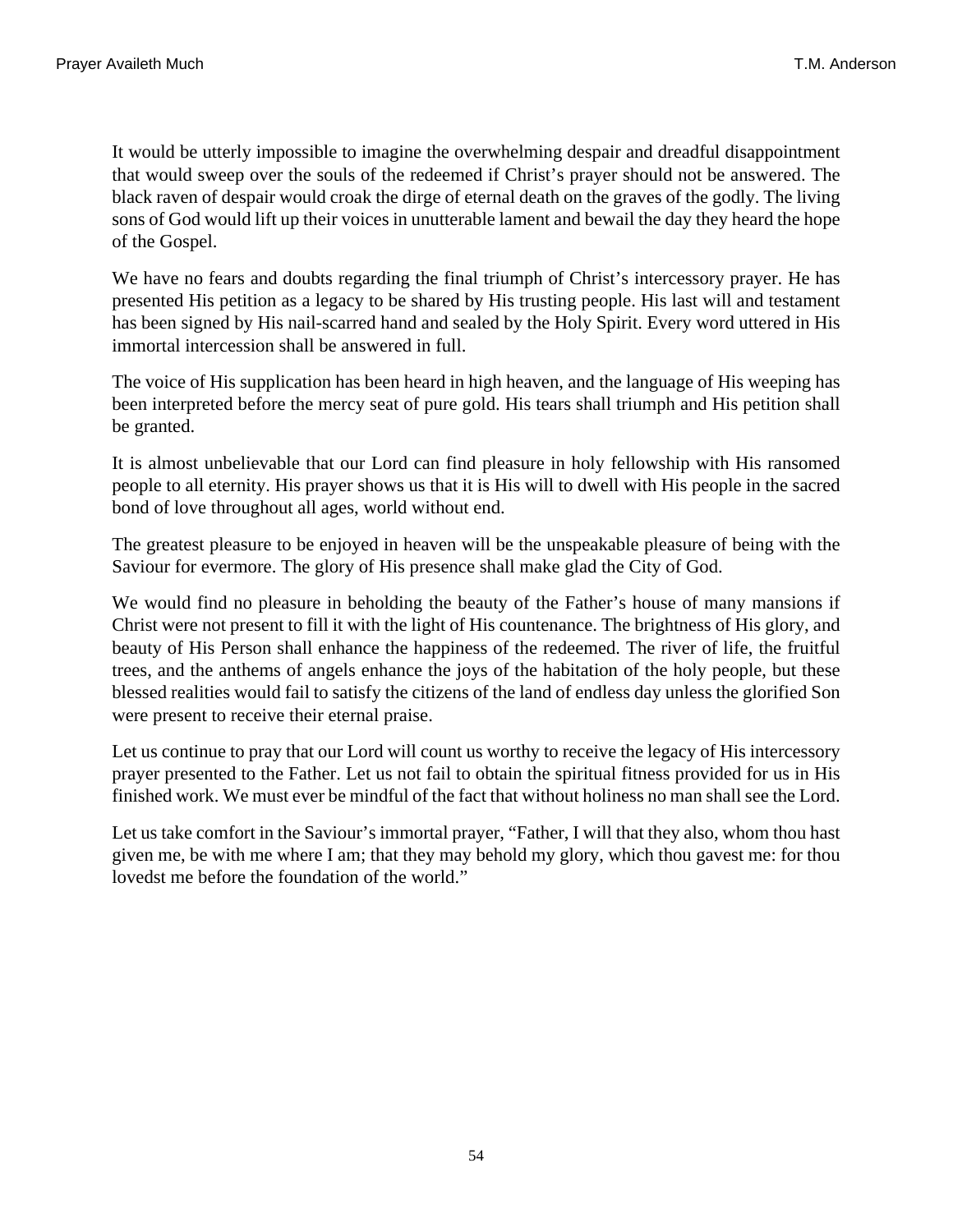# **Indexes**

### **Index of Scripture References**

**Psalms**

[2:1-3](#page-25-0)  [2:8](#page-35-0) [5:3](#page-6-0) [16:11](#page-8-0)  [31:8](#page-45-0) [32:11](#page-9-0) [42:1](#page-22-0)  [42:1](#page-45-1) [42:2](#page-22-0)  [46:1](#page-26-0)  [55:22](#page-12-0) [61:1](#page-50-0)  [61:2](#page-50-0)  [62:8](#page-50-1) [63:8](#page-22-1) [118:6](#page-26-1)  [121:8](#page-46-0) **Proverbs** [4:23](#page-11-0) **Isaiah** [22:23](#page-46-1)  [26:3](#page-12-1) [32:17](#page-11-1) [59:19](#page-25-1) **Jeremiah** [29:13](#page-40-0) **Matthew** [3:17](#page-43-0) [25:15](#page-14-0) **Mark** [1:35](#page-6-1) [11:23](#page-1-0)  [11:23](#page-17-0) [11:24](#page-1-1)  [11:24](#page-21-0) **Luke** [6:45](#page-15-0) [11:5](#page-1-2) [11:5](#page-30-0)  [11:6](#page-1-2) [11:6](#page-30-0) [11:10](#page-1-3)  [11:10](#page-1-4) [11:10](#page-1-5)  [11:10](#page-1-6)  [11:10](#page-34-0) [11:10](#page-36-0)  [11:10](#page-39-0)  [11:10](#page-44-0) [11:11-13](#page-36-1)  [12:14](#page-7-0) [17:5](#page-17-1) **John** [6:48-58](#page-35-1) [8:29](#page-43-1) [10:9](#page-44-1)  [14:1](#page-51-0) [14:2](#page-51-0) [14:10](#page-15-1)  [14:13](#page-1-7) [14:13](#page-13-0)  [14:21](#page-42-0)  [14:27](#page-10-0) [15:8](#page-13-1)  [15:26](#page-31-0)  [15:27](#page-31-0) [16:13](#page-39-1) [16:33](#page-11-2)  [17:4](#page-51-1)  [17:8](#page-45-2) [17:24](#page-2-0)  [17:24](#page-51-2) **Acts** [3:19](#page-25-2) [3:20](#page-20-0)  [3:21](#page-20-0) [4:18](#page-27-0) [4:25](#page-25-0)  [4:27](#page-26-2)  [4:28](#page-26-2) [4:29](#page-27-1)  [4:30](#page-28-0) [4:31](#page-1-8) [4:31](#page-24-0)  [4:33](#page-28-1) **Romans** [8:27](#page-49-0)  [8:31](#page-19-0) [8:32](#page-34-1) [11:33](#page-45-3) **1 Corinthians** [2:9](#page-40-1)  [2:10](#page-40-1) [15:24-26](#page-20-1) **2 Corinthians** [3:5](#page-32-0)  [4:18](#page-40-2)  [5:4](#page-22-2) [6:16](#page-7-1) **Philippians** [2:13](#page-15-2)  [3:7](#page-40-3) [3:8](#page-40-3)  [4:5](#page-8-1) [4:6](#page-1-9) [4:6](#page-1-10)  [4:6](#page-1-11)  [4:6](#page-4-0) [4:6](#page-7-2)  [4:6](#page-10-1) [4:7](#page-1-11) [4:7](#page-10-1)  [4:9](#page-11-3)  [4:19](#page-7-3) **Colossians** [1:9-17](#page-30-1) [1:22](#page-52-0)  [3:1](#page-46-2) [3:2](#page-46-3)  [4:12](#page-30-2) **1 Thessalonians** [1:8](#page-31-1) **Hebrews** [1:10-12](#page-27-2)  [11:6](#page-43-2) **James** [5:16](#page-0-0)